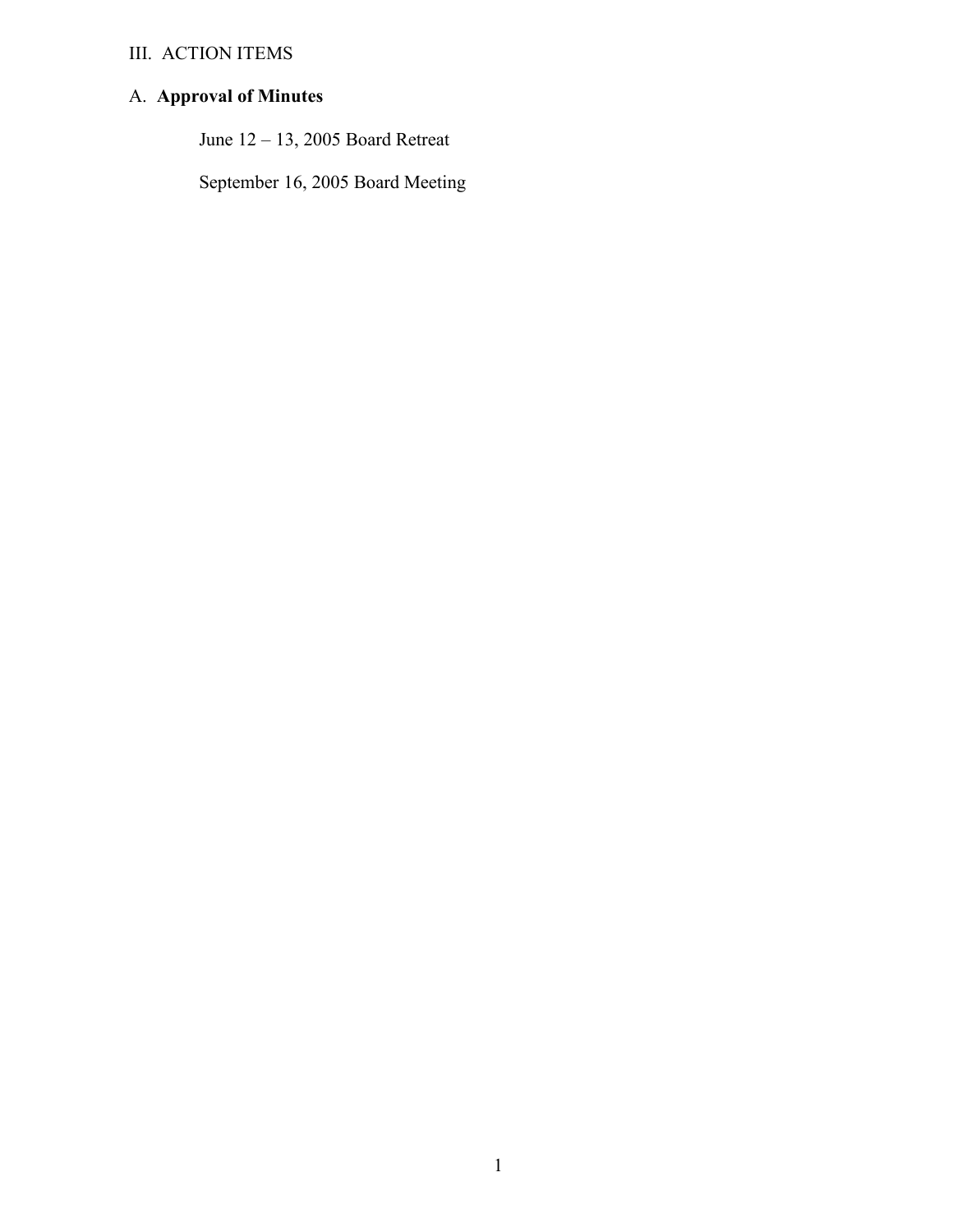# B. **Expenditure Recommendations for Purchases of \$250,000 or More**

|                                                                         | 1) Purchase Item:                                                          | <b>Addition to Lantz Arena</b>                                                                                                                                                                                                                                                                                                                                                |                                                                               |
|-------------------------------------------------------------------------|----------------------------------------------------------------------------|-------------------------------------------------------------------------------------------------------------------------------------------------------------------------------------------------------------------------------------------------------------------------------------------------------------------------------------------------------------------------------|-------------------------------------------------------------------------------|
| <b>Description/Explanation:</b>                                         |                                                                            | This project consists of all labor and materials to construct a<br>4,870 square foot, second floor, addition to the east side of<br>Lantz Arena. The addition would provide space for<br>coaching offices for the men and women's basketball teams,<br>an academic space which would include staff offices, a study<br>area, a computer lab, restrooms and a conference room. |                                                                               |
|                                                                         | Cost:<br><b>Recommended Vendors:</b>                                       | $$1,158,132$ (including $$105,285$ contingency) as follows:<br><b>General Construction</b><br>Plumbing<br>Heating<br>Ventilation<br>Electrical<br>Contingency (10%)<br>Total                                                                                                                                                                                                  | \$675,950<br>39,677<br>116,600<br>88,900<br>131,720<br>105,285<br>\$1,158,132 |
|                                                                         | <b>General Construction</b><br>Grunloh Construction, Inc.<br>Effingham, IL |                                                                                                                                                                                                                                                                                                                                                                               | \$675,950                                                                     |
|                                                                         | Plumbing<br>Wente Plumbing & Heating Co., Inc.<br>Effingham, IL            |                                                                                                                                                                                                                                                                                                                                                                               | 39,677                                                                        |
| <b>Heating</b><br>McWilliams Mechanical Services, Inc.<br>Champaign, IL |                                                                            |                                                                                                                                                                                                                                                                                                                                                                               | 116,600                                                                       |
|                                                                         | <u>Ventilation</u><br>Savoy, IL                                            | Reliable Plumbing and Heating Company                                                                                                                                                                                                                                                                                                                                         | 88,900                                                                        |
|                                                                         | <b>Electrical</b><br>Anderson Electric, Inc.<br>Mattoon, IL                |                                                                                                                                                                                                                                                                                                                                                                               | 131,720                                                                       |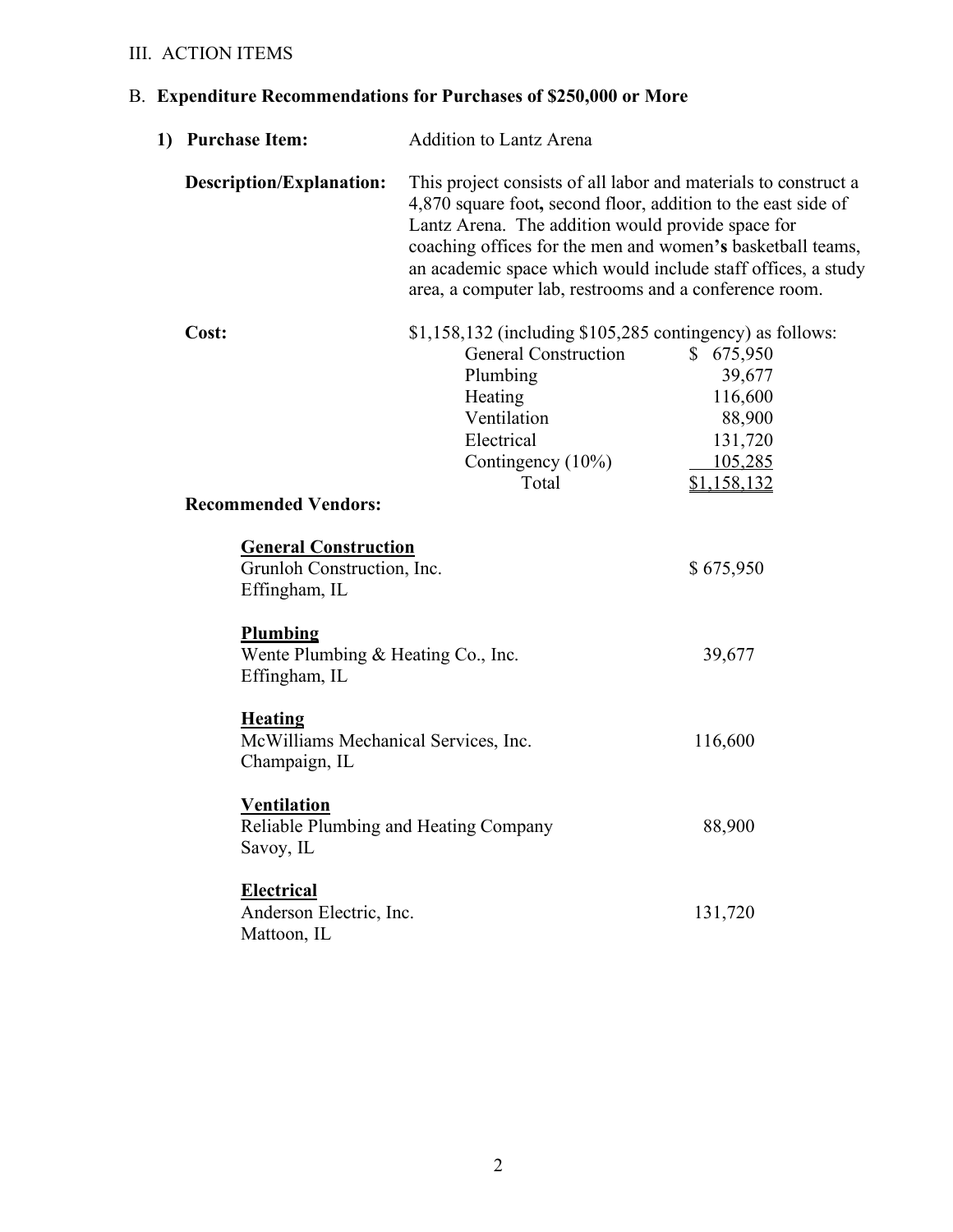# B. **Expenditure Recommendations for Purchases of \$250,000 or More (Continued)**

**1) Purchase Item:** Addition to Lantz Area (Continued)

# **Summary of Bids:**

| <b>General Construction</b>                                            |           |
|------------------------------------------------------------------------|-----------|
| Grunloh Construction, Inc.<br>Effingham, IL                            | \$675,950 |
| Hannig Construction, Inc.<br>Terre Haute, IN                           | 697,700   |
| L. J. Swingler & Sons, Inc.<br>Teutopolis, IL                          | 712,400   |
| Roessler Construction Co.<br>Rantoul, IL                               | 1,027,500 |
| Two (2) Companies Did Not Respond                                      |           |
| <b>Plumbing</b><br>Wente Plumbing & Heating Co., Inc.<br>Effingham, IL | 39,677    |
| McWilliams Mechanical Services, Inc.<br>Champaign, IL                  | 41,200    |
| Boos Plumbing & Heating Company<br>Effingham, IL                       | 43,000    |
| Nogle & Black Mechanical, Inc.<br>Urbana, IL                           | 47,250    |
| Reliable Plumbing & Heating Company<br>Savoy, IL                       | 47,900    |
| A & R Mechanical Contractors, Inc.<br>Urbana, IL                       | 53,330    |
| TA Brinkoetter & Sons, Inc.<br>Decatur, IL                             | 59,830    |
| One (1) Company Did Not Respond                                        |           |

3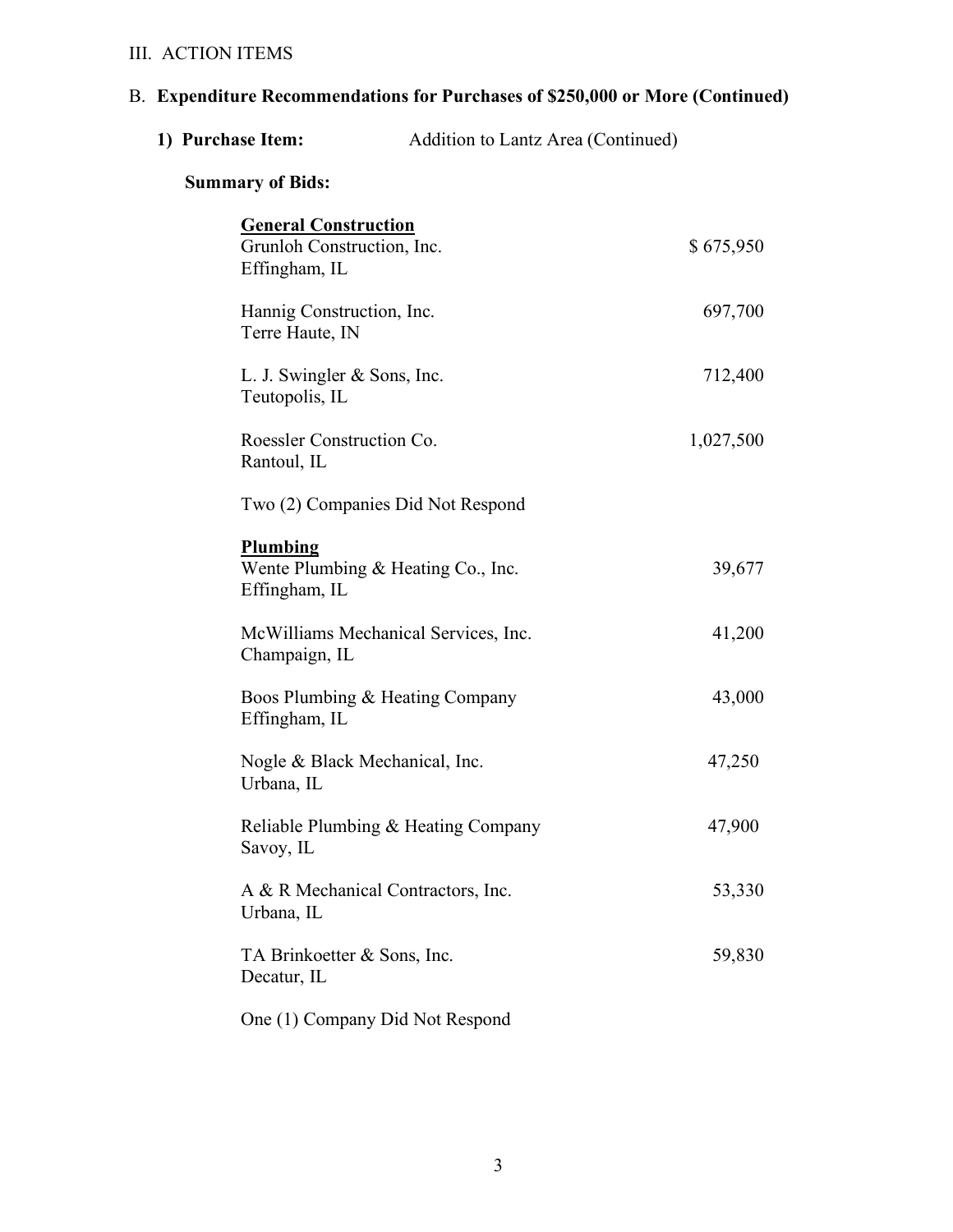# B. **Expenditure Recommendations for Purchases of \$250,000 or More (Continued)**

**1) Purchase Item:** Addition to Lantz Area (Continued)

# **Summary of Bids: (Continued)**

| <b>Heating</b><br>McWilliams Mechanical Services, Inc.<br>Champaign, IL  | 116,600 |
|--------------------------------------------------------------------------|---------|
| Nogle & Black Mechanical, Inc.<br>Urbana, IL                             | 118,740 |
| Reliable Plumbing & Heating Company<br>Savoy, IL                         | 120,100 |
| Industrial Services of Illinois, Inc.<br>Mattoon, IL                     | 123,916 |
| A & R Mechanical Contractors, Inc.<br>Urbana, IL                         | 128,187 |
| Comfort Mechanical Services, Inc.<br>Urbana, IL                          | 132,292 |
| TA Brinkoetter & Sons, Inc.<br>Decatur, IL                               | 134,700 |
| Wente Plumbing & Heating Co., Inc.<br>Effingham, IL                      | 144,278 |
| Three (3) Companies Did Not Respond                                      |         |
| <b>Ventilation</b><br>Reliable Plumbing and Heating Company<br>Savoy, IL | 88,900  |
| Nogle & Black Mechanical, Inc.<br>Urbana, IL                             | 94,600  |
| Industrial Services of Illinois, Inc.<br>Mattoon, IL                     | 95,465  |
| A & R Mechanical Contractors, Inc.<br>Urbana, IL                         | 96,000  |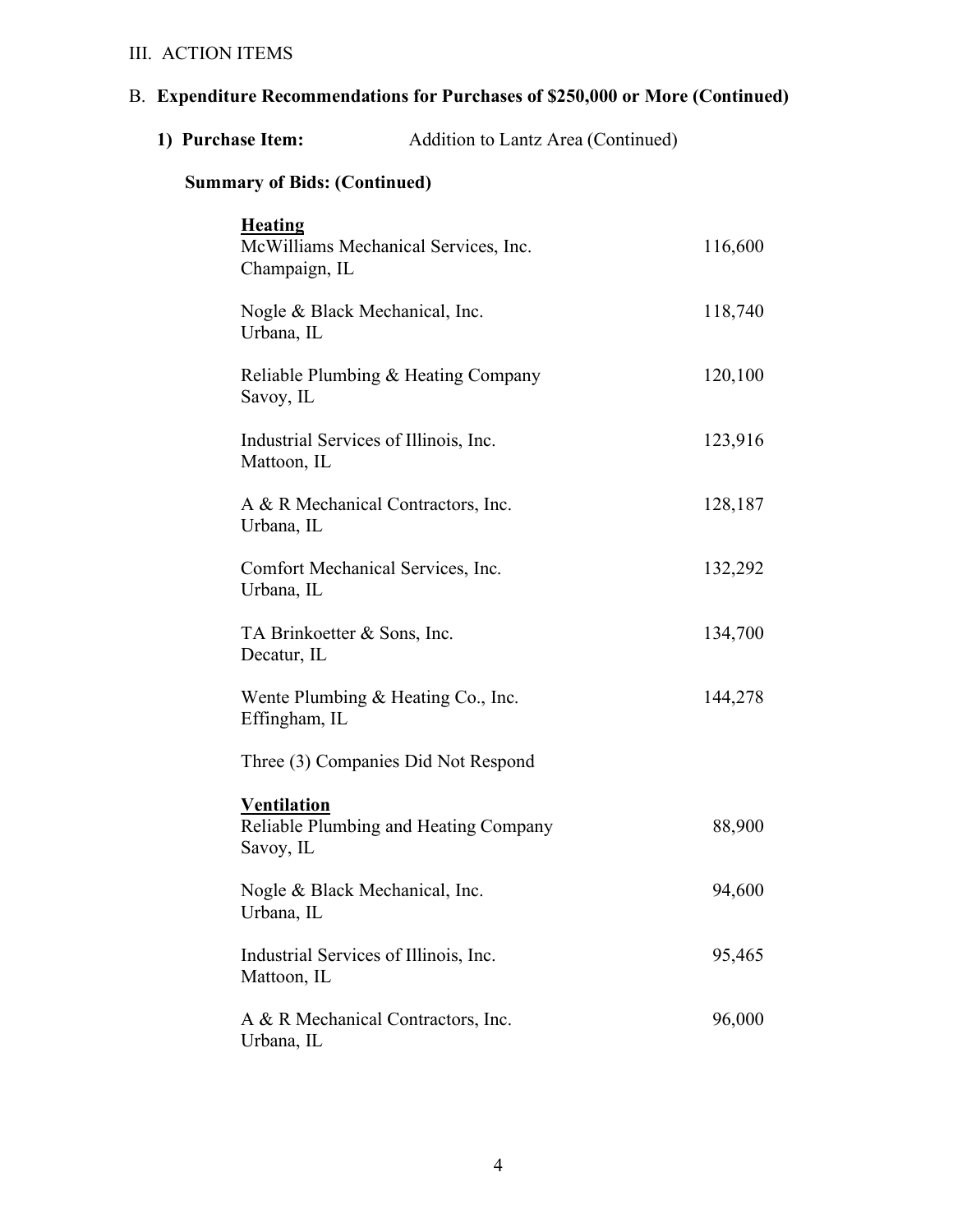# B. **Expenditure Recommendations for Purchases of \$250,000 or More (Continued)**

| 1) Purchase Item:                                                             | Addition to Lantz Area (Continued) |                    |
|-------------------------------------------------------------------------------|------------------------------------|--------------------|
| <b>Summary of Bids: (Continued)</b>                                           |                                    |                    |
| <b>Ventilation</b> (Continued)<br>S. M. C., Inc.<br>Terre Haute, IN           |                                    | 99,800             |
| TA Brinkoetter & Sons, Inc.<br>Decatur, IL<br>King-Lar Company<br>Decatur, IL |                                    | 109,000<br>111,600 |
| Comfort Mechanical Systems, Inc.<br>Urbana, IL                                |                                    | 111,950            |
| Merz Heating & Air Conditioning, Inc.<br>Effingham, IL                        |                                    | 128,577            |
| Four (4) Companies Did Not Respond                                            |                                    |                    |
| <b>Electrical</b><br>Anderson Electric, Inc.<br>Mattoon, IL                   |                                    | 131,720            |
| Quality Electric Contractors, Inc.<br>Charleston, IL                          |                                    | 136,756            |
| Commercial Electric, Inc.<br>Mattoon, IL                                      |                                    | 144,327            |
| Bodine Electric of Decatur<br>Decatur, IL                                     |                                    | 148,844            |
| Egizii Electric, Inc.<br>Decatur, IL                                          |                                    | 153,950            |
| Glesco Electric, Inc.<br>Urbana, IL                                           |                                    | 176,800            |
| One (1) Company Did Not Respond                                               |                                    |                    |

**Fund Source:** Local Funds

# **It is recommended that the Board of Trustees approve this purchase item.**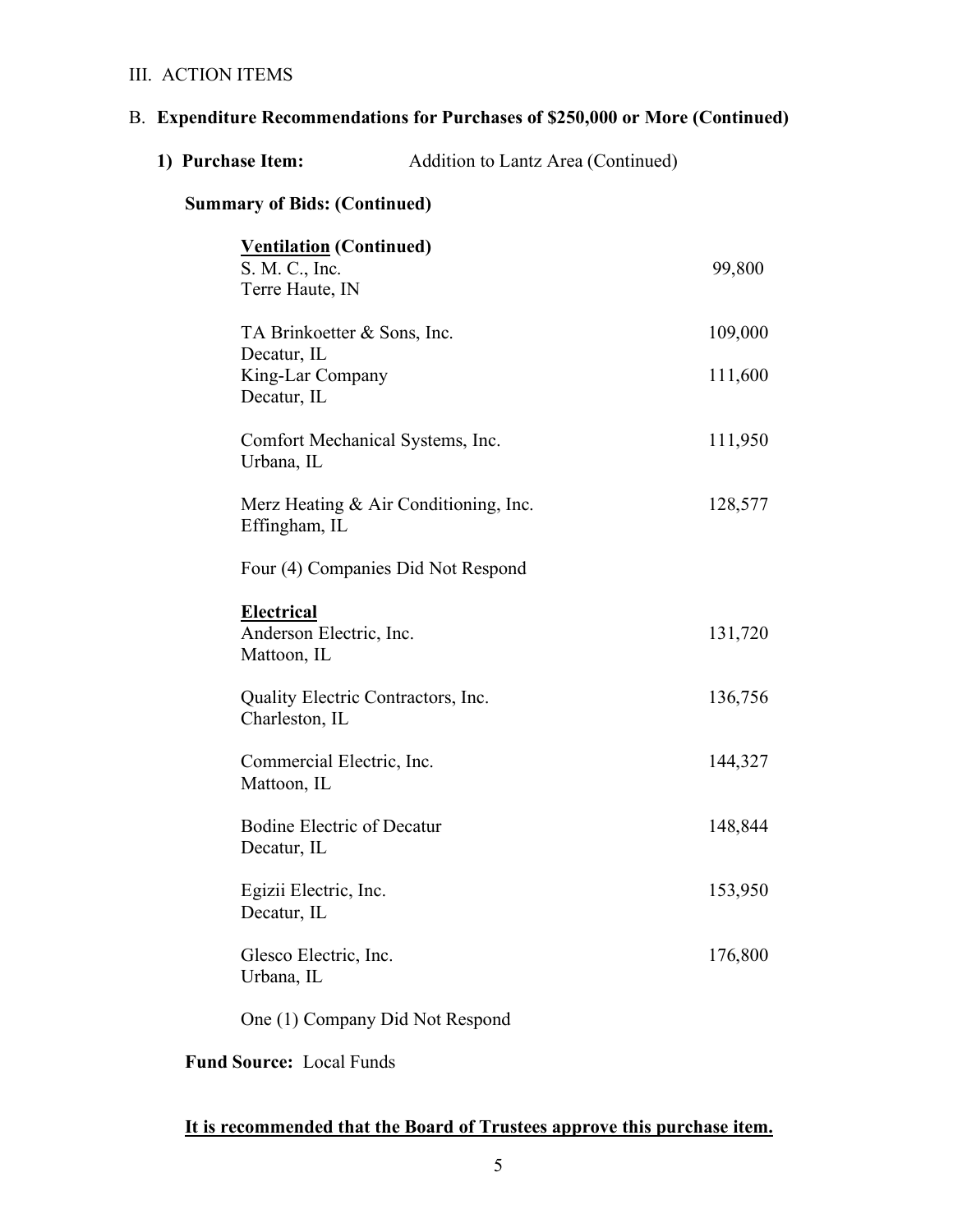## B. **Expenditure Recommendations for Purchases of \$250,000 or More**

| 2) Purchase Item:               | <b>Real Estate Acquisition</b>                                                                                                                                                                                                                                                                                                                                                                                                                                                                                                                                                                                                                                                |                                                        |
|---------------------------------|-------------------------------------------------------------------------------------------------------------------------------------------------------------------------------------------------------------------------------------------------------------------------------------------------------------------------------------------------------------------------------------------------------------------------------------------------------------------------------------------------------------------------------------------------------------------------------------------------------------------------------------------------------------------------------|--------------------------------------------------------|
| <b>Description/Explanation:</b> | This contract is for the purchase of property located at 1816<br>Ninth Street, Charleston, Illinois. This property is currently<br>owned by the Zeta Alpha Chapter of Alpha Phi and occupied<br>by members of the Alpha Phi sorority. Under terms of this<br>agreement, Alpha Phi, and its chapter members currently<br>living in the house, would have the right of occupancy<br>through the end of May, 2006. Prior to June 30, 2006, Alpha<br>all<br>Phi<br>would<br>demolish<br>appurtenances on the property, returning it to grade level.<br>As part of this agreement, the University would reimburse<br>Alpha Phi for all costs associated with this demolition work. | structures,<br>buildings<br>and                        |
|                                 | Upon transfer of the property to the University, it would be<br>converted into a parking lot for student and staff parking.<br>Acquisition of property in this area is consistent with the<br>general objectives for parking and vehicular traffic patterns<br>stated in the Campus Master Plan.                                                                                                                                                                                                                                                                                                                                                                              |                                                        |
|                                 | Cost of the property was determined by an independent<br>third-party appraisal. Demolition costs are estimated based<br>on historical costs for similar removals.                                                                                                                                                                                                                                                                                                                                                                                                                                                                                                             |                                                        |
| Cost:                           | Not to exceed \$235,000.00                                                                                                                                                                                                                                                                                                                                                                                                                                                                                                                                                                                                                                                    |                                                        |
|                                 | Property<br>Demolition (estimate)<br>Contingency<br>Total                                                                                                                                                                                                                                                                                                                                                                                                                                                                                                                                                                                                                     | \$200,000.00<br>25,000.00<br>10,000.00<br>\$235,000.00 |
| <b>Property Owner:</b>          | Zeta Alpha Chapter of Alpha Phi<br>Urbana, IL                                                                                                                                                                                                                                                                                                                                                                                                                                                                                                                                                                                                                                 |                                                        |
| <b>Fund Source:</b>             | <b>Local Funds</b>                                                                                                                                                                                                                                                                                                                                                                                                                                                                                                                                                                                                                                                            |                                                        |

# **It is recommended that the Board of Trustees approve this item.**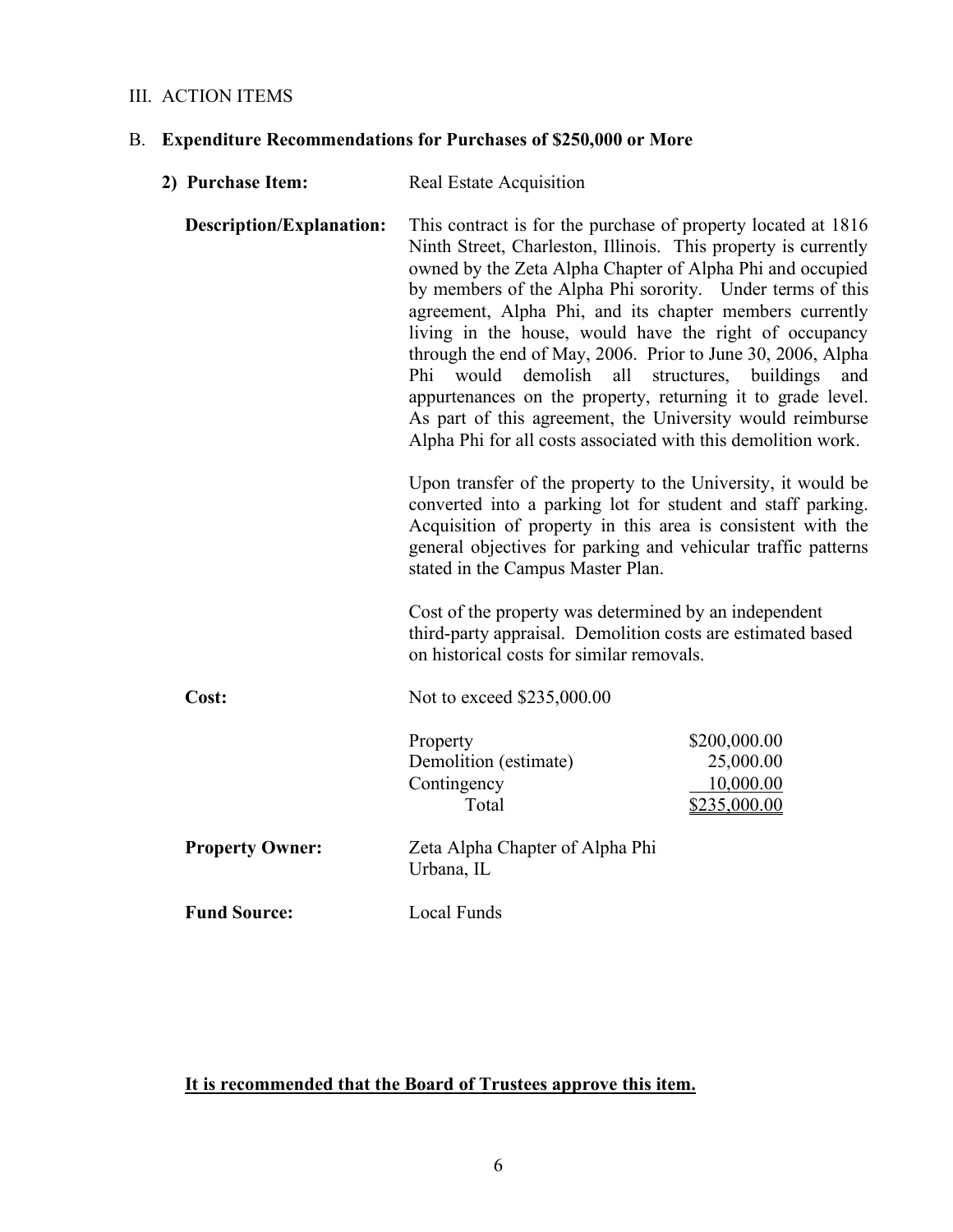## B. **Expenditure Recommendations for Purchases of \$250,000 or More**

| 3) Purchase Item:               | Network Equipment Upgrade                                                                                                                                                                                                                                                                                                                                                                                                                                                                         |              |
|---------------------------------|---------------------------------------------------------------------------------------------------------------------------------------------------------------------------------------------------------------------------------------------------------------------------------------------------------------------------------------------------------------------------------------------------------------------------------------------------------------------------------------------------|--------------|
| <b>Description/Explanation:</b> | This project represents the final phase of the overall campus<br>network infrastructure upgrade.                                                                                                                                                                                                                                                                                                                                                                                                  |              |
|                                 | This contract includes all labor and materials to add an<br>additional layer of redundancy and security to the campus<br>network to facilitate the addition of voice and video services.<br>This equipment would increase quality of service, reliability,<br>scalability and flexibility in deploying new technologies such<br>as next generation telephony with Voice over Internet<br>Protocol (VoIP), audio/video services, messaging, wireless<br>additions and enhanced video conferencing. |              |
|                                 | Upon installation of this equipment, the new, converged<br>voice/video/data network would provide for ongoing,<br>scalable growth to meet the University's anticipated network<br>needs for the next decade.                                                                                                                                                                                                                                                                                      |              |
| Cost:                           | \$500,490.00 (including \$23,831.90 for contingencies)                                                                                                                                                                                                                                                                                                                                                                                                                                            |              |
| <b>Recommended Vendor:</b>      | <b>STL Technology Partners</b><br>Bloomington, IL                                                                                                                                                                                                                                                                                                                                                                                                                                                 |              |
| <b>Summary of Bids:</b>         | <b>STL Technology Partners</b><br>Bloomington, IL                                                                                                                                                                                                                                                                                                                                                                                                                                                 | \$476,658.10 |
|                                 | Six companies did not respond                                                                                                                                                                                                                                                                                                                                                                                                                                                                     |              |
| <b>Fund Source:</b>             | Local Funds                                                                                                                                                                                                                                                                                                                                                                                                                                                                                       |              |

# **It is recommended that the Board of Trustees approve this purchase item.**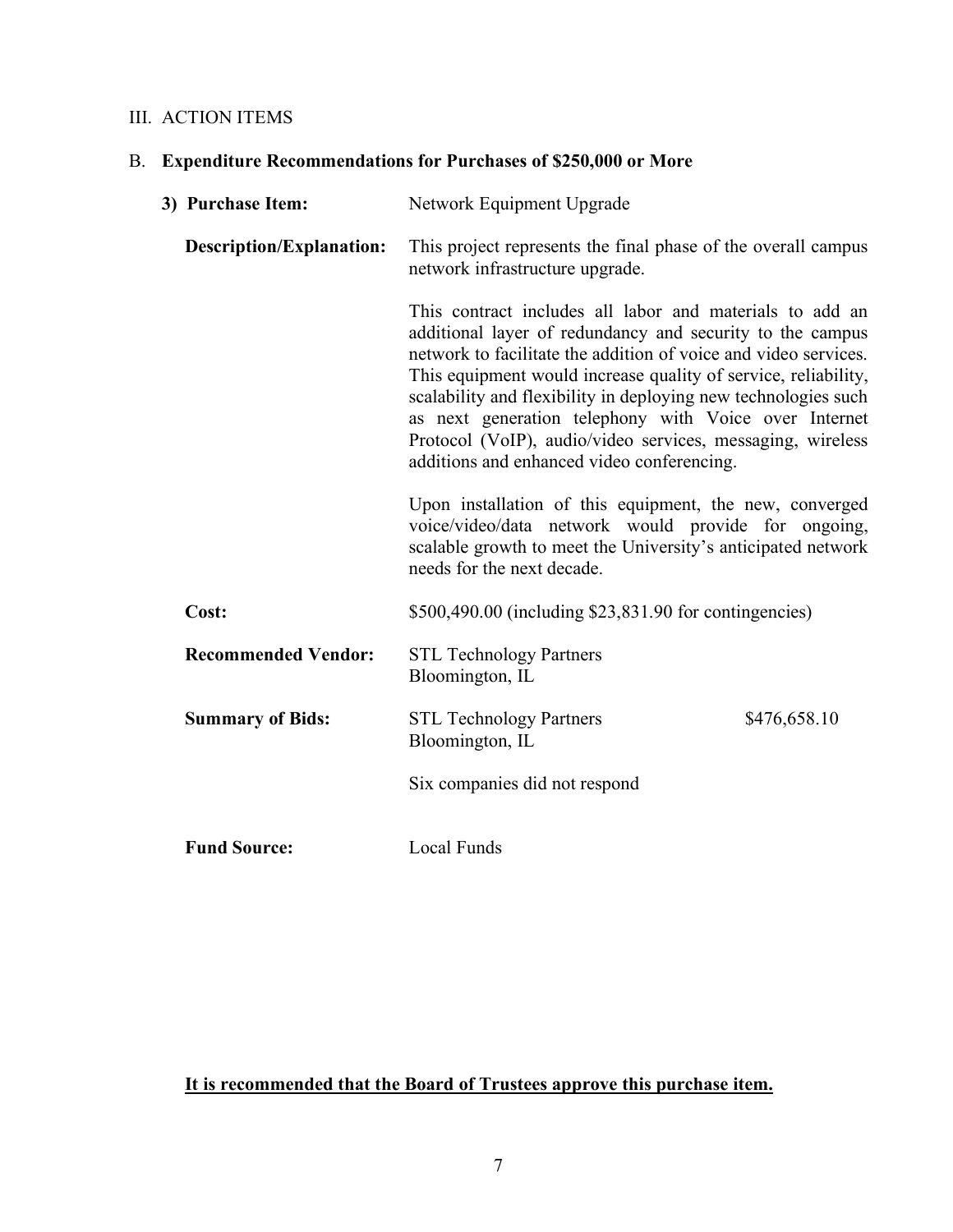#### C. **Labor Agreements**

## 1. **Contract Renewal and Wage Agreement - The Illinois Fraternal Order of Police Labor Council**

**Labor Agreement:** On November 21, 2003, a tentative agreement was reached with the Illinois Fraternal Order of Police Labor Council (FOP Labor Council), representing eighteen (18) employees (four (4) Sergeants and fourteen (14) Police Officers) on all outstanding issues, except wages and the number of shift bids per year. Wage and shift bid issues were resolved, through interest arbitration, on January 13, 2005. As a result, wage increases were implemented in February, 2005.

> The signing of the new labor agreement was delayed by the FOP Labor Council until October 24, 2005 due to questions on noneconomic issues and a change in their business representative. This agreement was to become effective July 1, 2003 and expire June 30, 2005. However, the FOP Labor Council did not notify the University that they wished to begin negotiations within the time period specified in the agreement, so the agreement's expiration date was automatically extended until June 30, 2006.

**Cost of Settlement:** The interest arbitrator awarded wage increases of \$0.40 per hour to Sergeants and \$0.60 per hour to Police Officers for the first year of the agreement, effective July 1, 2003. This resulted in an average wage increase of 2.7% for the bargaining unit. Wage increases awarded for the second year of the agreement, effective July 1, 2004, were \$0.50 per hour for Sergeants and \$0.70 per hour for Police Officers. This resulted in an average wage increase of 3.1% for the bargaining unit for the second year of the agreement.

| Estimated cost of increases effective July 1, 2003 | \$22,000 |
|----------------------------------------------------|----------|
| Estimated cost of increases effective July 1, 2004 | \$26,000 |

## **It is recommended that the Board of Trustees approve this contract renewal and wage agreement.**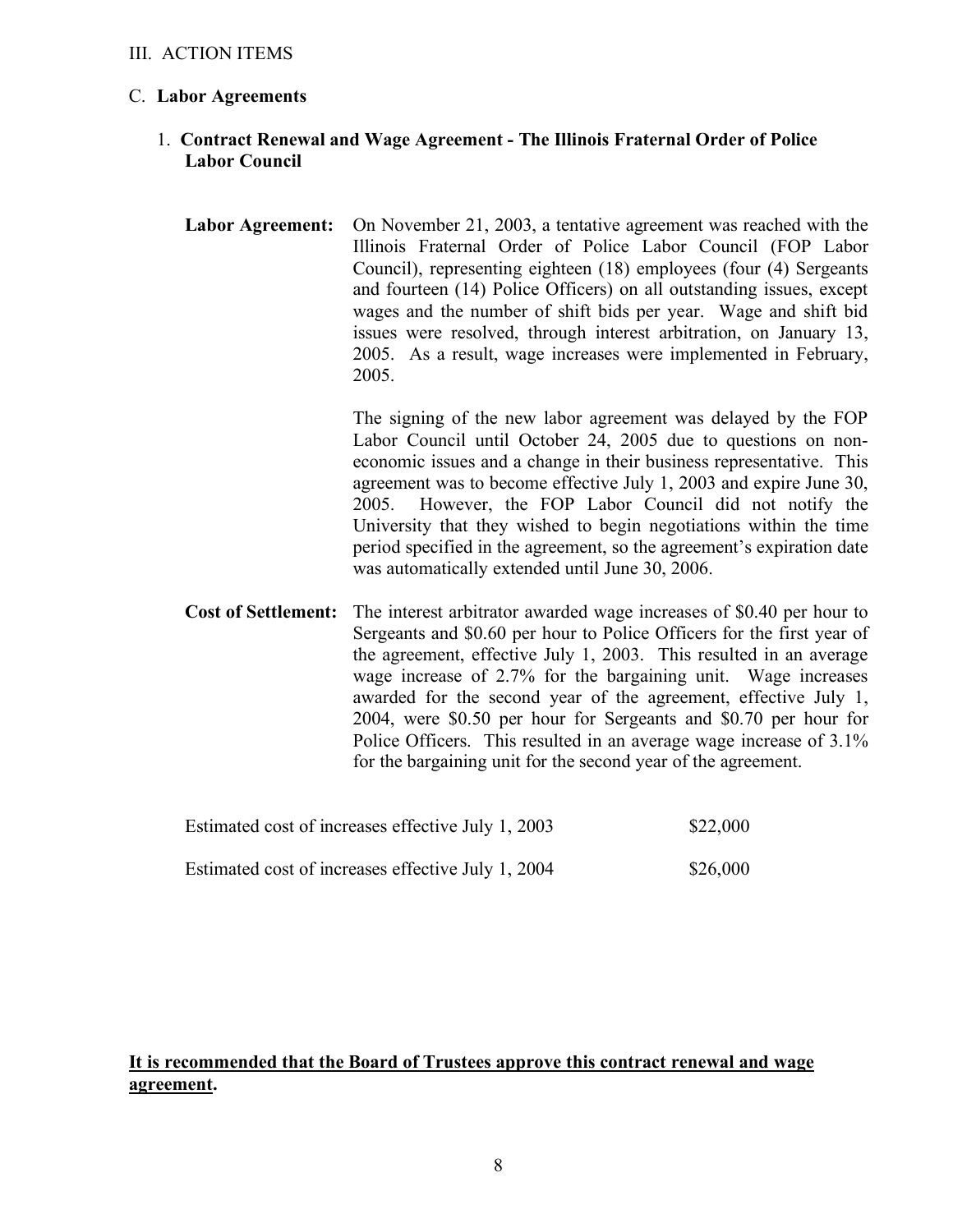### C. **Labor Agreements (Cont.)**

- 2. **New Labor and Wage Agreement - Laborers International Union of North America, Local #159**
	- **Labor Agreement:** On November 15, 2005, a tentative agreement was reached with the Laborers International Union of North America, Local #159, representing four (4) Construction Laborers and one (1) Subforeman. This new four-year agreement would be effective from July 1, 2005 through June 30, 2009. This is the University's first labor agreement with Laborers International Union of North America, Local #159. The Union ratified the agreement on December 1, 2005.
	- **Cost of Settlement:** Under terms of this agreement, bargaining unit members would receive six (6) additional paid holidays per year, for a total of eleven (11) per year, the same number of paid holidays most other full-time University employees receive. The additional paid holidays would begin in November 2005.

The Construction Laborer rate of pay would not increase the first year of the agreement but the Sub-foreman wage rate would increase \$0.75 per hour effective July 1, 2005. Thereafter, the Construction Laborers and the Sub-foreman wage rates would increase  $3\%$ effective July 1, 2006, 3% effective July 1, 2007, and 3% effective July 1, 2008. In addition, bargaining unit members scheduled for night shift work would receive a shift differential premium of \$0.75 per hour.

| Estimated cost effective July 1, 2005 | \$6,726 |
|---------------------------------------|---------|
| Estimated cost effective July 1, 2006 | \$6,338 |
| Estimated cost effective July 1, 2007 | \$6,532 |
| Estimated cost effective July 1, 2008 | \$6,728 |

## **It is recommended that the Board of Trustees approve this new labor and wage agreement.**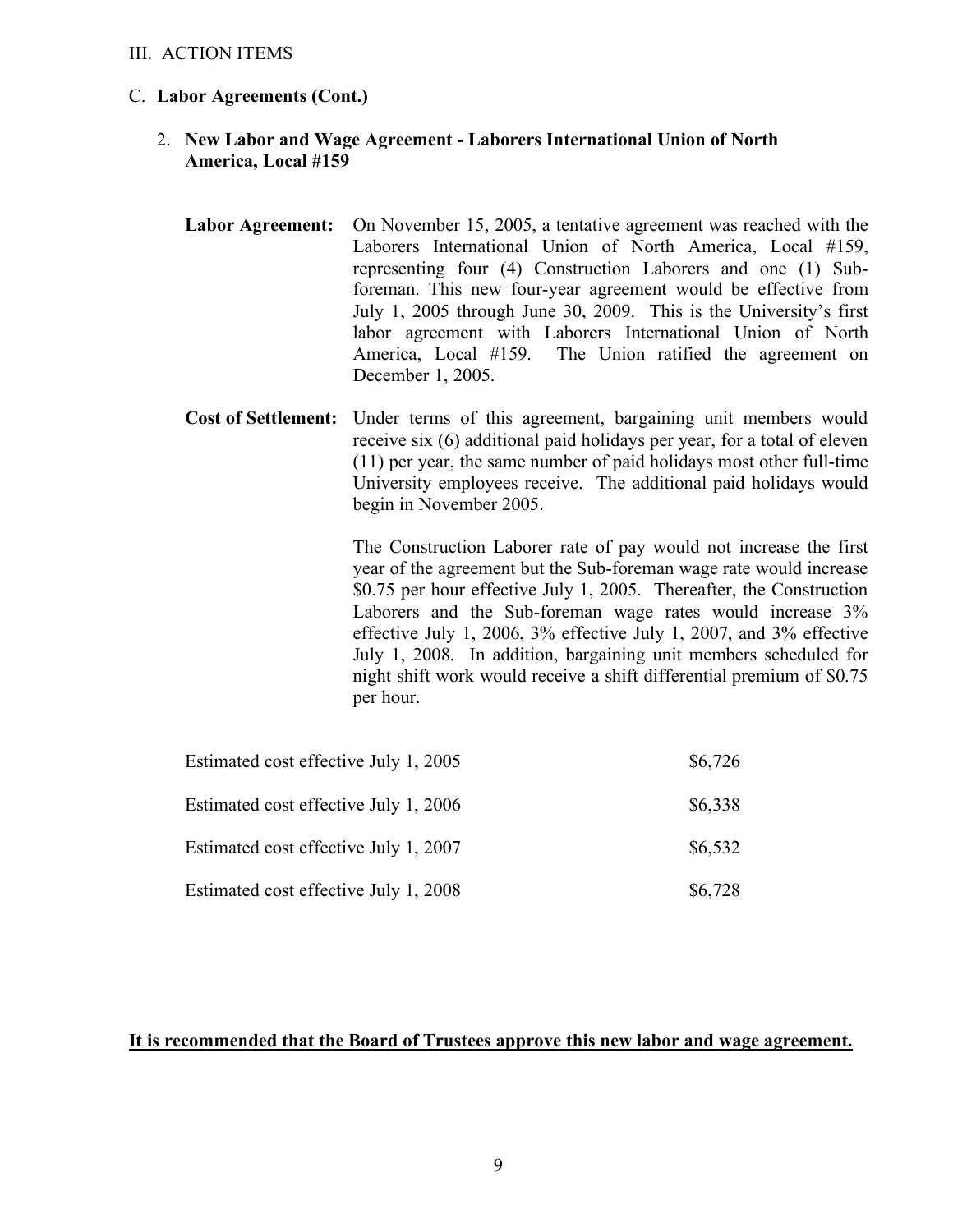## D. **Approval of Resolution**

# **Resolution**

# **Adoption of the National Incident Management System**

It is hereby resolved by the Board of Trustees of Eastern Illinois University (the "Board") that:

WHEREAS, the State of Illinois, Executive Department, issued Executive Order Number 12 (2004) authorizing the implementation of the National Incident Management System (NIMS); and

WHEREAS, the Governor directed all State Agencies to adopt NIMS as its model for emergency planning, Unified Command, and response to emergencies and disasters; and

WHERAS, emergency response to critical incidents, whether natural or manmade, requires a coordinated response and professional management; and

WHEREAS, Unified Command of such incidents is recognized as the optimal emergency management model to maximize the public safety response; and

WHEREAS, NIMS has been identified by the Federal Government as being the requisite emergency management system for all levels of government; and

WHEREAS, failure to adopt NIMS may preclude reimbursement for costs incurred during and after a declared emergency or disaster and for training and preparation for such disasters or emergencies, and for Federal funding;

NOW, THEREFORE, the Board hereby adopts NIMS as its model for emergency planning, Unified Command, and response to emergencies and disasters.

# **It is recommended that the Board of Trustees adopt this Resolution by a motion.**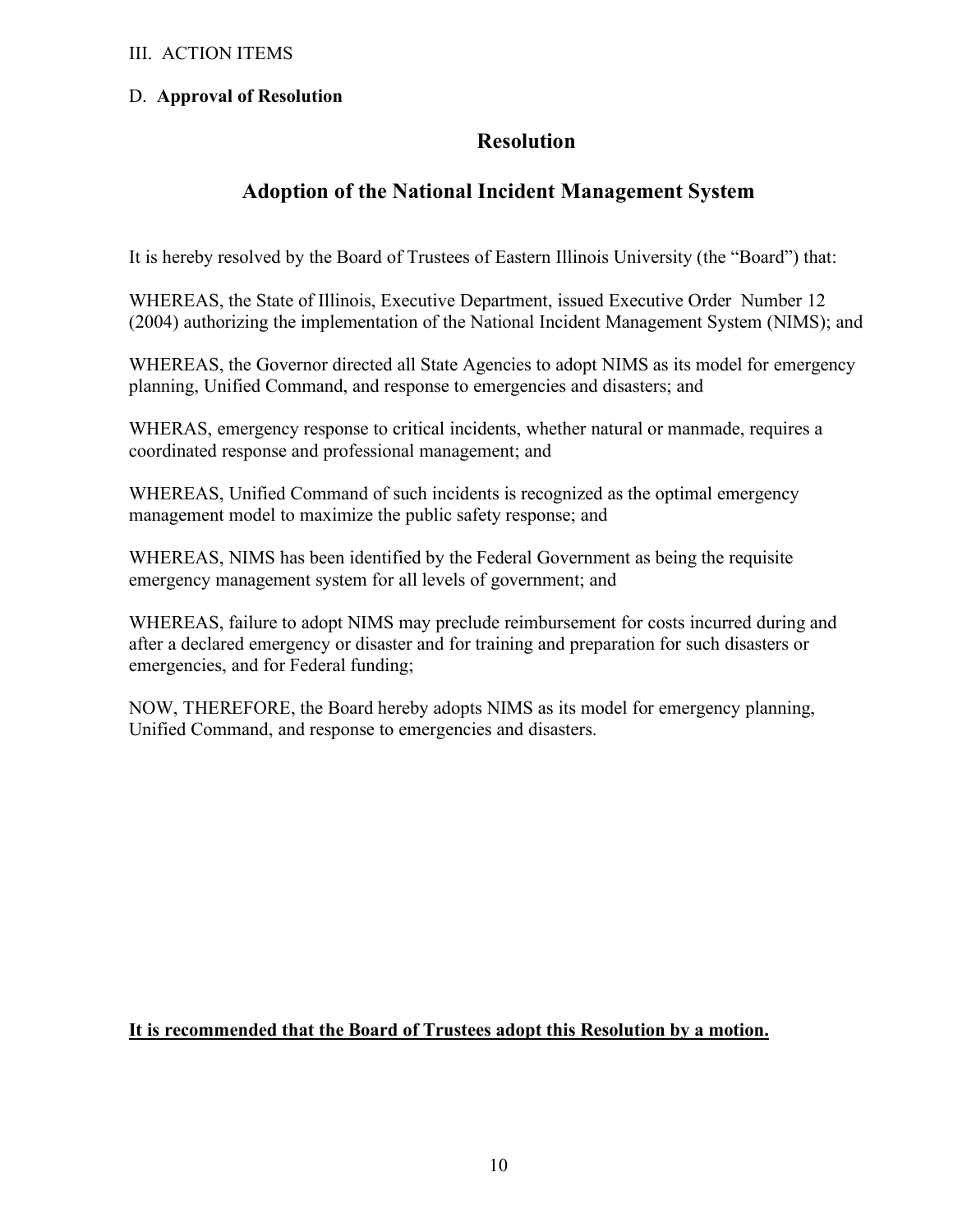## E. **Revisions to Board** *Policies* **and** *Regulations*



POLICIES

Article: II

Subsection: Section 2. B.

# 1. Emergency Response **[FIRST AND FINAL READING]**

In order to provide express authority to the President to plan and implement emergency responses to critical incidents directly or indirectly involving the University and in recognition of the Board adopting the National Incident Management System (NIMS) as its model for emergency planning, Unified Command, and response to emergencies and disasters, Board Policy Article II – Eastern Illinois University, Section 2.B (The President), is revised by adding paragraph 13:

[See revised text on following pages.]

**It is recommended that the Board of Trustees approve this amendment to the** *Policies* **on first reading as specified in I.C.4. of the** *Regulations***.**

Issued: April 21, 1997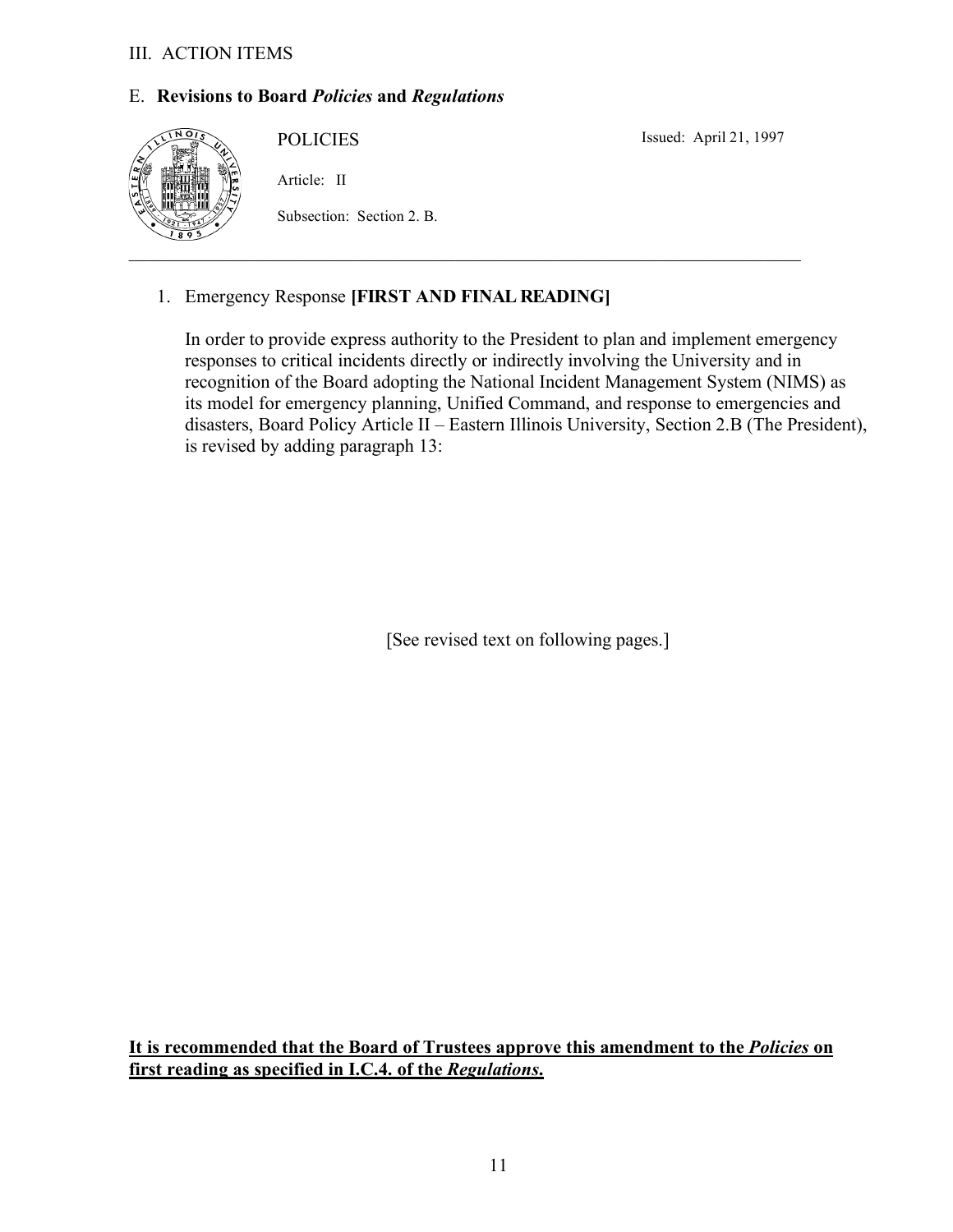### E. **Revisions to Board** *Policies* **and** *Regulations* **(Cont.)**

## **II. EASTERN ILLINOIS UNIVERSITY**

#### **Section 2. The President.**

- A. The President is the chief executive officer of the University. The President is responsible to the Board for the execution of Board policies and for the management and direction of university operations. The President shall have full authority and responsibility within the framework of the general policies determined by the Board for the organization, management, direction, and supervision of the University and shall be held accountable by the Board for the effective administration and management of the institution. In the discharge of these responsibilities, the President shall consult with such constituencies as are appropriate. The President shall be employed by the Board and serve at the pleasure of the Board unless a contract of employment specifies otherwise.
- B. The President shall be accountable to the Board for performing the following duties within his/her designated areas of responsibility:
	- 1. Providing general leadership for the university.
	- 2. Making recommendations concerning the mission, scope, and organization of the University and concerning plans and policies for the development and enhancement of university operations and activities.
	- 3. Administering and directing university plans, operations, programs, and activities in the areas of academic affairs, administrative and fiscal affairs, student affairs, and public affairs and development.
	- 4. Serving as the principal spokesperson and representative for the University with the Governor and General Assembly, Illinois Board of Higher Education, and other external constituencies.
	- 5. Developing and maintaining good public relations including establishment of rapport between the University and the region in which it is located and the public which it serves.
	- 6. Making recommendations concerning the initiation, continuation, or modification of university programs and activities.
	- 7. Making recommendations concerning the operating and capital budget requests, appropriation requests, and internal budgets of the University.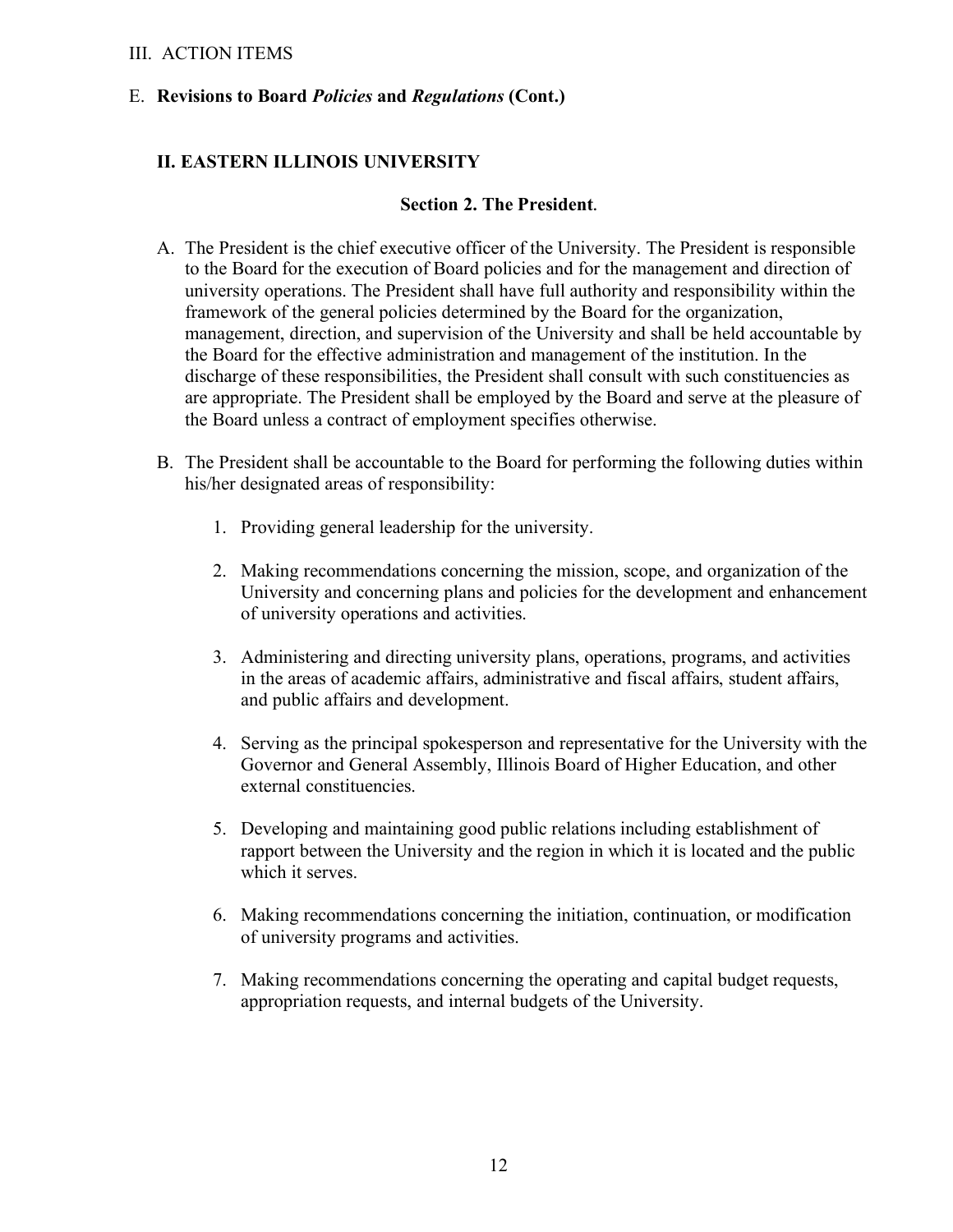## E. **Revisions to Board** *Policies* **and** *Regulations* **(Cont.)**

- 8. Making recommendations concerning the selection and appointment of such officers as may be designated by the Board.
- 9. Performing such other duties as may be delegated by the Board.
- 10. Coordinating the release of information about the Board and matters pertaining to the University.
- 11. Coordinating the development and presentation of reports from the University, including the formal agenda at each Board meeting, so that the Board receives sufficient useful information upon which to act.
- 12. Developing guidelines, procedures, and interpretations for the application of Board bylaws, policies, and regulations.
- **13. Planning and implementing emergency responses to critical incidents, involving the University directly or indirectly, whether natural or manmade, utilizing recognized management models to maximize the public safety response.**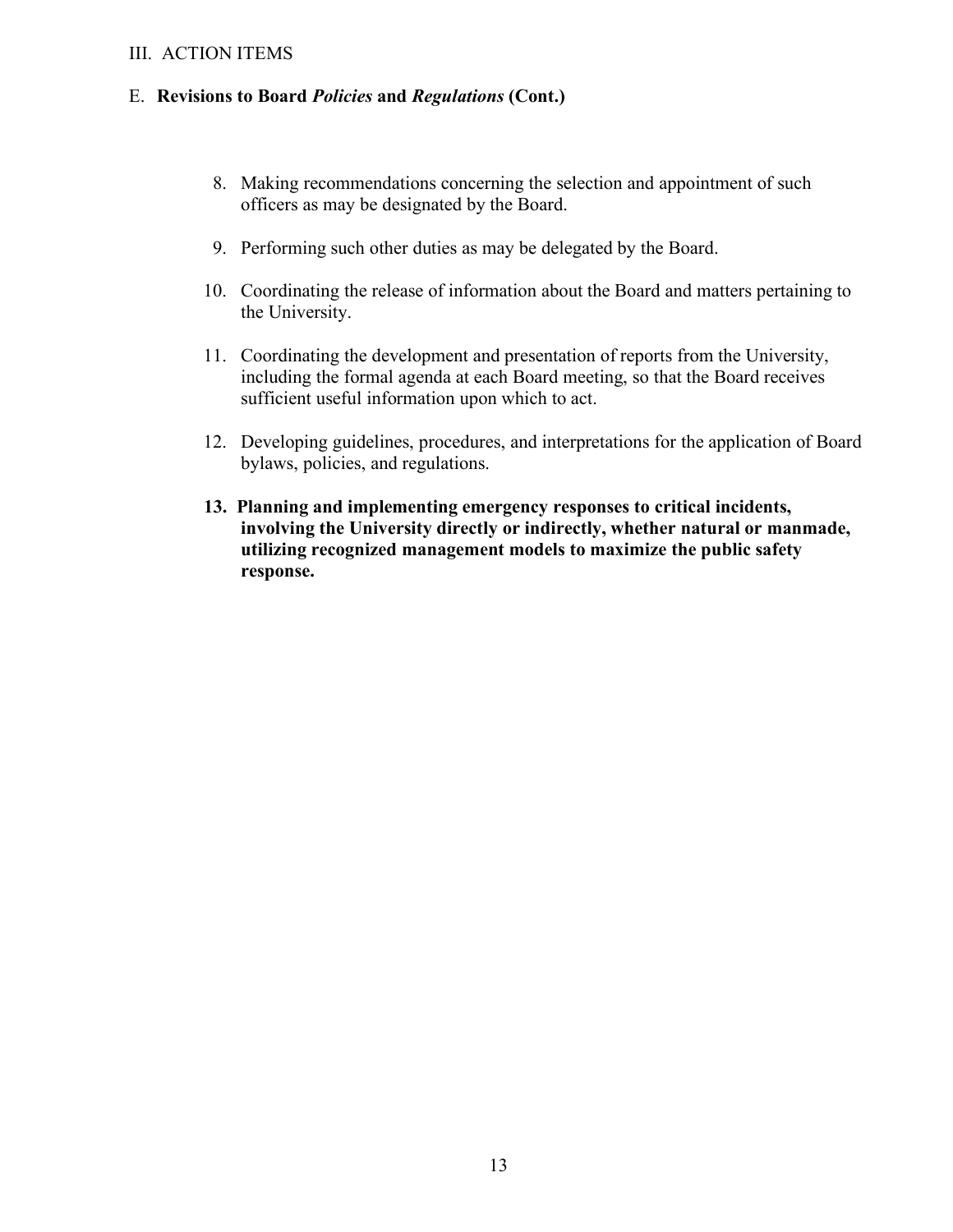### E. **Revisions to Board** *Policies* **and** *Regulations*

### 2. Faculty and Administrative Employees **[FIRST READING]**

Terminology change from "Termination with Notice" to "Nonrenewal of Contract" to reflect the true description of the process, reduce confusion, distinguish nonrenewal based on no further need for an individual's services from termination for cause based on misbehavior and remove the perceived stigma implied from a "termination"

[See revised text on following pages.]

**This is the first reading and no action is required.**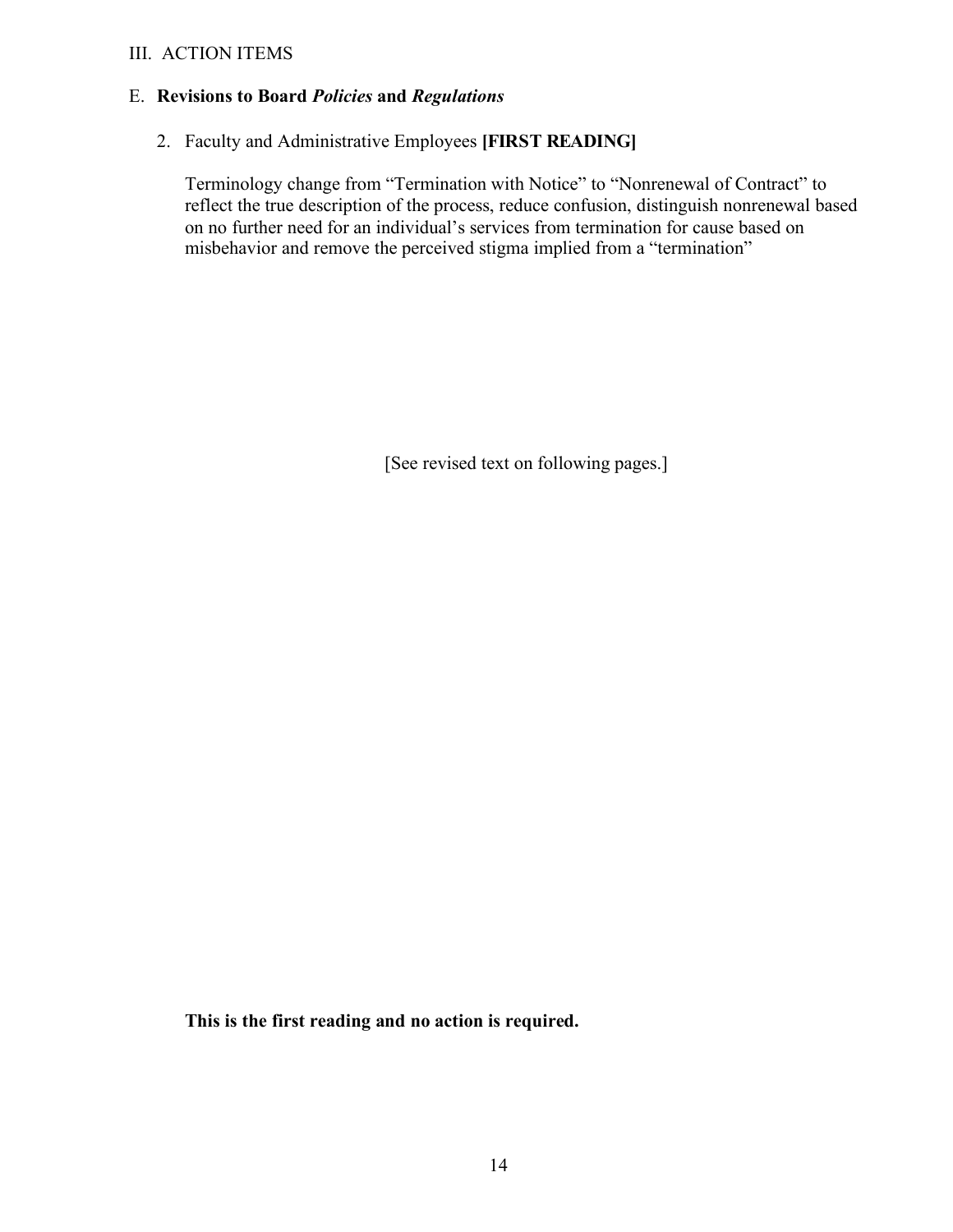## E**. Revisions to Board** *Policies* **and** *Regulations* **(Cont.)**



REGULATIONS Section: B. Faculty and Administrative Employees Subsection: 4.b. Termination With Notice

- b. Termination With Notice Nonrenewal of Contract
	- (1) The President shall be employed by and serve at the pleasure of the Board unless employment contract specifies otherwise. If the President agrees, the Board may accept a resignation in lieu of termination or to terminate nonrenewal of the contract of the President without stated reasons. Unless the employment contract specifies otherwise, the President shall receive written notice of termination nonrenewal, signed by the Chairperson of the Board, as follows:
		- (a) in the first or second year of employment as President, not later than six (6) months prior to the termination final date of employment specified in the notice;

Issued: July 12, 1999

- (b) in the third or subsequent year of employment as President, not later than twelve  $(12)$  months prior to the termination final date of employment specified in the notice.
- (2) Other employees. Employees, other than employees with a temporary appointment (including employees whose appointment is supported by grant or contract funds), who by mutual agreement of the employee and Board, tender a resignation in lieu of termination or termination without stated reasons, shall receive written notice of termination nonrenewal signed by the President as follows:
	- (a) in the first year of employment at the University, not later than three (3) months prior to the termination final date of employment specified in the notice;
	- (b) in the second through fifth year of employment at the University, not later than six (6) months prior to the termination final date of employment specified in the notice; and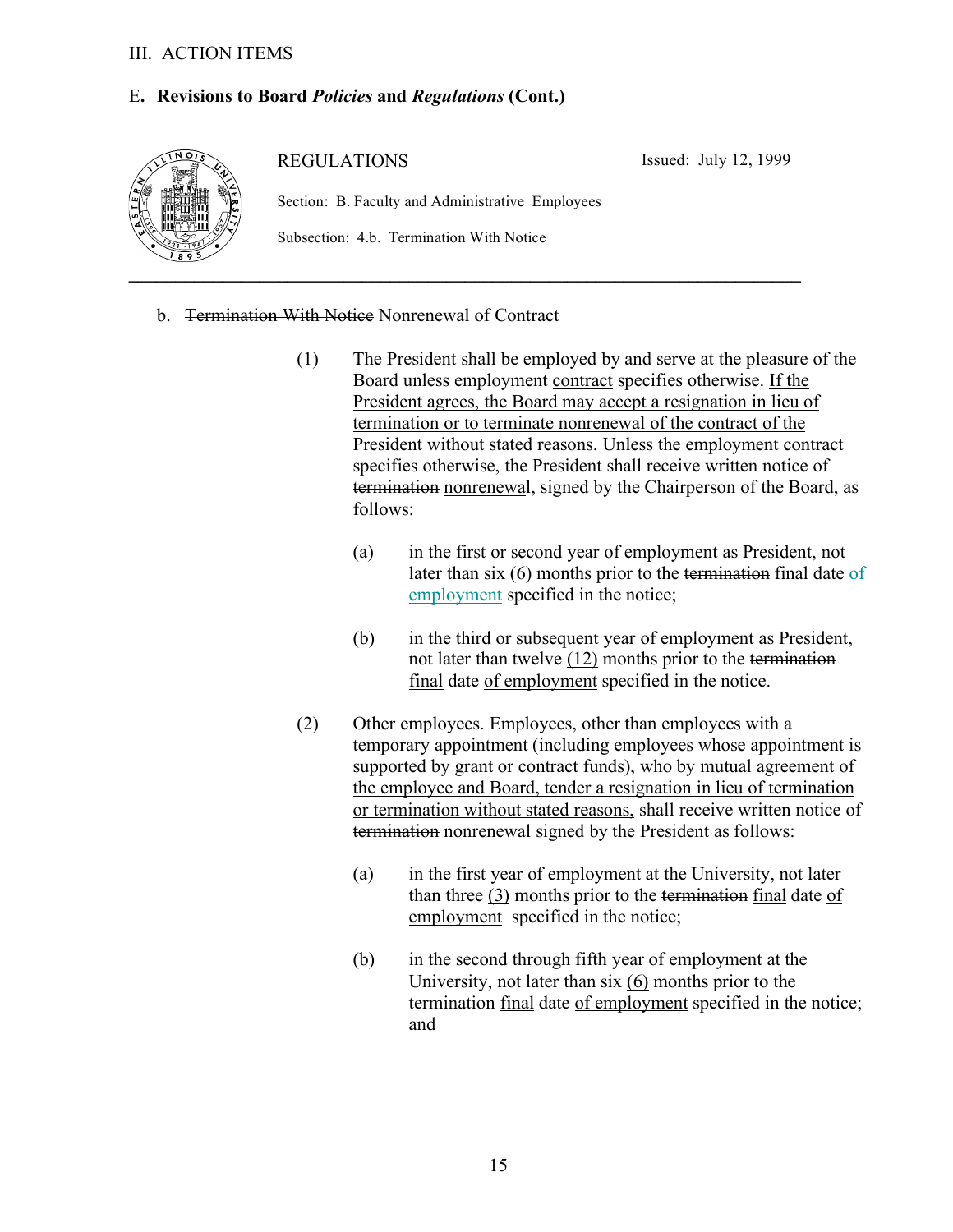## E. **Revisions to Board** *Policies* **and** *Regulations* **(Cont.)**

(c) in the sixth or subsequent year of employment at the University, not later than twelve (12) months prior to the termination final date of employment specified in the notice.

(3) Employees whose contracts are not renewed terminated in accordance with this paragraph b. shall not be entitled to invoke the procedures for hearing provided in paragraph c. below. If such employees have academic rank (but not tenure) they shall not be entitled to return to a teaching position. If such employees have academic rank with tenure, they shall be entitled to return to a teaching position but not at his/her administrative salary. The starting salary for such teaching position shall be at the sole discretion of the President, or in the case of the President at the sole discretion of the Board, with the exercise of such discretion to be made after consultation with the Dean of the College where the employee will be assigned to teach. The provisions for prior notice set forth in this paragraph b. shall not be applicable in cases involving termination for cause, in which cases the procedures specified in paragraph c. below shall apply. The President shall consult with the Board Chairperson prior to issuing a written notice of termination to a Provost/Vice President of Academic Affairs. This paragraph b. does not apply to the removal from office of Chairpersons.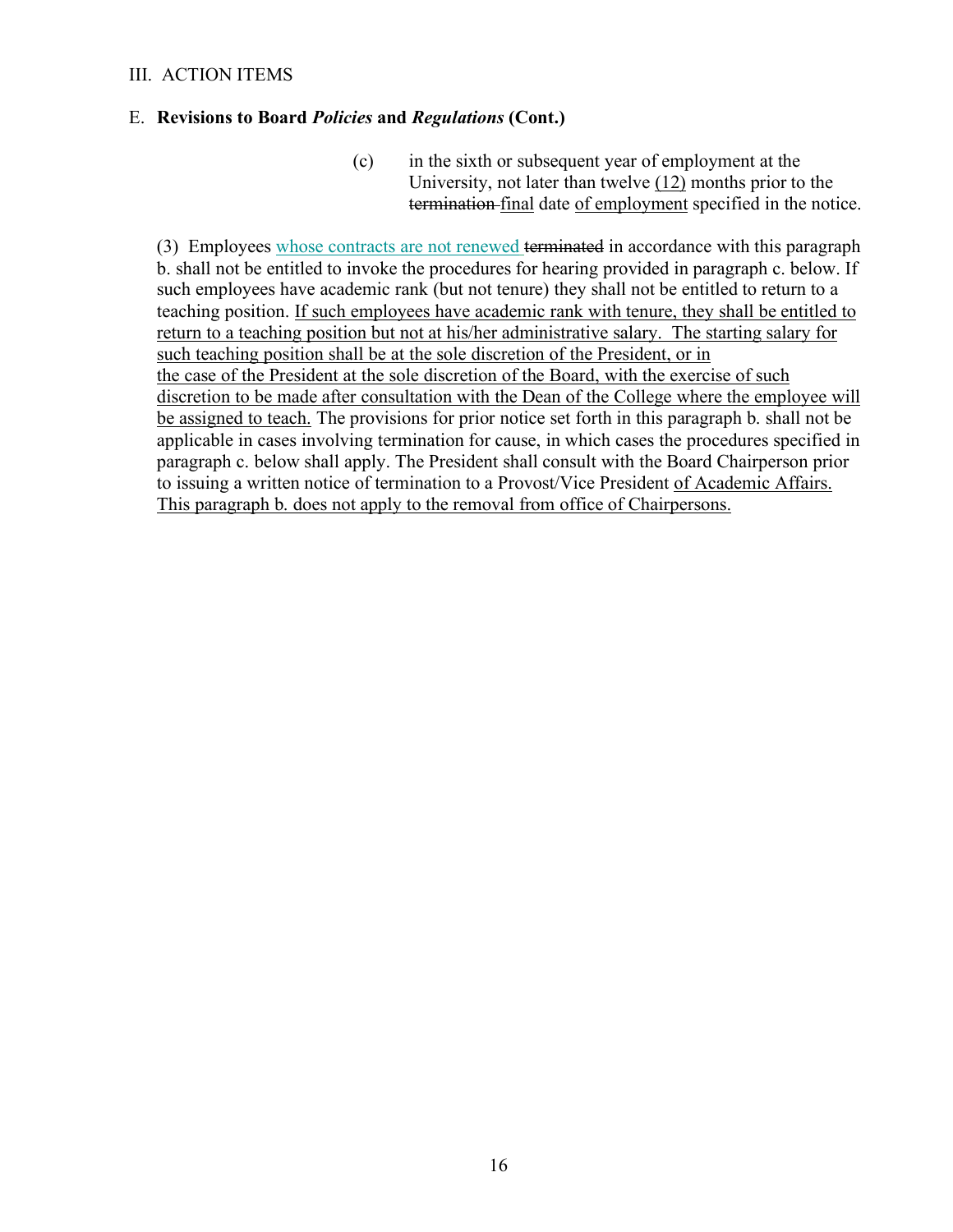## E. **Revisions to Board** *Policies* **and** *Regulations*

3. Tuition and Mandatory Fees – Study Abroad Fee Structure **[FIRST READING]**

The following proposed change in the Study Abroad Fee structure would provide that establishment of charges for study abroad is consistent with all other fees.

[See revised text on following page.]

**This is the first reading and no action is required.**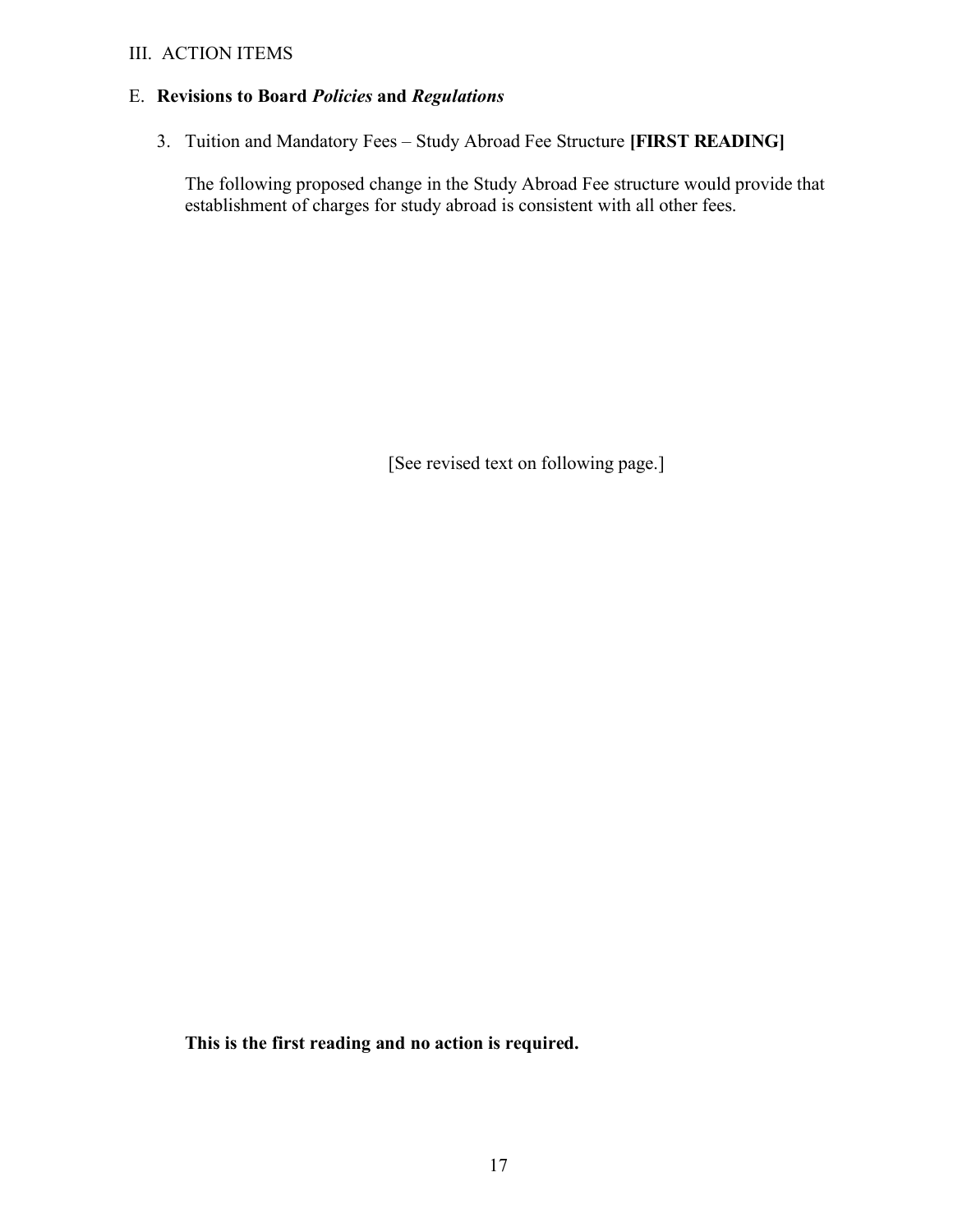## E. **Revisions to Board** *Policies* **and** *Regulations* **(Cont.)**

| <b>REGULATIONS</b>                       | Issued: April $16, 2001$ |
|------------------------------------------|--------------------------|
| Section: V. Administrative Affairs       |                          |
| Subsection J. Tuition and Mandatory Fees |                          |
|                                          |                          |

8. Students who are permitted to retain enrolled status at the University while attending a foreign university or studying under a University program abroad, in which they are paying foreign instructional costs, shall be charged a single fee equal to tuition for a two-hour course.

All students who are permitted to enroll for study abroad shall be charged a single fee which shall be approved following the procedures for all other non-mandatory fees.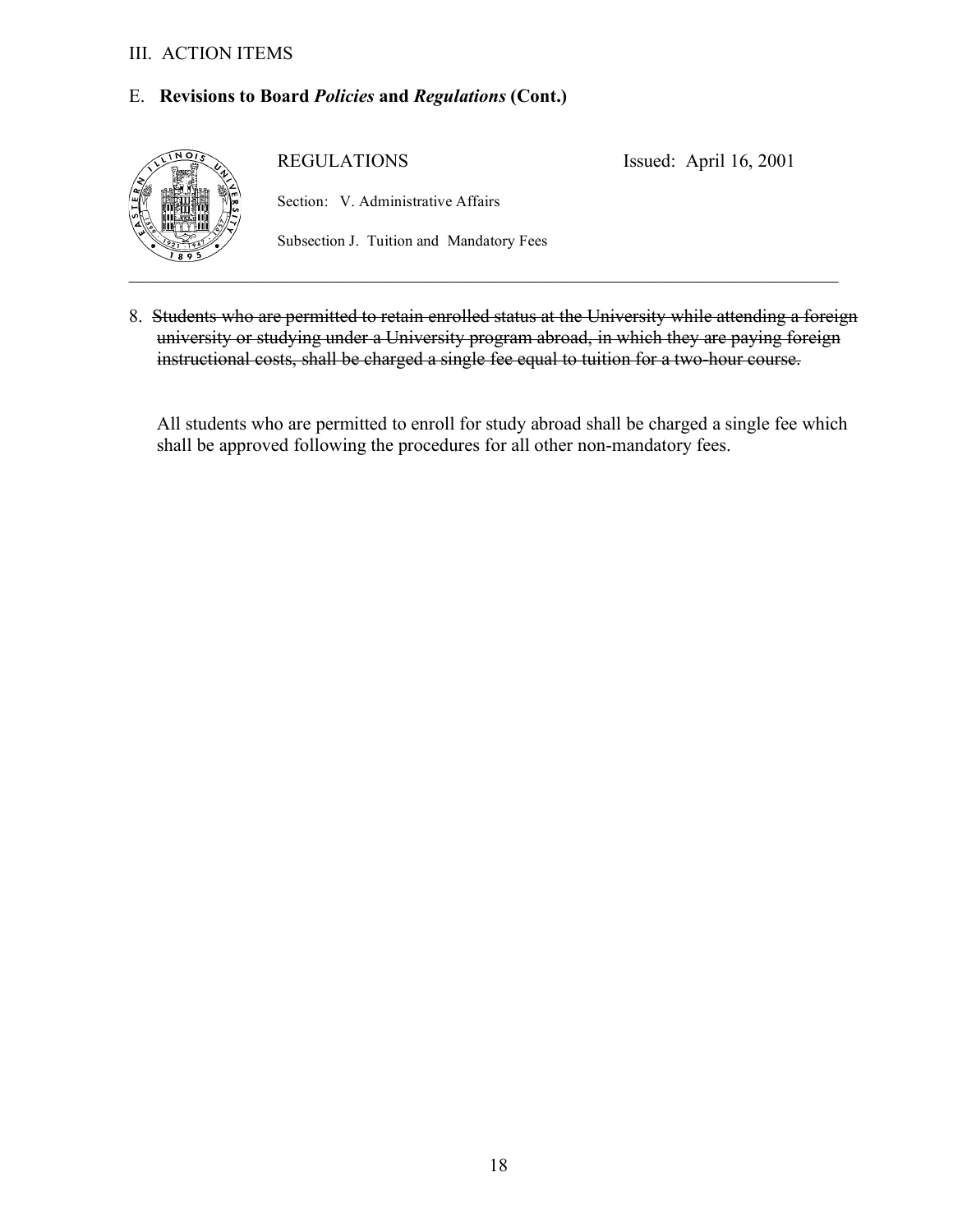## E. **Revisions to Board** *Policies* **and** *Regulations*

## 4. Honorary Degrees **[FIRST READING]**

The Board is asked to consider increasing the number of honorary degrees awarded each year from two to four. As the number of alumni increase every year, the opportunities to recognize their distinguished accomplishments also increase.

[See revised text on following page.]

**This is the first reading and no action is required.**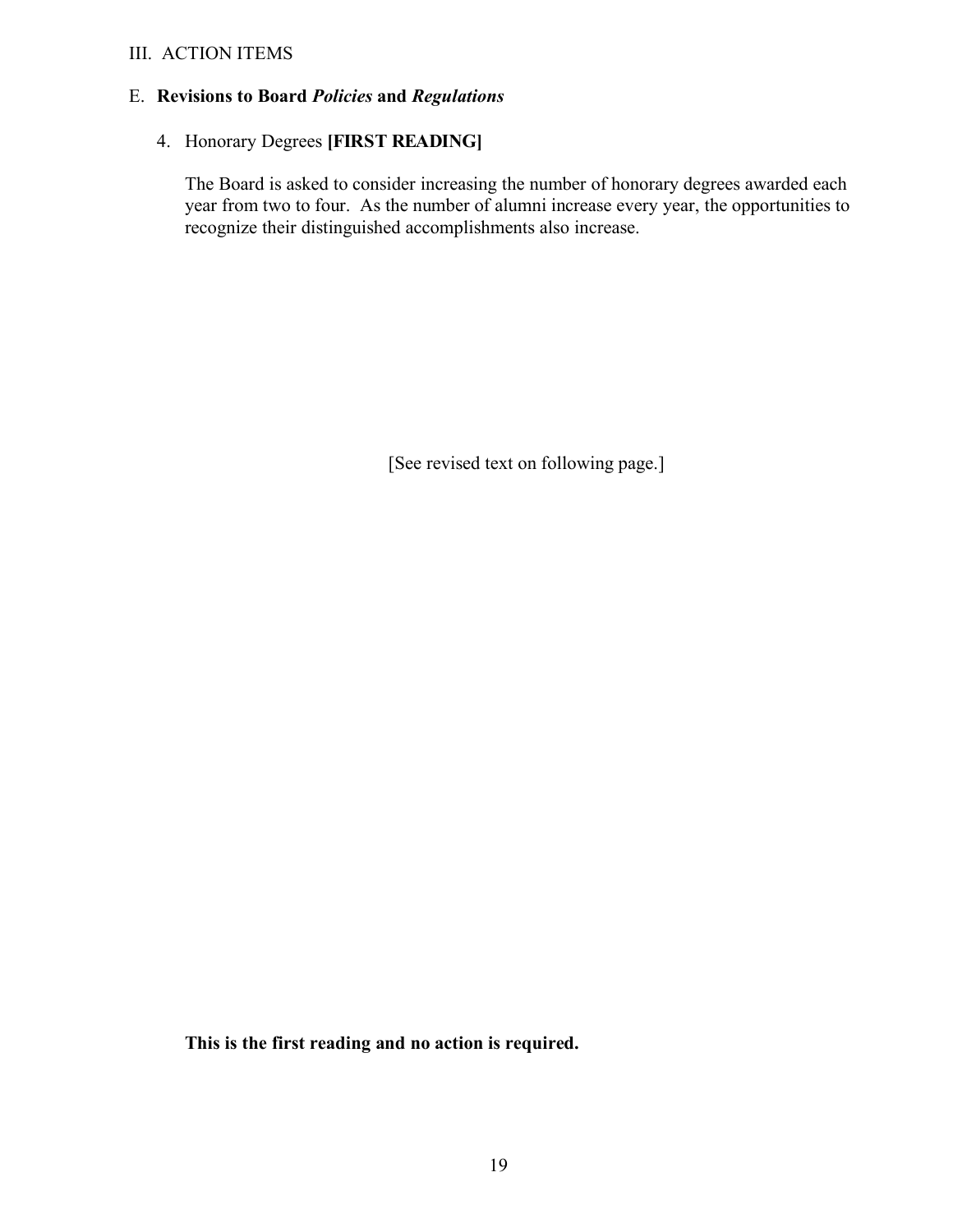## E. **Revisions to Board** *Policies* **and** *Regulations* **(Cont.)**



REGULATIONS

Issued: April 21, 1997

Section: III. Academic Affairs

Subsection B.2. Honorary Degrees

### b. Procedure

Honorary degrees may be awarded only by approval of the Board upon the recommendation of the President. The President shall establish a representative committee, composed of faculty and academic staff, which shall recommend to the President proposed honorary degree recipients selected from nominations by the faculty, students, staff, and alumni. Before requesting Board approval, the President shall submit to the Chairperson written information concerning the candidate's achievements and any significant contributions to the University, the Board, higher education, or the State of Illinois. Unless an exception is approved by the Chairperson, Board approval of candidates must be obtained at least two months prior to the award of the degree and not more than **two four** honorary degrees may be awarded by the University each year.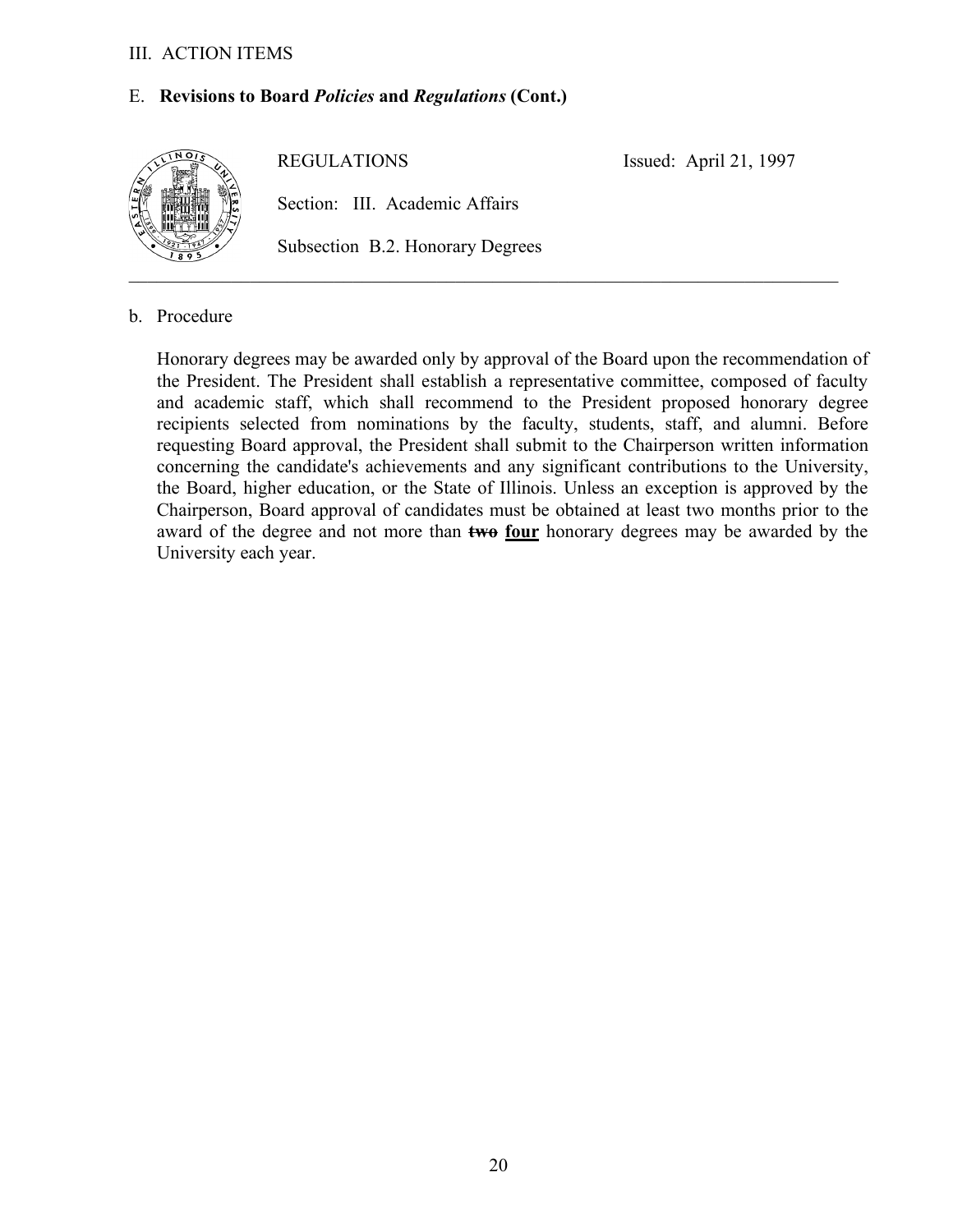### F. **Title III Grant Approval**

The plan/proposal seeks Title III Institutional Development grant funding for a Student Success Center at Eastern Illinois University. The mission of the Center will be to improve the success of students as soon as they are identified as being at risk of academic failure. In carrying out its mission, the Student Success Center will comprehensively coordinate and enhance existing and expanded student support services in both real and virtual spaces.

**It is recommended that the Board approve the submission of the Title III Grant proposal in the amount of \$1,825,000 to support a Student Success Center.**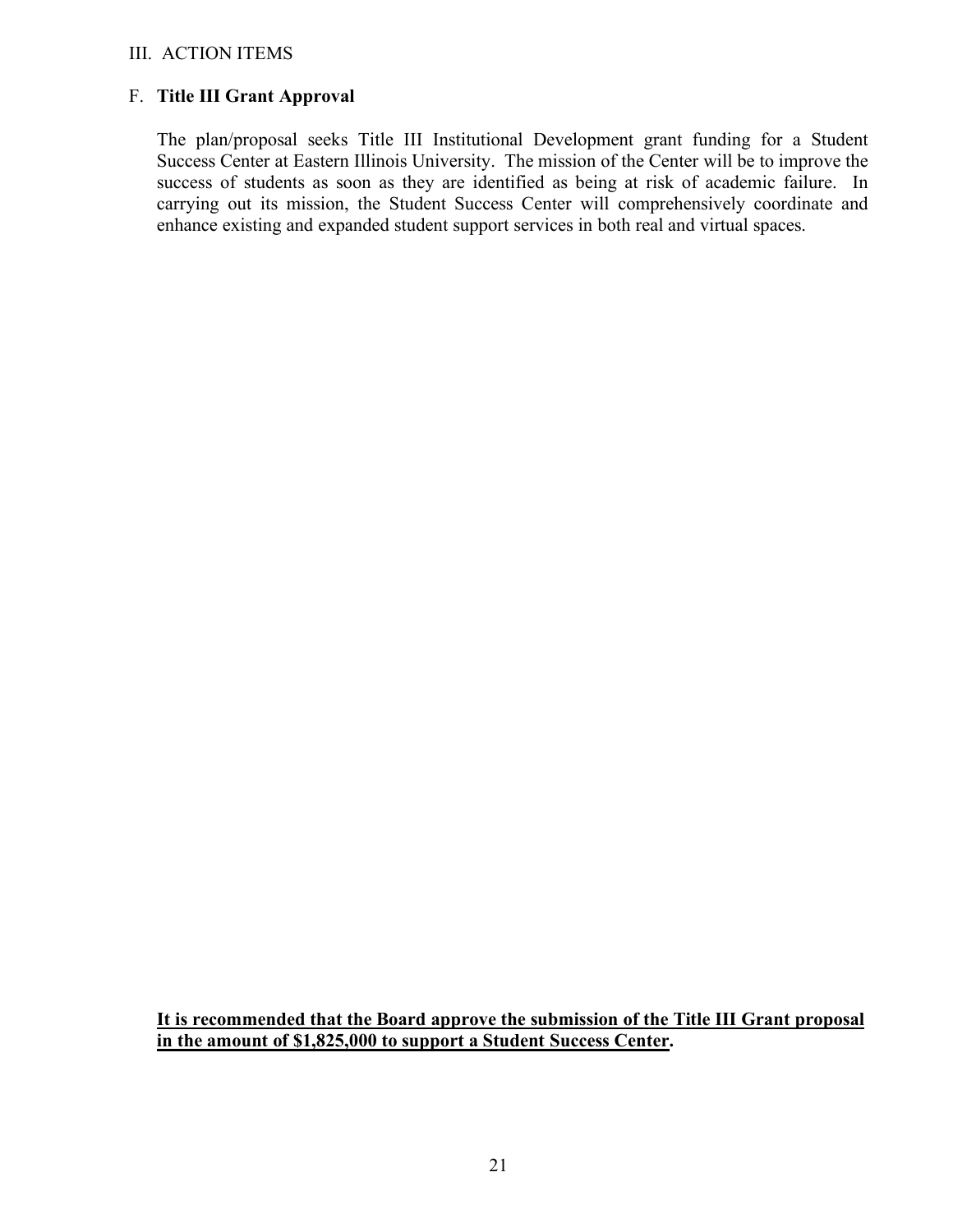### F. **Proposal for a New Degree Program in Nursing**

Academic Affairs is seeking Board of Trustee approval for a new undergraduate degree program in Nursing. The proposed program is often termed an RN to BSN completion program (Registered Nursing to Bachelor of Science in Nursing). It seeks to provide opportunities for those individuals already in possession of their registered nursing license to earn their Bachelor of Science in Nursing degree. The demand for individuals with this additional training is growing nationwide as health care providers continue to seek individuals with additional preparation. This proposal was drafted with the assistance of a consultant, Dr. Mary Collins from the State University of New York at Binghamton. Dr. Collins helped document the need for this program in East Central Illinois, assessed the readiness of Eastern to support such a program, and assisted in drafting the proposed program's structure. The proposal has now been reviewed and favorably reviewed by the appropriate internal curriculum bodies on campus. At this time, Board approval is necessary before it can be forwarded to the Illinois Board of Higher Education for its approval. (The report of the consultant and the full program proposal has been distributed with the supporting materials for this meeting.)

Therefore, it is requested that the Board of Trustees consider and approve this proposal for a new undergraduate degree program in nursing as described.

**It is recommended that the Board of Trustees approve the proposal for a new undergraduate degree program in nursing.**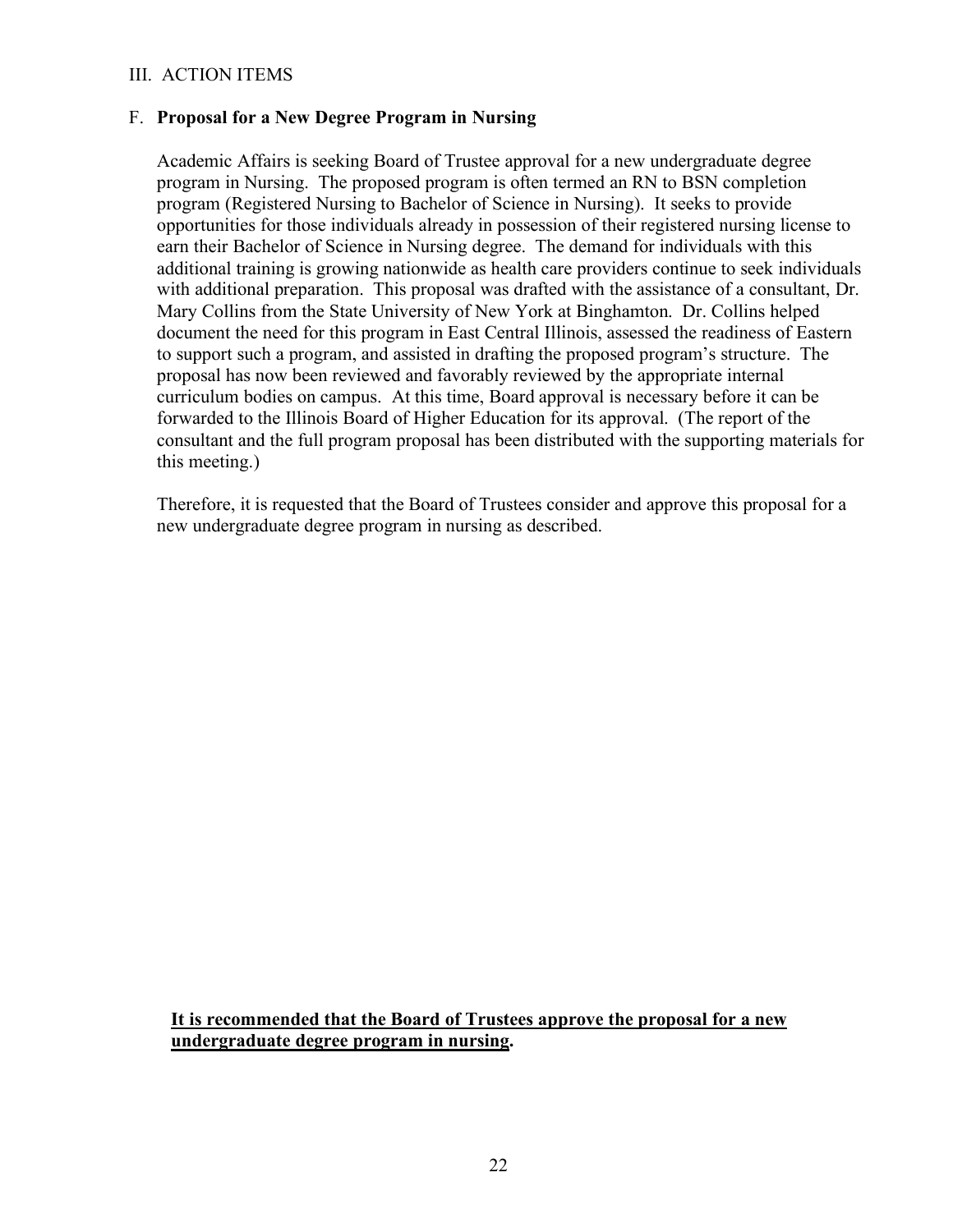## H. **Board Meeting Date Revisions**

At the April 25, 2005 meeting of the Board of Trustees, the 2006 meeting calendar was approved. A request is being made to revise the meeting calendar to reflect the changes indicated below.

Friday, February 10, 2006 (Meeting on Campus)

Friday, March 10, 2006 (Telephone Conference Call)

Monday, April 24, 2006 (Meeting on Campus)

Monday, June 19, 2006 (Meeting on Campus) **June 26, 2006**

Monday, August 7, 2006 (Telephone Conference Call)

Friday, September 15, 2006 (Meeting on Campus)\*

Friday, November 17, 2006 (Meeting on Campus) **November 3, 2006**

Friday, December 15, 2006 (Telephone Conference Call)

**\***Pending Fall Football Schedule

**It is recommended that the Board of Trustees approve the revisions to the 2006 meeting calendar.**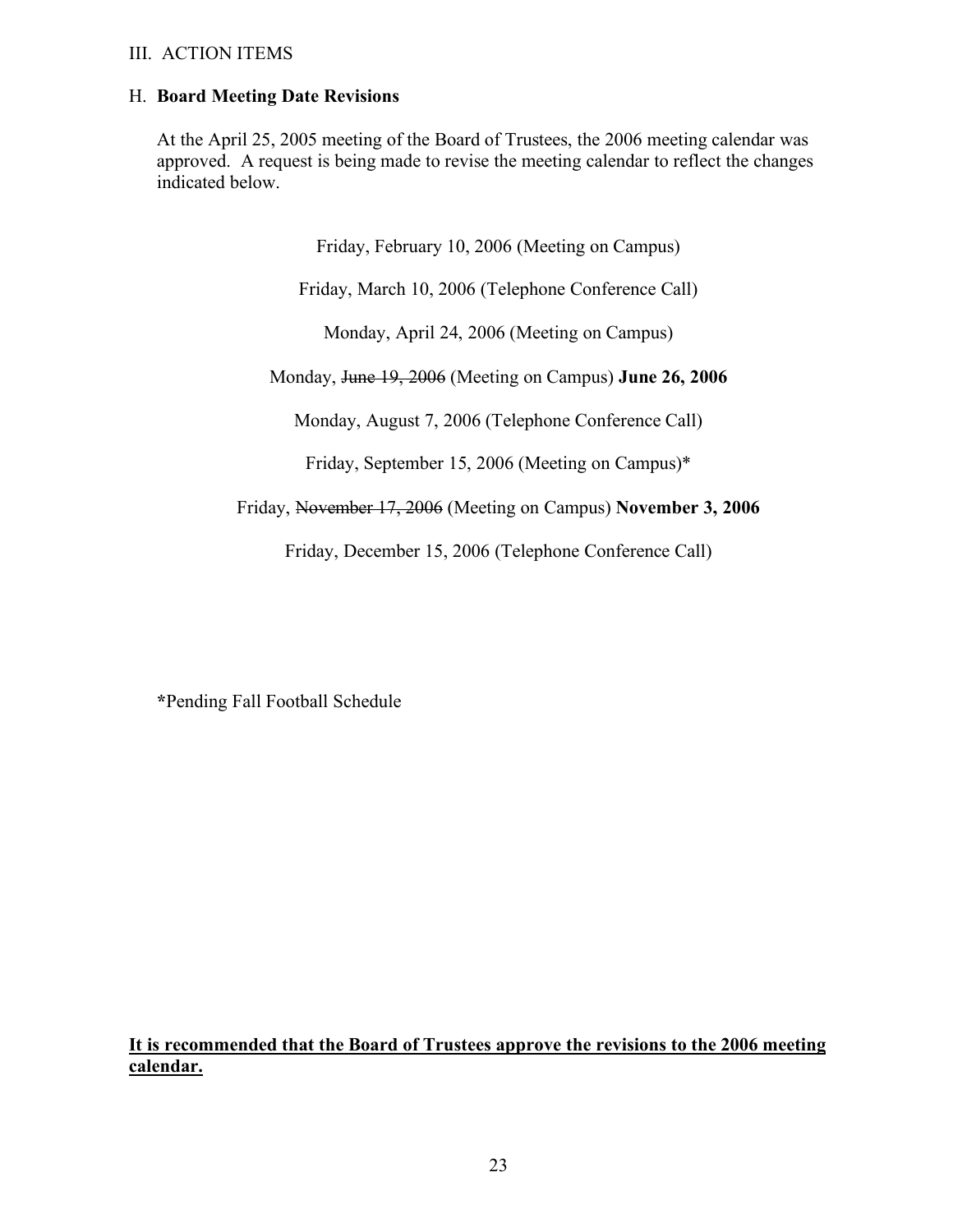**This page is intentionally blank.**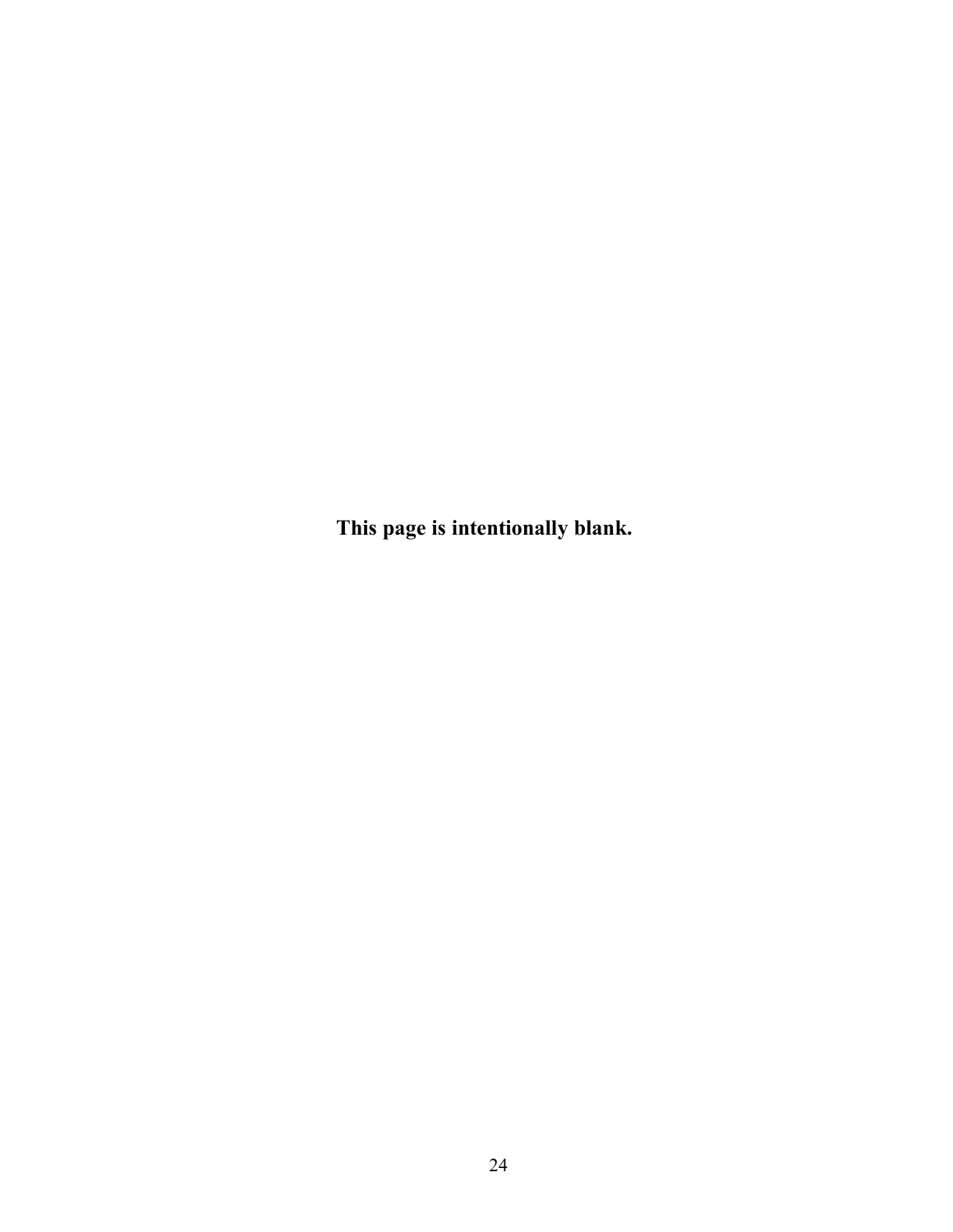#### A. **Deposit & Investment Report**

#### **Eastern Illinois University Deposit and Investment Report For the Three Months Ending September 30, 2005**

## **Operating Funds Investment Performance:**

| Average Daily Cash Balance<br>Average Daily Invested Balance<br>Net Average Daily Balance | \$ (3,304,930.66)<br>38,428,801.85<br>\$35,123,871.19 |
|-------------------------------------------------------------------------------------------|-------------------------------------------------------|
| <b>Total Interest Earned on Investments</b>                                               | \$315,261.63                                          |
| Percentage of Net Average Daily Balance Invested                                          | 109.41%                                               |
| Annualized Average Yield                                                                  | 3.56%                                                 |
| Benchmark - 90 Day Treasury Bill                                                          | 3.41%                                                 |

Investments are in U.S. Treasury notes, government agencies (e.g., Federal Home Loan Bank, FNMA, etc.), money market funds and depository accounts, earning rates ranging from 2.50% to 3.61%

#### **Endowment Funds Investment Performance:**

| Portfolio Market Value June 30, 2005        | \$456,373.20 |
|---------------------------------------------|--------------|
| Interest and Dividends Income Reinvested    | 2.817.78     |
| Change in Value of Investments              | 22,030.32    |
| Portfolio Market Value September 30, 2005   | \$481,221.30 |
| Total Return on Investments for the Quarter | 5.34%        |

#### **Endowment Funds Asset Allocation (as of September 30, 2005):**

#### **Schwab Institutional Brokerage Account:**

|                                         | Market Value |              |
|-----------------------------------------|--------------|--------------|
| Equity Funds:                           |              |              |
| Vanguard 500 Index                      | \$62,403.99  |              |
| Vanguard Value Index                    | 28,752.68    |              |
| Vanguard Mid-Cap Index                  | 33,598.34    |              |
| Vanguard Small-Cap Index                | 18,107.38    |              |
| Vanguard Developed Index                | 73,046.44    |              |
| <b>Vanguard Emerging Markets</b>        | 49,919.37    |              |
| Pimco Commodity Real Return             | 7,230.05     |              |
| DFA US 6-10 Value                       | 8,892.81     |              |
| DFA International Small Company         | 38,523.49    |              |
| <b>Total Equity Funds</b>               |              | \$320,474.55 |
| Bond Funds:                             |              |              |
| Vanguard Total Bond Market Index        | \$70,564.97  |              |
| Vanguard Inflation Protected Securities | 71,593.49    |              |
| <b>Total Bond Funds</b>                 |              | 142,158.46   |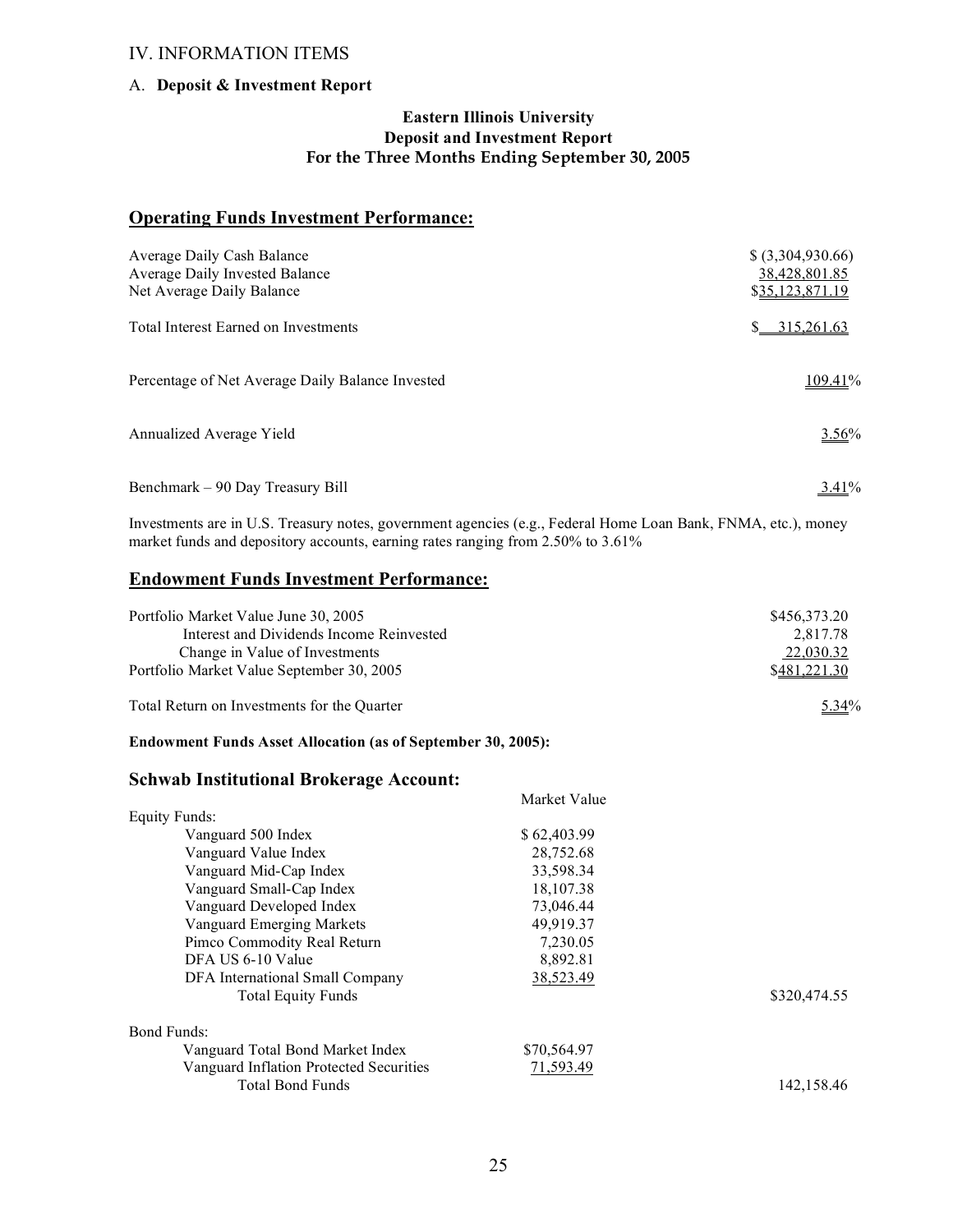# A. **Deposit & Investment Report (Cont.)**

|  | Other Funds: |
|--|--------------|
|--|--------------|

| Ishares TR Goldman Sachs         | \$7,125.30 |
|----------------------------------|------------|
| Streettracks Wilshire REIT index | 9.483.66   |

16,608.96

## Cash Funds:

| Cash and Schwab Money Market Fund             | 1.979.33     |
|-----------------------------------------------|--------------|
| Total Schwab Institutional Brokerage Account: | \$481.221.30 |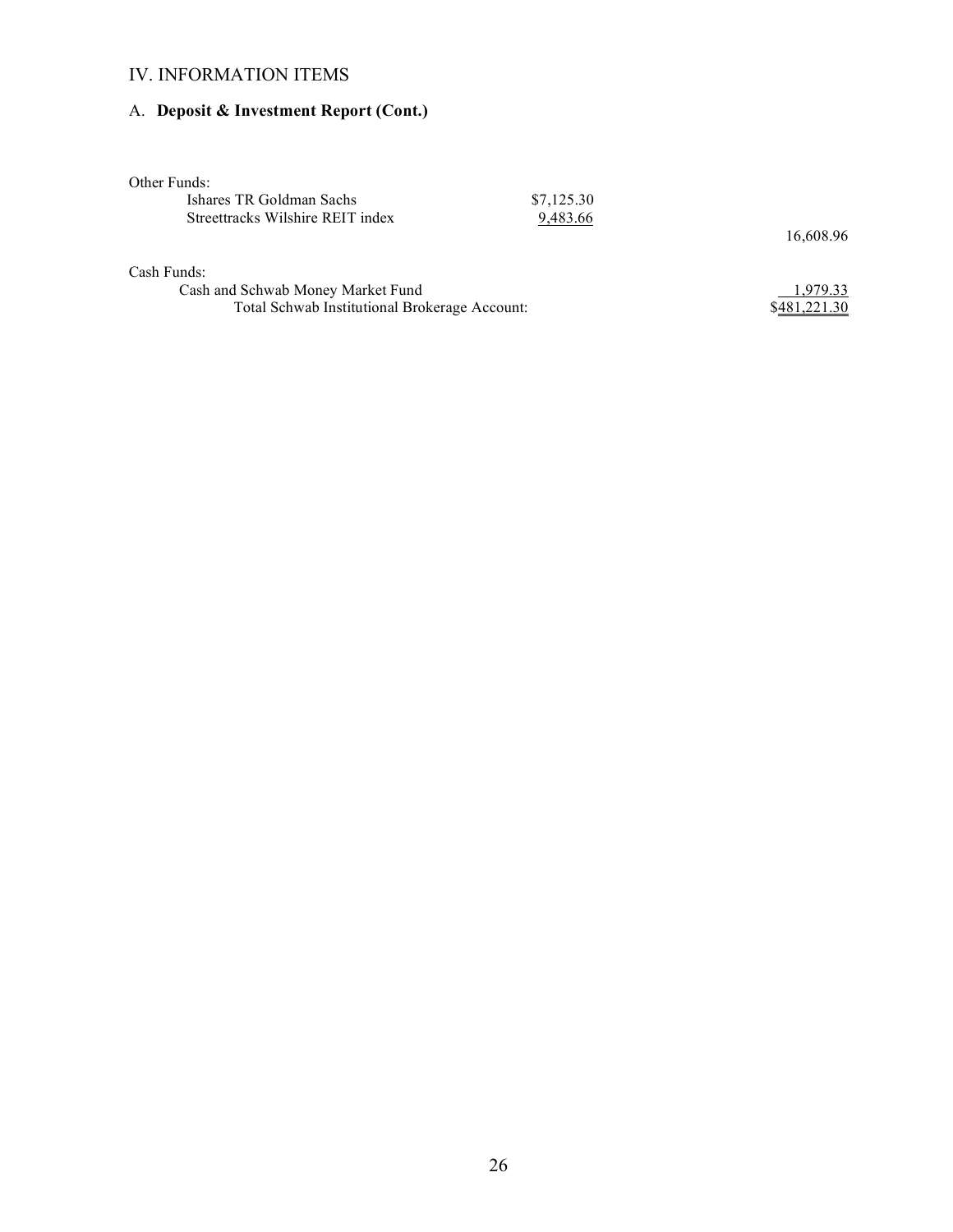## B. **Summary of Purchases \$100,000 - \$249,999**

| <u>Vendor</u>               | <b>Type of Purchase</b>                                                                                                                                                        | <b>Bids</b> | Amount       |
|-----------------------------|--------------------------------------------------------------------------------------------------------------------------------------------------------------------------------|-------------|--------------|
| H&H Shuttle Service, Inc.   | Shuttle bus service                                                                                                                                                            | a           | \$246,000.00 |
| Petroleum Traders, Inc.     | Annual supply of ethanol-blended<br>gas for use in University vehicles,<br>tractors and mowers.                                                                                | b           | 100,000.00   |
| Storage Technology Corp.    | Computer hardware and software<br>maintenance and support                                                                                                                      | $\mathbf c$ | 139,027.14   |
| <b>LLC</b>                  | John S. Vincent $& Company$ Financial advisory services for the<br>period January 1, 2006 through<br>June 30, 2009 with the option to<br>renew for three (3) two-year periods. | 1           | 150,000.00   |
| <b>STL Office Solutions</b> | Hardware and software maintenance<br>for the period August 15, 2005 through<br>August 16, 2006.                                                                                |             | 105,415.00   |

<sup>&</sup>lt;sup>a</sup> Renewal of an existing agreement. This is the fourth year option of the original one-year contract with the option to renew for six additional one-year periods with no increase in price

for the first two option years.<br>Renewal of an existing agreement. This is the third option year of the original one-year contract with the option to renew for four additional one-year periods.<br>Sole Source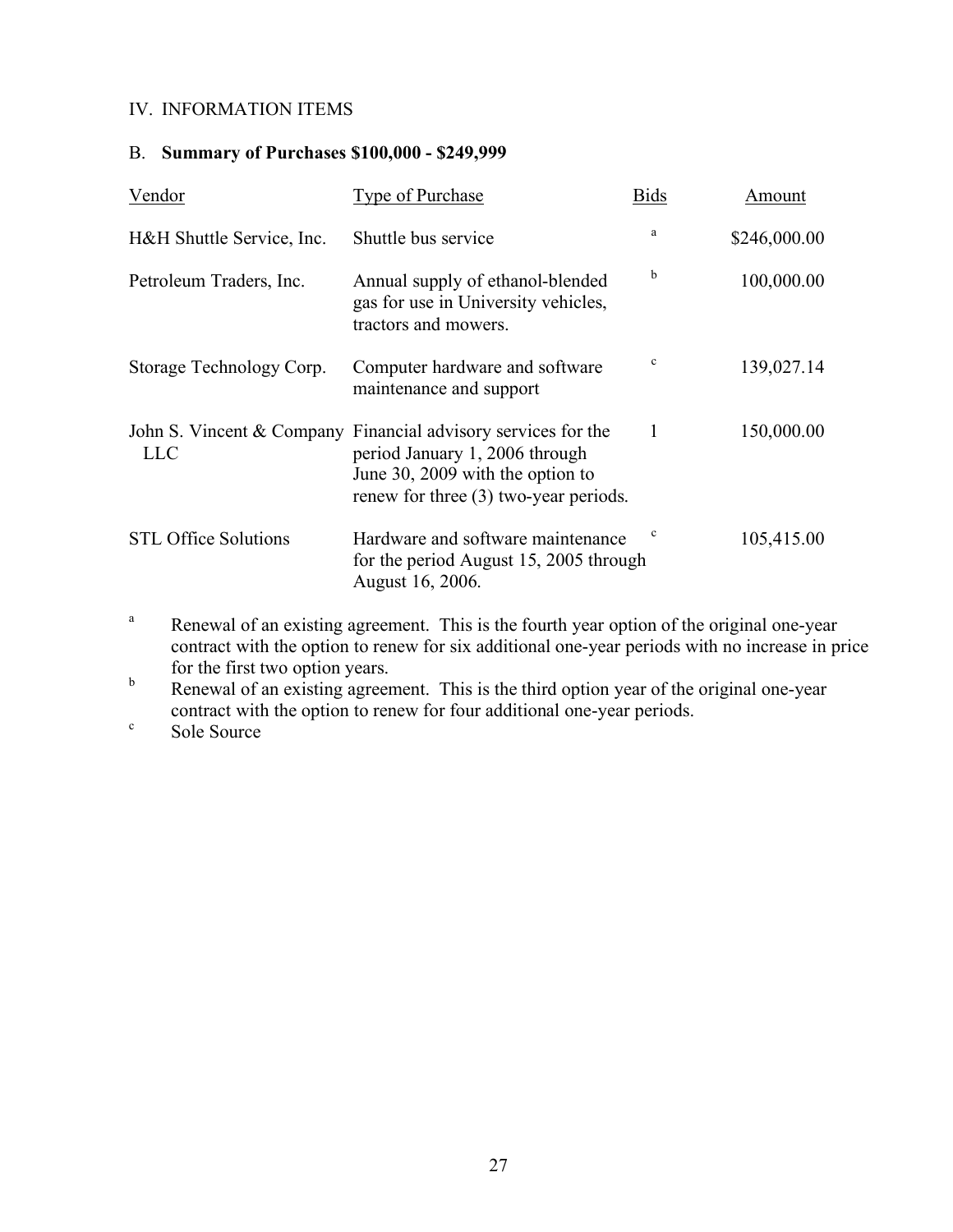## C. **Earned Degrees Report**

## **FY2005 Degrees Awarded**

[Board *Regulations* (III.B.1.b.) stipulate that an annual report on earned degrees awarded be provided by the Board.]

In FY2005, Eastern award a total of **2,625 degrees: 1,980 Bachelor's** degrees **9 Post-bachelor's** certificates **602 Master's** degrees **44 Specialist** degrees

This compares to FY 2004 totals of 2,709 degrees overall and 2022 bachelor's degrees, and with a five-year average of 2,676 degrees overall and 2,096 bachelor's degrees:

Majors with the largest number of bachelor's degree recipients in FY 2005 were:

Elementary Education (243) BOT/BA Degree (157) Family & Consumer Sciences (111) Communication Studies (128) Psychology (110)

Other majors in the "top ten" for undergraduate degree recipients were English/BA, Management/BSB, Physical Education/BS, Sociology/BA, Biological Sciences/BS. Of the **646 graduate degrees** awarded, 152 were in Educational Administration (MSEd/EdS), 44 in Technology (MS), 39 in Family and Consumer Sciences (MS), 37 in Counseling (MS), 36 in Elementary Education (MSEd), and 69 were MBA's.

In FY 2005, **minorities** received **229** degrees, or **9%** of the total degrees conferred.

Eastern's **6-year graduation rate** (IPEDS/NCAA methodology) is 62%.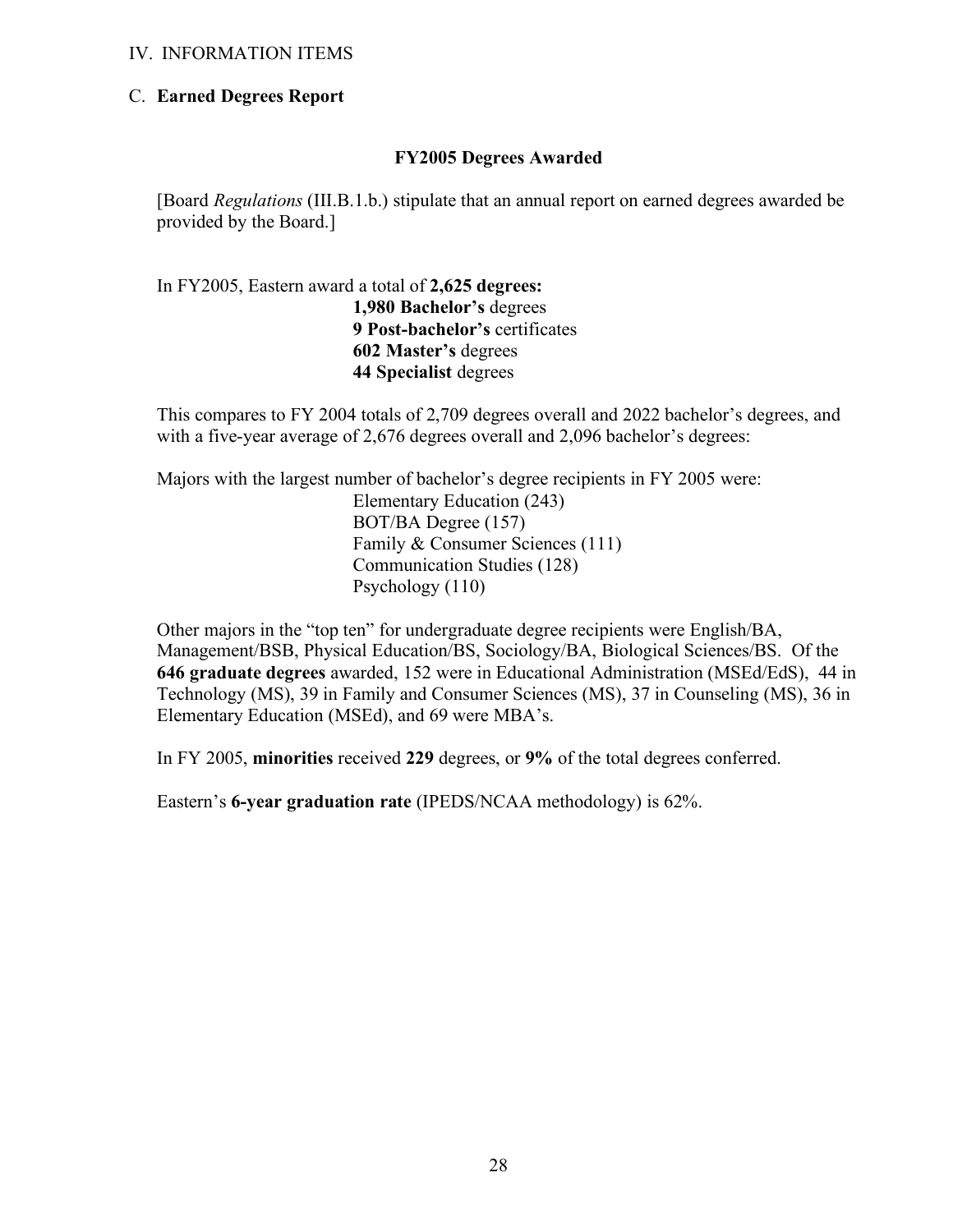# D. **Alumni Association Report**

Ms. Susan Young, Immediate Past President of the EIU Alumni Association will make a presentation to the Board of Trustees.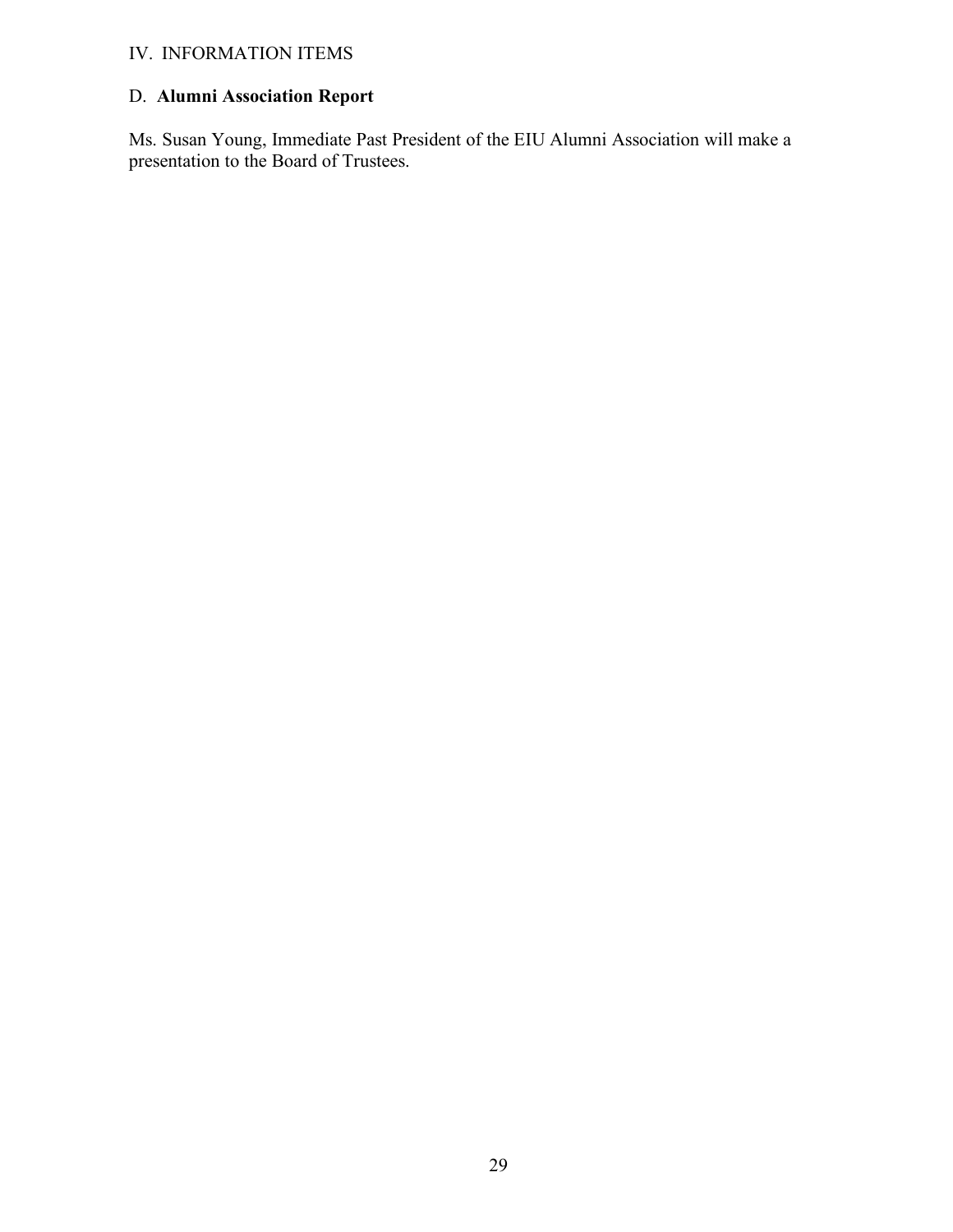### E. **Intercollegiate Athletics Report**

Eastern Illinois University sponsors 22 intercollegiate sports, 11 each for men and women. There are approximately 500 student-athletes participating. In addition, support groups involve approximately 75 students with the cheer team, Pink Panthers 'dance team' and student training staff who assist the full-time certified medical staff. The cheer team entertains at all home football, men's and women's basketball and volleyball games. Eastern is NCAA Division I in all sports with football in I-AA. The Panthers are members of the 11 team Ohio Valley Conference and compete for league championships in 17 sports. Men's soccer is affiliated with the Missouri Valley Conference since the OVC does not sponsor that particular sport. The swimming teams culminate their season by competing in the Midwest Classic. Wrestling qualifies for the national championship through NCAA regional tournaments. Rugby is independent.

## **Academic Performance**

| Year |     | <b>All Students Student-Athletes</b> | <b>Exhausted Eligibility</b> |
|------|-----|--------------------------------------|------------------------------|
| 2004 | 62% | 69%                                  | 91%                          |
| 2003 | 66% | 69%                                  | 91%                          |
| 2002 | 65% | 69%                                  | 91%                          |
| 2001 | 68% | 71%                                  | 90%                          |
| 2000 | 65% | 65%                                  | 89%                          |
|      |     |                                      |                              |

| <b>NCAA Graduation Rate Date (Six Year Figures)</b> |  |  |  |  |  |
|-----------------------------------------------------|--|--|--|--|--|
|-----------------------------------------------------|--|--|--|--|--|

|                          | <b>Fall 2004</b> | <b>Spring 2005</b> |
|--------------------------|------------------|--------------------|
| Women Athletes Avg. GPA  | 3 1 2 7          | 3.155              |
| Men Athletes Avg. GPA    | 2.738            | 2 7 9 5            |
| Student Athlete Avg. GPA | 2847             | 2941               |

#### **2004-2005 OVC Medal of Honor Winners (4.00 GPA)** –

Nicole Flounders, Cross Country Amy LeJeune, Cross Country Amanda Schutte, Cross Country Dane Gray, Golf Kim Garkie, Soccer Meghon Ryan, Soccer Adrianne Leschewski, Track & Field Nicole Marczewski, Track & Field

In addition two student-athletes in non-OVC sports earned 4.00 GPA: Kim Fischer, women's swimming Paul Luttinen, men's swimming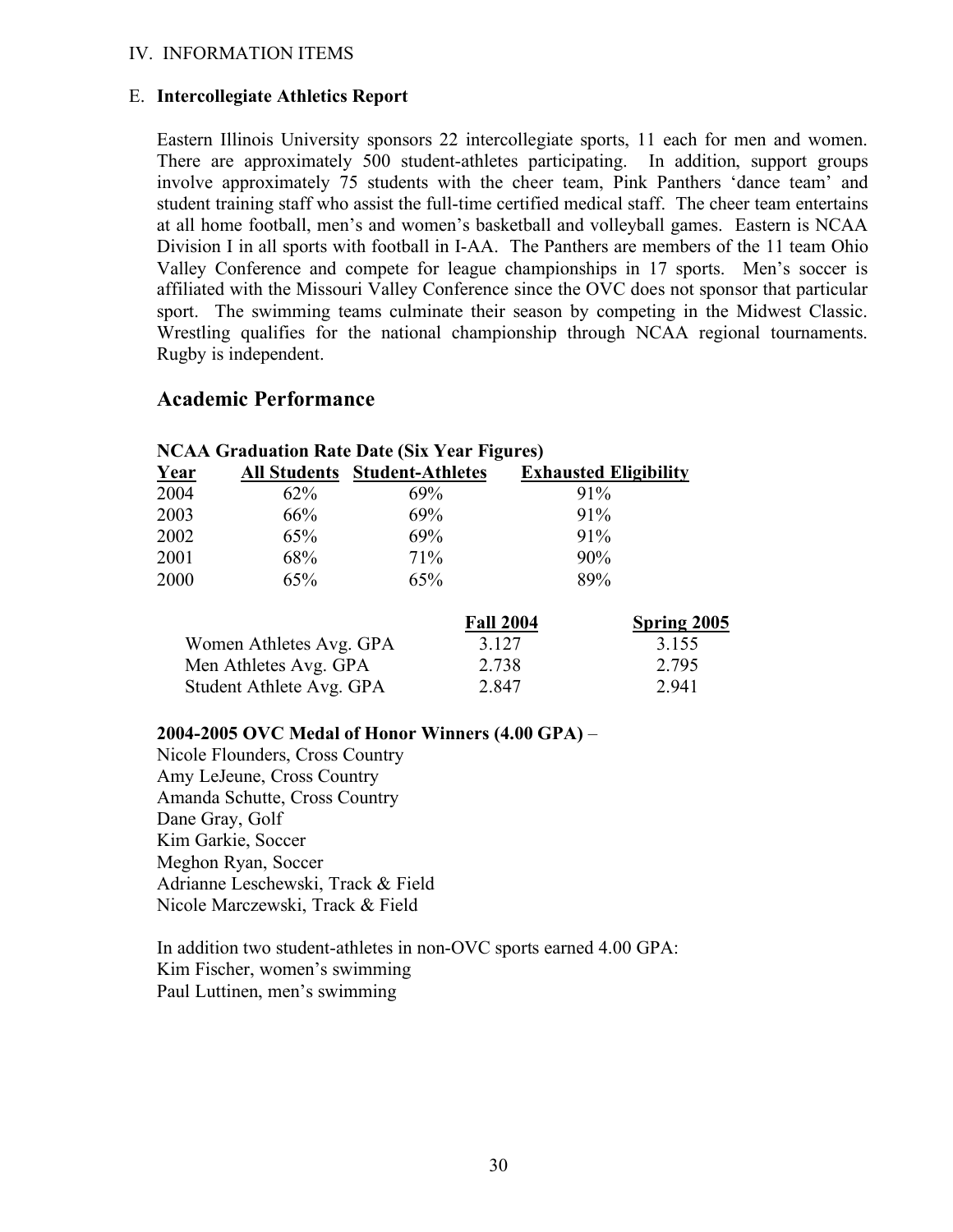## E. **Intercollegiate Athletics Report (Cont.)**

## **2004-2005 Academic Honors**

In Fall 2004, 9 teams had GPA's above 3.00 In Spring 2005, 12 teams had GPA's above 3.00

In Fall 2004, 28 student-athletes had 4.00 GPA's In Spring 2005, 33 student-athletes had 4.00 GPA's

In Fall 2004, 66 student-athletes had GPA's between 3.50 and 4.00. In Spring 2005, 69 student-athletes had GPA's between 3.50 and 4.00.

In Fall 2004, 45% of all student-athletes had GPA's above 3.00. In Spring 2005, 51.2% of all student-athletes had GPA's above 3.00.

**120** EIU student-athletes were named to the **Commissioner's Honor Roll** with a minimum GPA of 3.25 for the academic year. Sport totals were:

| Baseball              | 7              |
|-----------------------|----------------|
| Men's Basketball      | 2              |
| Women's Basketball    | 4              |
| Men's Cross Country   | 7              |
| Women's Cross Country | 6              |
| Football              | 11             |
| Men's Golf            | 1              |
| Women's Golf          | $\overline{2}$ |
| Women's Rugby         | 13             |
| Women's Soccer        | 16             |
| Softball              | 4              |
| Men's Swimming        | 6              |
| Women's Swimming      | 12             |
| Men's Tennis          | $\overline{4}$ |
| Women's Tennis        | $\mathfrak{Z}$ |
| Men's Track           | 5              |
| Women's Track         | 8              |
| Volleyball            | 6              |
| Wrestling             | 3              |
| <b>Total</b>          | 120            |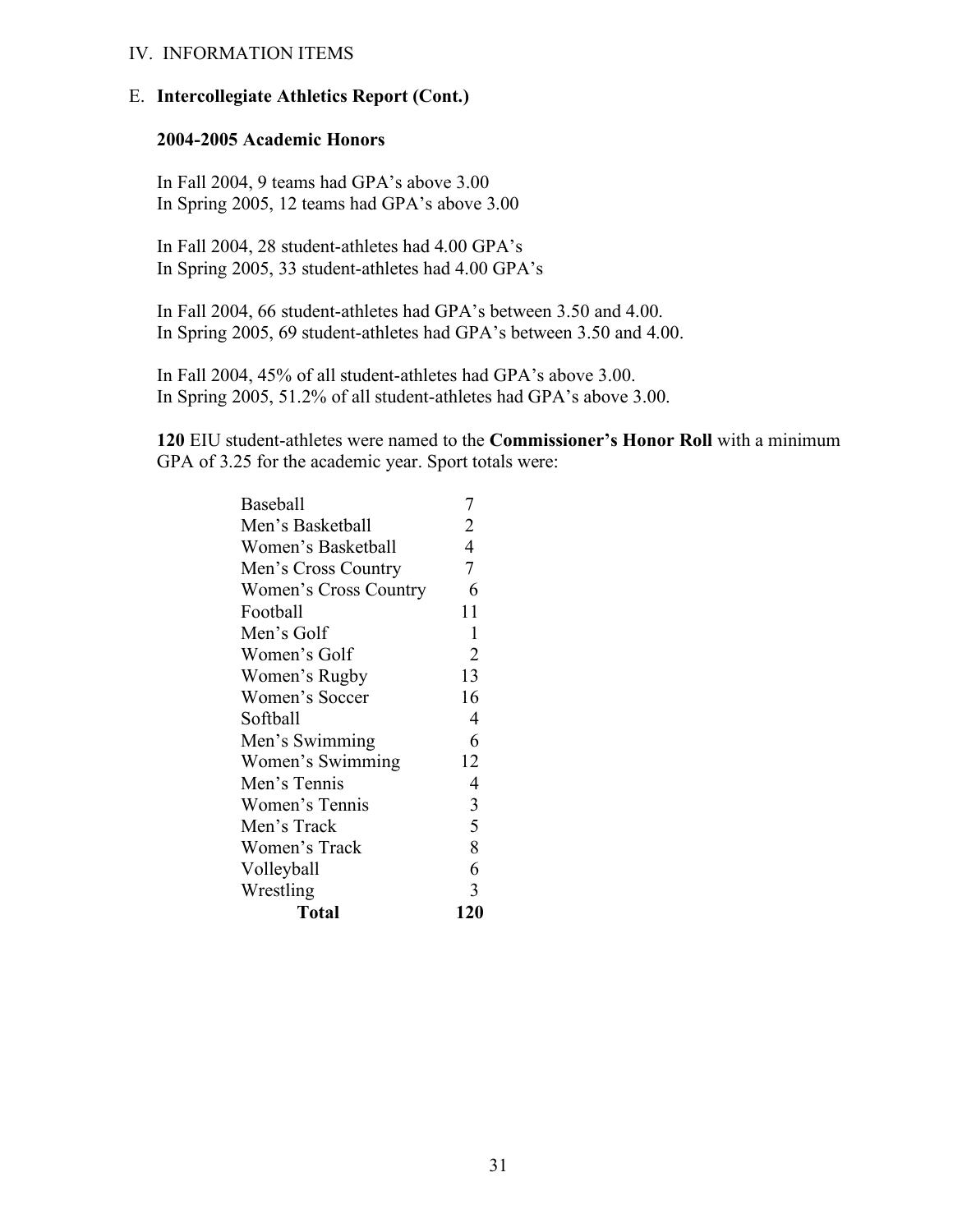#### E. **Intercollegiate Athletics Report (Cont.)**

#### **2004-2005 Review**

During the 2004-2005 academic year, Panther men's and women's teams combined to place third out of 11 universities in the Ohio Valley Conference All-Sports Championship. Combining all nine years that Eastern has been a member of the Ohio Valley Conference, the Panthers still are No. 1 overall in the All-Sports competition.

EIU has been the All-Sports champion three of the past five years, and four out of nine years overall.

Women's soccer advanced to the NCAA tournament for the fourth straight year. The Panthers won two regular season OVC conference championships in volleyball and men's indoor track while men's cross country, women's indoor track and men's/women's outdoor track were second. Men's swimming won the Midwest Classic Championship for the third time in four years.

#### **OVC & Individual National Awards**

**Erica Gerth –** Volleyball First Team Academic All-American OVC 'Player of the Year' Honorable Mention All-American

**Maren Crabtree –** Volleyball OVC & National 'Freshman of the Year'

**Ronesha Franklin –** OVC Outdoor Track Female 'Athlete of the Year'

#### **Team/Individual Honors**

#### **Men's Basketball –**

George Tandy – OVC 'Freshman of the Year'

### **Men's Cross Country -**  $2^{nd}$  in OVC

**Women's Cross Country**  $4<sup>th</sup>$  in OVC

**Women's Rugby –** 9-1 Record

### **Softball –**

Katy Steele, Second Team Academic All-District

#### **Women's Soccer** –

2<sup>nd</sup> place in OVC Regular Season, won OVC tournament to advance to NCAA **Audra Frericks** – Four Time First Team All-OVC **Michelle Steinhaus**- OVC 'Freshman of the Year'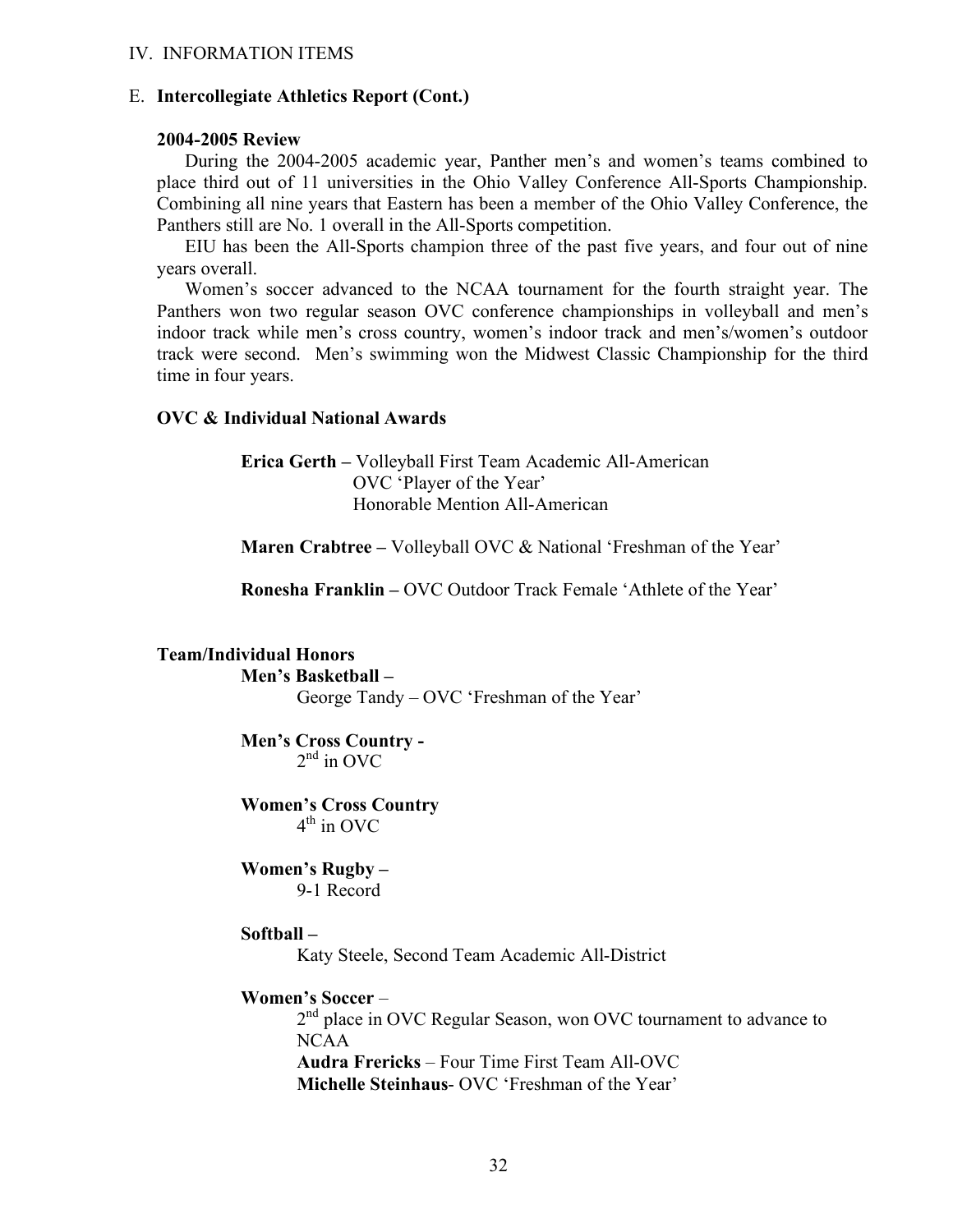#### E. **Intercollegiate Athletics Report (Cont.)**

**Men's Swimming –**

1<sup>st</sup> place in Midwest Classic **Tom Watson** – Male 'Swimmer of the Meet' **Ray Padovan** – 'Coach of the Year'

**Women's Swimming –** 3rd place in Midwest Classic

**Men's Indoor Track –** OVC Champions **Tom Akers '**Coach of the Year'

**Women's Indoor Track –** 2nd in OVC

**Men's Outdoor Track –** 2nd in OVC **Tristan McKinnis –** OVC 'Freshman of the Year'

**Women's Outdoor Track**  $2<sup>nd</sup>$  in OVC

**Volleyball –**

OVC Co-Champions

**Wrestling – Kenny Robertson & Peter Ziminski –** NCAA Qualifiers

## **Reach For the 21st Century Initiative**

The 'Reach for the  $21<sup>st</sup>$  Century' initiative to upgrade athletic facilities continues with planning in 2004-2005 for a new academic services center as well as new basketball offices.

#### **Panther Club**

Eastern Illinois University's Panther Club continues to grow as it broadens its scope of fund raising and promotion of Panther athletics. For the ninth straight year, the organization set fundraising records recording \$701,613 cash and in-kind pledges. The cash total was \$455,814 while in-kind was \$245,799, a \$76,000 increase (12.0%) over last year.

The Panther Club Board of Directors has now been divided into six committees, and the chairs of those six committees now comprise the Executive Board of Directors along with two athletic staff members, Associate Director of Athletics John Smith and Assistant Director of Development Pam Collins. The committees are golf outings, Spring Fling fund raiser, annual fund drive, special events, corporate and outreach membership.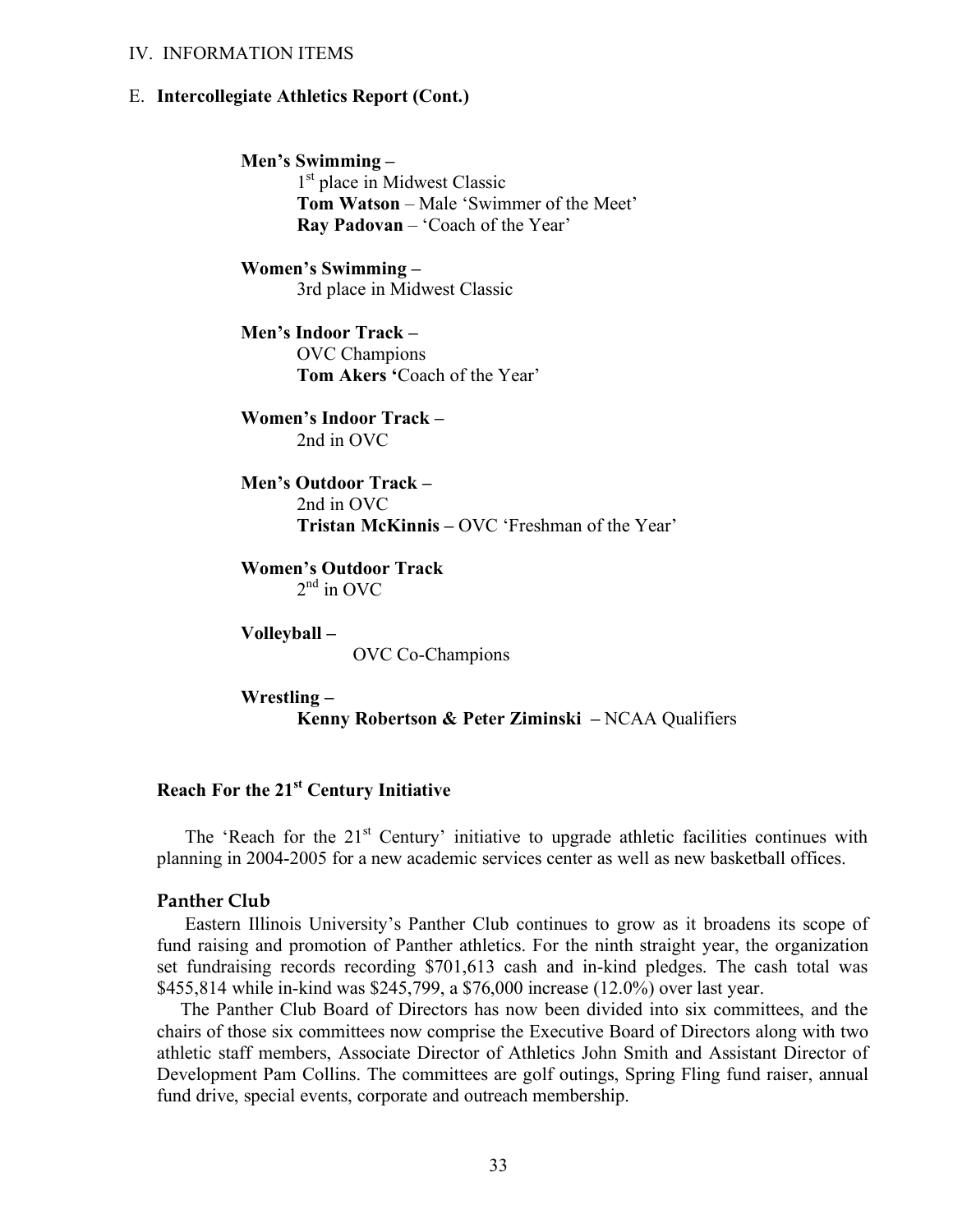## F. **Update on Title IX Gender Equity Surveys**

Eastern's Office of Civil Rights and Diversity collects survey data and other types of information as part of a process required by the U. S. Office for Civil Rights to monitor whether the university is providing equal opportunities for its female students in intercollegiate athletics.

As part of this ongoing process, Eastern's Office of Civil Rights and Diversity analyzed responses from 1,979 freshmen and transfer students who completed Title IX Interests and Abilities surveys during the 2005 summer orientation process. Fifty-eight percent (1,152) of these respondents were women.\* Sixteen (1.4%) of the female survey respondents suggested a sport that is not already offered at Eastern.\*\*

Longitudinal data and other information suggest that Eastern currently is fully and effectively accommodating the interests and abilities of its female students to participate in intercollegiate athletics.

*\*Women comprise a similar proportion of all full-time freshmen and transfer students. \*\*Nine activities/sports were suggested with no more than 1 to 5 responses for any single sport/activity.*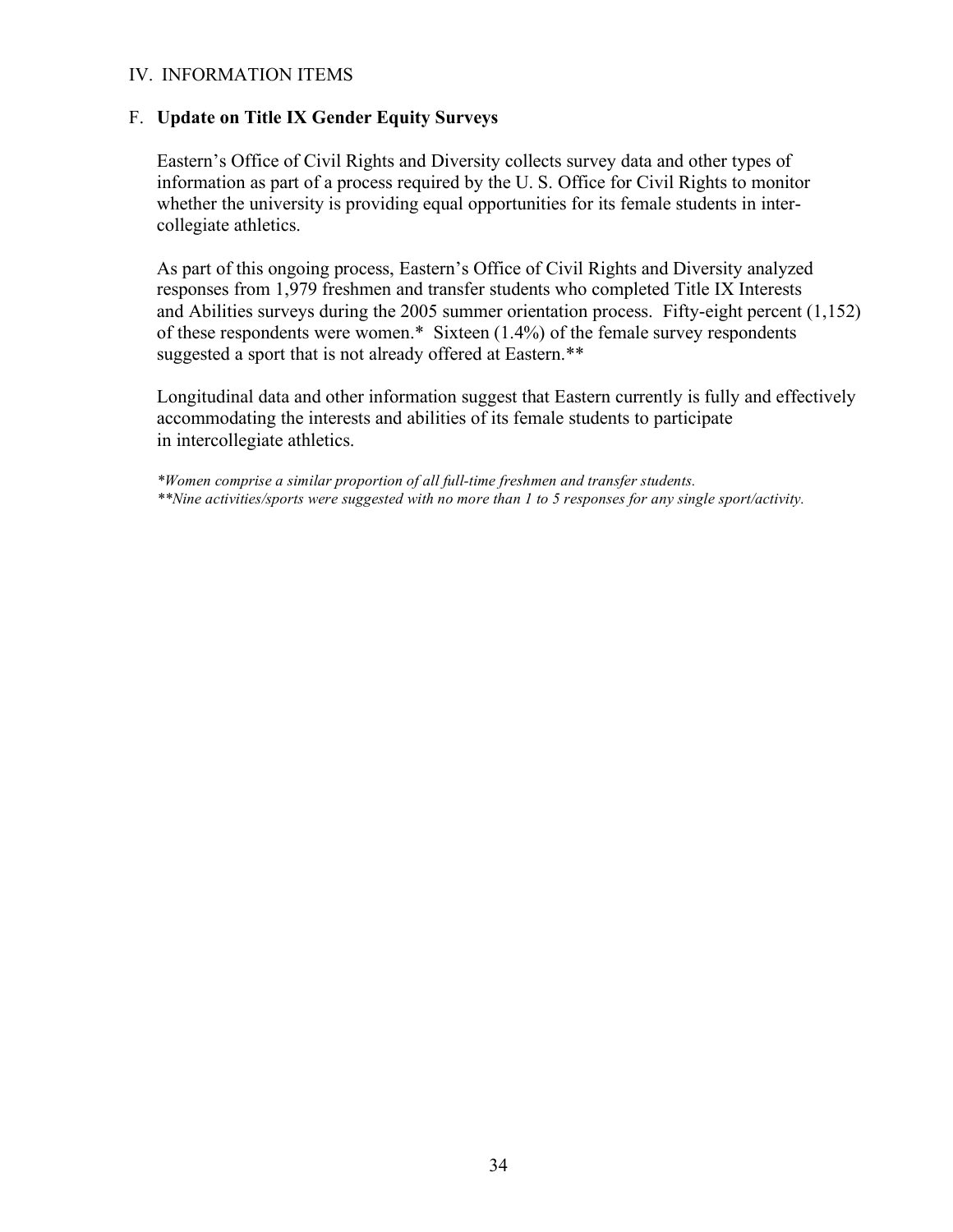# G. **Technology Report**

A presentation will be made at the meeting to provide the Board with an update on the status of the network infrastructure project and future plans for the use of technology on campus.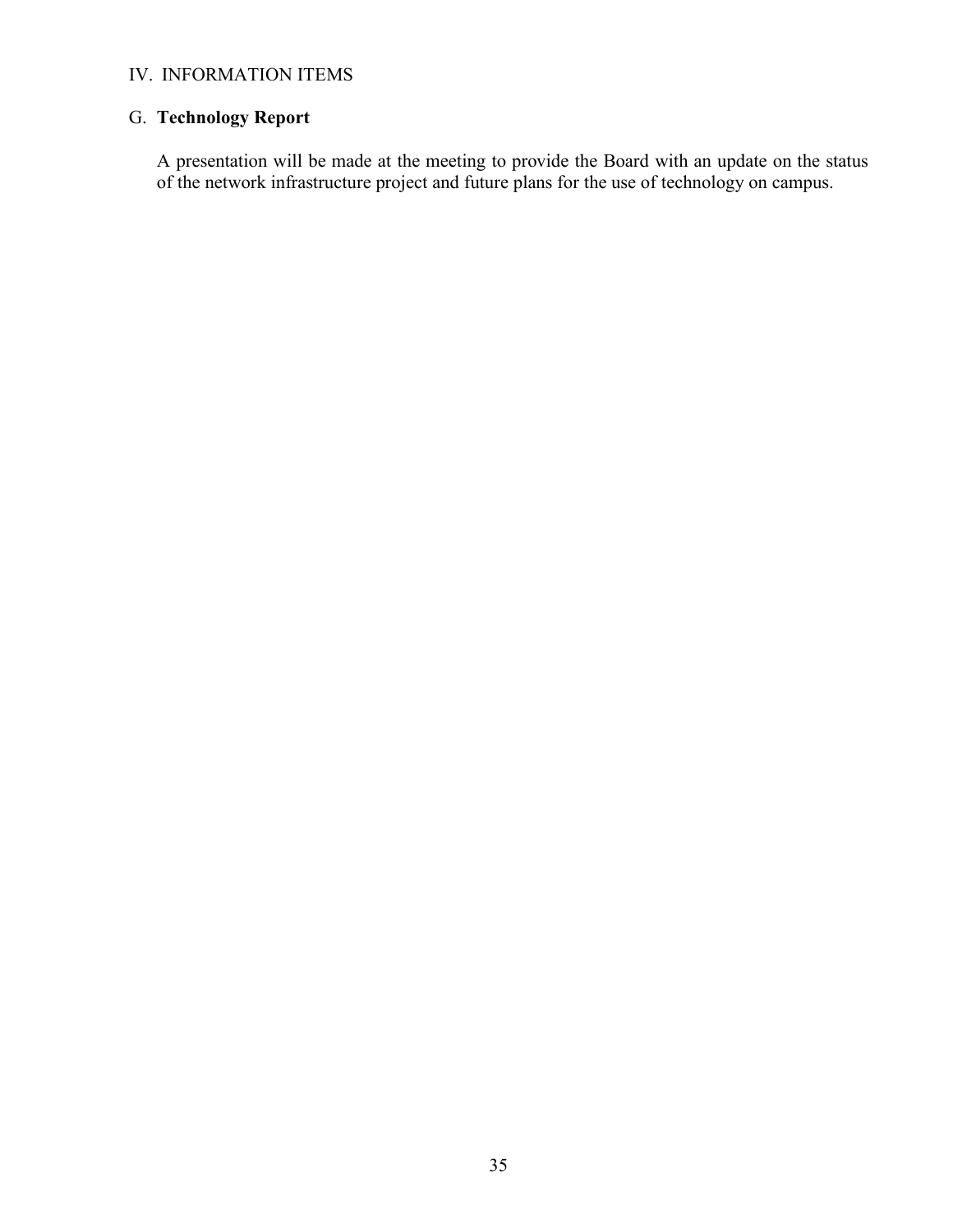### H. **FY 2005 Income Producing Contracts**

| <b>Summary Comparison:</b> |                         |                |                                                   |
|----------------------------|-------------------------|----------------|---------------------------------------------------|
|                            | <b>Number of Awards</b> |                | <b>Values</b>                                     |
|                            | <b>FY 2004</b>          | <b>FY 2005</b> | <b>FY 2004</b><br><b>FY 2005</b><br><b>Change</b> |
| Awards \$10,000 and Over   | 93                      | 108            | \$10,159,523.54<br>4.3%<br>\$9,739,771            |
| Awards Under \$10,000      | 166                     | 197            | 2.4%<br>463,966.00<br>453,063                     |
| Totals<br>1.2201           | <u> 259</u>             | <u>305</u>     | \$10,623,489.54<br>\$10,192,834                   |

### **Research/Public Service Grants & Contracts Valued at \$10,000 or More**

| Quarter       | Awards         | Value          |
|---------------|----------------|----------------|
| July - Sept   | 22             | \$4,725,805.00 |
| $Oct - Dec$   | 15             | 1,994,459.00   |
| $Jan - Mar$   | $\overline{2}$ | 291,920.00     |
| $Apr - June$  | <u> 19</u>     | 1,208,219.54   |
|               | <u>58</u>      | \$8,220,403.54 |
|               |                |                |
| Name of Grant |                | Amount         |

Grantor/Contractor Term of Grant: 0/00/00-0/00/00 *Director/Fiscal Agent* **Purpose:**

#### **1. Senior Nutrition Program FY05 \$1,116,717.00** East Central Illinois Area Agency on Aging 10/1/04 – 9/30/05 *Michael Strader* **Public Service:** To provide meals to senior citizens.

#### **2. Law Enforcement Liaison Program (LELP) FY05 760,781.00** Illinois Department of Transportation 10/1/04 – 9/30/05 *Becky Markwell* **Public Service:** In partnership with all Illinois Law Enforcement agencies, IDOT's LELP seeks to emphasize the importance of traffic enforcement and to provide services and programs to enhance local and state agency traffic law enforcement activities.

# **3. Corporation for Public Broadcasting – 619,328.00 Community Service Grant FY05**

Corporation for Public Broadcasting 10/1/04 – 9/30/06 *Denis Roche* **Public Service:** To support the programming and operations of WEIU-TV.

# **4. Child Care Resource and Referral FY05 521,000.00**

Illinois Department of Human Services 7/1/04 – 6/30/05 *Jayne Ozier* **Public Service:** The contract provides funds to continue the established CCR&R. The CCR&R serves as the hub for child care information, providing resources and referrals along with child care financial assistance in the six county service delivery area SDA 11.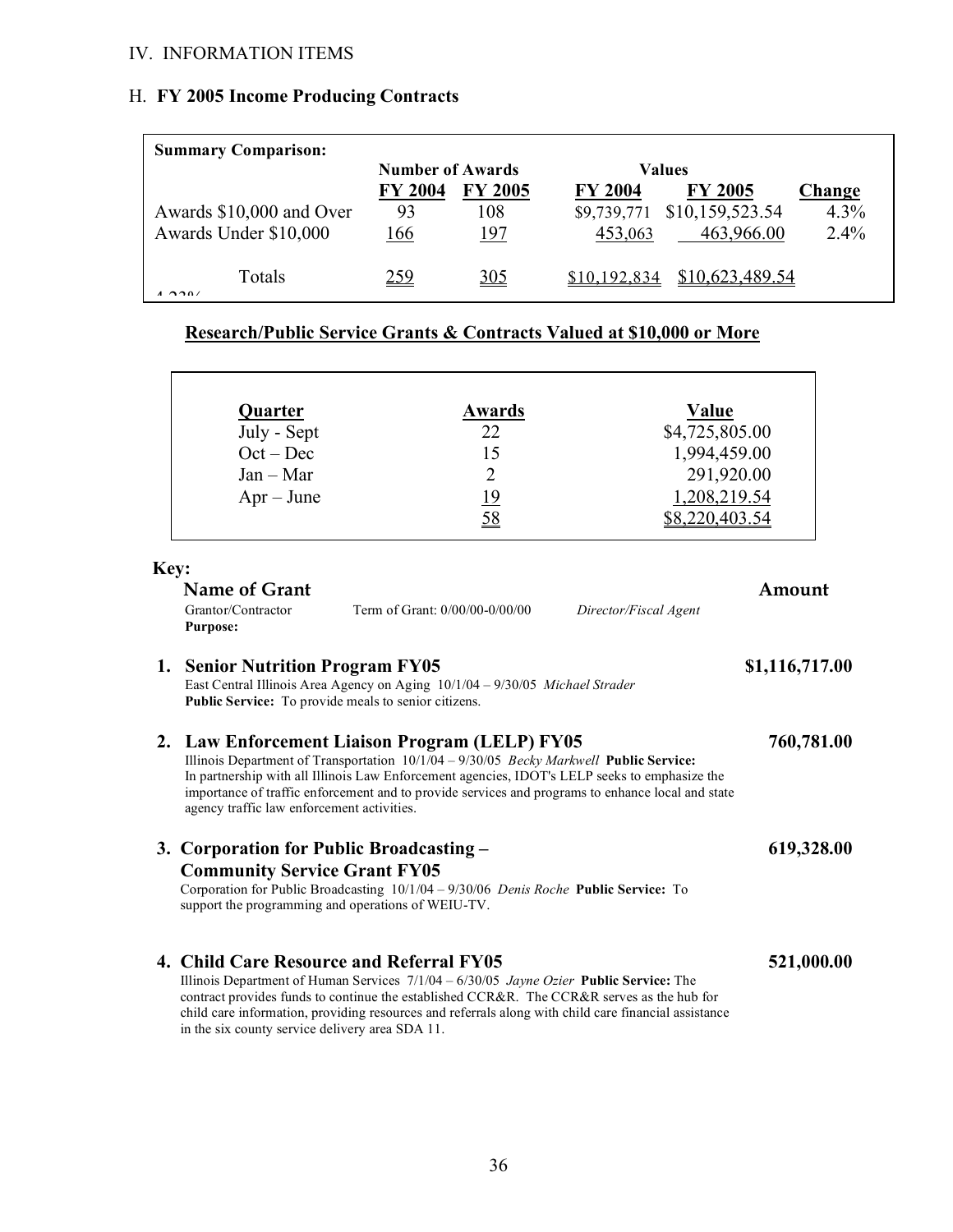| 5.  | <b>Digital Transmission Grant</b><br>Corporation for Public Broadcasting 11/30/04 - 5/5/05 Denis Roche Public Service:<br>Construct a Digital Television Transmission (DTV) System.                                                                                                                                                                                                                                                                                 | 500,000.00 |
|-----|---------------------------------------------------------------------------------------------------------------------------------------------------------------------------------------------------------------------------------------------------------------------------------------------------------------------------------------------------------------------------------------------------------------------------------------------------------------------|------------|
| 6.  | <b>Enhanced Chemical Batteries for Military Application</b><br>Trace Photonics / Defense Advanced Research Projects Agencies 1/1/04 - 12/31/06<br>Steven Daniels / Doug Brandt Research: To develop a method for converting energy from alpha<br>particles into electrical energy on the size scale of a portable battery. EIU, a subcontractor on this<br>\$2.7M DARPA grant, will help demonstrate proof of principle & model the science behind the<br>process.  | 300,000.00 |
| 7.  | <b>Substance Abuse FY05</b><br>Illinois Department of Human Services 7/1/04 - 6/30/05 Becky Markwell Public Service: The<br>Illinois Higher Education Center for Alcohol, Other Drug and Violence Prevention (IHEC) is a<br>statewide initiative designed to support alcohol, other drug and violence prevention efforts at the<br>higher education level.                                                                                                          | 265,100.00 |
| 8.  | <b>Project STAR – Science/Mathematics, Technology</b><br><b>Applications and Research FY05</b><br>Illinois State Board of Education 02/01/05 - 08/31/06 Marylin Lisowski Public Service: Math<br>& science teachers from low performing/low income schools of rural isolated areas in East-Central<br>IL will be engaged in a series of in-depth sessions that will focus on the integration of math $\&$<br>science concepts through inquiry-based investigations. | 241,920.00 |
|     | 9. TRIO: Student Support Services<br>United States Department of Education 9/1/04 - 8/31/05 Mona Davenport Public Service:<br>To increase the retention and graduation rates of first generation, low income, and students with<br>disabilities.                                                                                                                                                                                                                    | 237,607.00 |
| 10. | <b>Exotic Plant Invasions in Abandoned Agricultural Land:</b><br><b>A Long Term Perspective</b><br>National Science Foundation 9/1/04 - 8/31/09 Scott Meiners Research: Funds to support<br>long term study of vegetation dynamics and the analysis of data.                                                                                                                                                                                                        | 229,521.00 |
| 11. | <b>Child Passenger Safety Resource Center</b><br>Illinois Department of Transportation 10/1/04 - 9/30/05 Becky Markwell Public Service:<br>Child passenger safety resource center.                                                                                                                                                                                                                                                                                  | 226,577.00 |
| 12. | <b>Nutrition Services Incentive Program Award FY05</b><br>East Central Illinois Area Agency on Aging -United States Department of Agriculture<br>10/1/04 - 9/30/05 Michael Strader Public Service: To provide meals to senior citizens.                                                                                                                                                                                                                             | 209,481.00 |
| 13. | <b>EIU Policies and Programs</b><br>Illinois Department of Transportation 10/1/04 - 9/30/05 Becky Markwell Public Service:<br>EIU's Office of Safety Programs proposes to extend the "Policies and Programs: A Team<br>Approach to the Prevention of Alcohol, Other Drug, and Traffic Safety Problems in Higher<br>Education: program in colleges and universities within the state.                                                                                | 190,000.00 |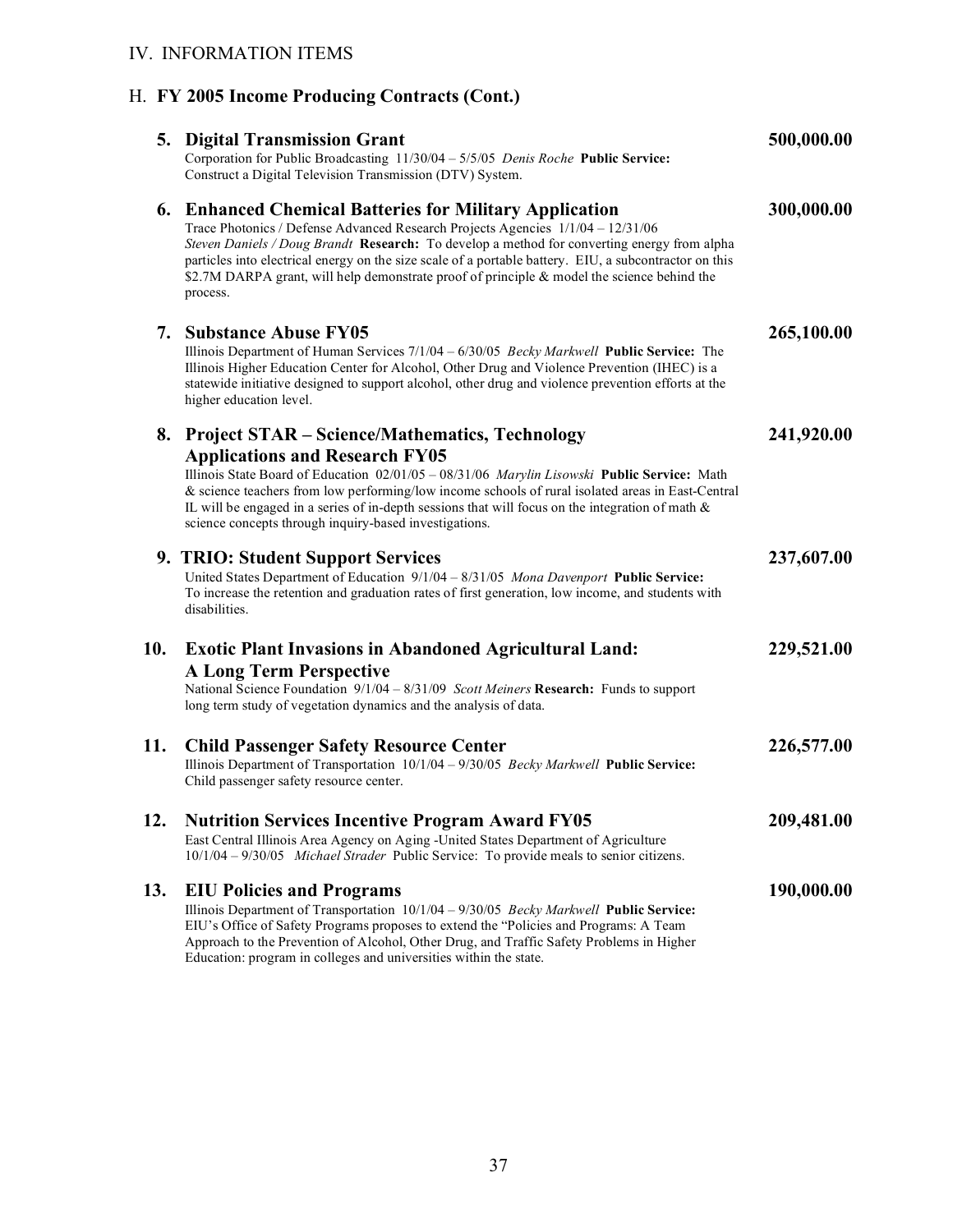| 14. | <b>Effects of apoE on Olfactory Receptor</b><br><b>Neuron Plasticity in Mice</b><br>National Institutes of Health 12/1/04 - 11/30/07 Britto Nathan Research: To study nerve<br>regeneration in mice.                                                                                                                                                                                                               | 185,834.00 |
|-----|--------------------------------------------------------------------------------------------------------------------------------------------------------------------------------------------------------------------------------------------------------------------------------------------------------------------------------------------------------------------------------------------------------------------|------------|
| 15. | <b>Increasing Highly Qualified Special Education Personnel -</b><br><b>An Outreach Project (Year Two)</b><br>Illinois State Board of Education 7/1/04 - 6/30/05 Kathlene Shank Public Service: A field-<br>based, geographically targeted alternative and collaborative project to increase the number of<br>fully qualified special education teachers.                                                           | 162,000.00 |
| 16. | <b>Special Projects FY05</b><br>Illinois Department of Human Services 7/1/04 - 6/30/05 Becky Markwell Public Service: The<br>Illinois Higher Education Center for Alcohol, Other Drug and Violence Prevention (IHEC) is a<br>statewide initiative designed to support alcohol, other drug and violence prevention efforts at the<br>higher education level.                                                        | 132,000.00 |
| 17. | <b>Project TEAMS (Technological Enhancements</b><br>and Applications in Math and Science) FY05<br>Illinois State Board of Education 12/1/2004 - 08/31/2005 Marylin Lisowski Public Service:<br>In-depth sessions that will focus on the integration of math and science concepts through inquiry-<br>based investigations in low performing/low income school in rural isolated areas in East Central<br>Illinois. | 130,000.00 |
| 18. | Illinois Public Broadcasting Grant FY05 (Part Two)<br>Illinois Arts Council $7/1/2004 - 06/30/2007$ Denis Roche <b>Public Service</b> : To support the<br>programming and operations of WEIU-TV.                                                                                                                                                                                                                   | 120,463.00 |
| 19. | <b>Teacher Graduates Assessment for the State of Illinois</b><br>Joyce Foundation 12/31/04 - 12/31/05 Andrew Wall Public Service: Assessment of new<br>teacher graduates in the state of Illinois.                                                                                                                                                                                                                 | 120,000.00 |
| 20. | <b>Illinois Public Broadcasting Grant FY05 (Part One)</b><br>Illinois Arts Council $7/1/04 - 6/30/07$ Denis Roche Public Service: To support the<br>programming and operations of WEIU-TV.                                                                                                                                                                                                                         | 117,700.00 |
| 21. | <b>Illinois Board of Higher Education Cooperative</b><br><b>Work Study Program FY05</b><br>Illinois Board of Higher Education 4/1/2005 - 6/30/2006 Daniel Crews Public Service: A grant<br>program to provide money to undergraduate students for internship programs.                                                                                                                                             | 111,000.00 |
| 22. | <b>Biotic Assessment of Water Quality in a Stretch of the</b><br><b>Sangamon River Receiving Effluent from the Sanitary</b><br><b>District of Decatur</b><br>Sanitary District of Decatur 6/1/2005 - 5/31/2007 Robert Fischer and Charles Pederson<br>Research: Water and biotic assessments of the Sangamon River.                                                                                                | 108,698.54 |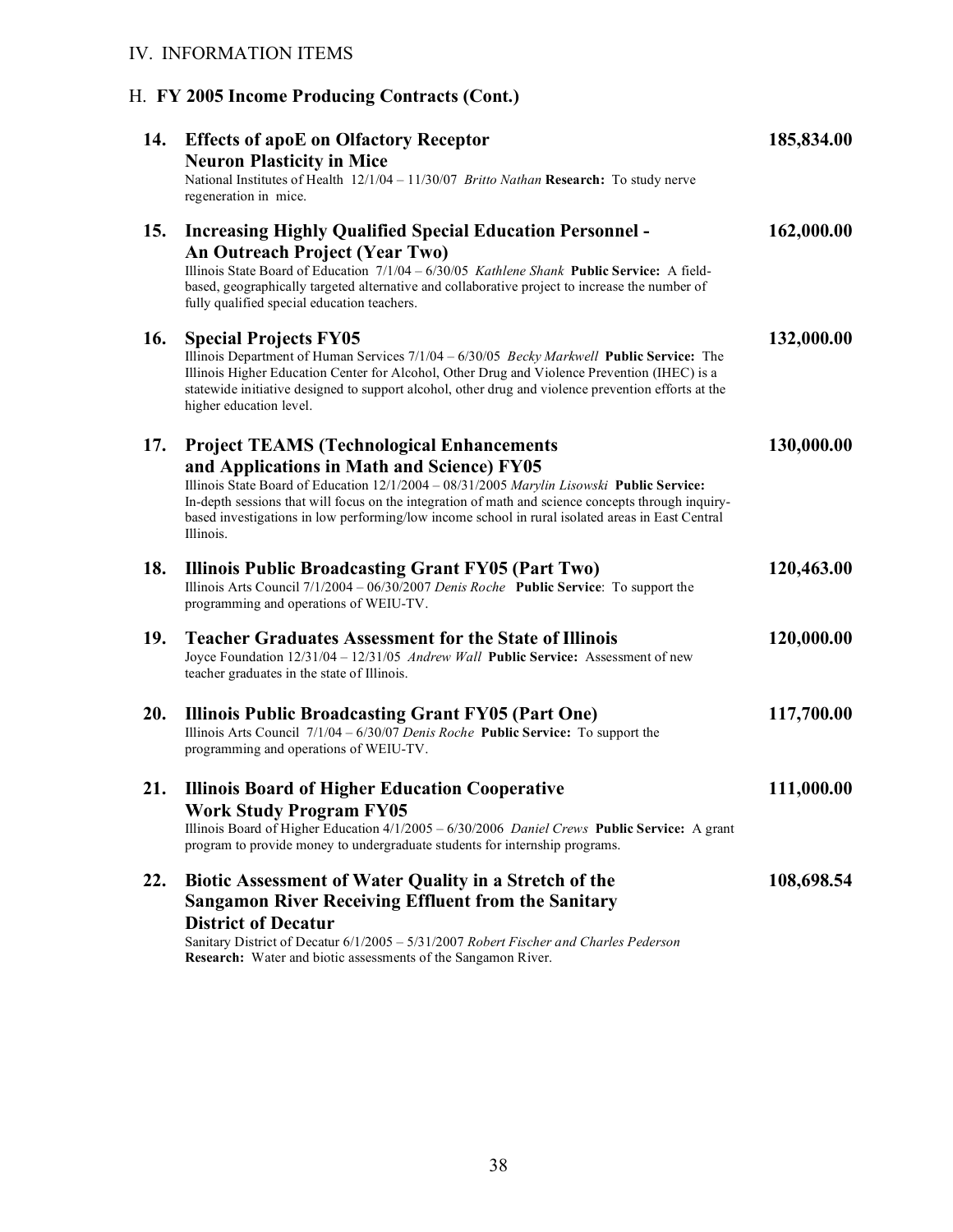wind tunnel.

| 23. | <b>Project TEAMS (Technological Enhancements and</b><br><b>Applications in Math and Science) FY05</b><br>Illinois Board of Higher Education $4/5/2005 - 9/30/2006$ Marylin Lisowski Public Service:<br>In-depth sessions that will focus on the integration of math and science concepts through<br>inquiry-based investigations in low performing/low income school in rural isolated areas in<br>East Central Illinois. | 102,000.00 |
|-----|---------------------------------------------------------------------------------------------------------------------------------------------------------------------------------------------------------------------------------------------------------------------------------------------------------------------------------------------------------------------------------------------------------------------------|------------|
| 24. | <b>Teacher Graduates Assessment for the State of Illinois</b><br>Illinois Board of Higher Education/Illinois State Board of Education/Other Illinois Public<br>Universities $1/1/2005 - 12/31/2005$ <i>Andrew Wall</i> <b>Public Service:</b> Assessment of new teacher<br>graduates in the state of Illinois. Other public universities: UIS, GSU, CSU, SIUC, SIUE,<br>WIU, UIUC, NIU, NEIU, ISU.                        | 100,000.00 |
| 25. | <b>Female Sperm Storage and Paternity Outcomes in Relation to</b><br>Male Copulatory Courtship in the Tephritid Fly, Anastrepha<br>suspensa<br>U.S. Department of Agriculture $7/15/04 - 7/14/06$ Ann Fritz Research: Male behaviors during<br>copulation will be quantified and correlated to amount and location of sperm stored by females as<br>well as paternity outcomes.                                           | 99,287.00  |
| 26. | <b>Senior Nutrition Program FY07</b><br>United Way of McLean County 7/1/2006 - 6/30/2007 Michael Strader Public Service:<br>To provide meals for senior citizens.                                                                                                                                                                                                                                                         | 91,000.00  |
| 27. | <b>Senior Nutrition Program FY06</b><br>United Way of McLean County 7/1/2005 - 6/30/2006 Michael Strader Public Service:<br>To provide meals for senior citizens.                                                                                                                                                                                                                                                         | 91,000.00  |
|     | 28. Leadership for the Improvement of Teaching Performance<br>(Year 2)<br>Illinois Board of Higher Education 4/5/2005 - 9/30/2006 Nick Osborne Public Service:<br>Improve instructional leaderships of School Administrators in our partner schools and improve<br>teaching performance focused on success for all students in $K - 12$ schools.                                                                          | 88,000.00  |
| 29. | <b>Employer Training Investment Program (ETIP 04)</b><br>Illinois Department of Commerce and Economic Opportunity $7/1/03 - 9/30/04$ Jeanne Dau<br>Public Service: To provide grant assistance to eligible companies in the manufacturing sector<br>with up to 50% reimbursement of training fees.                                                                                                                        | 82,000.00  |
| 30. | <b>Novel Roles of Urea in Amphibian Hibernation</b><br>National Science Foundation-Miami (Ohio) University 8/1/04 - 7/31/07 Marina Marjanovic<br><b>Research:</b> Investigation of physiological mechanisms contributing to extreme tolerance of cold<br>in some frogs.                                                                                                                                                   | 74,656.00  |
| 31. | <b>Collaborative Research: Effect of Atmosphere</b><br><b>Humidity on Susceptibility of Dry Soils to Wind Erosion</b><br>National Science Foundation 9/1/04 - 8/31/06 Thomas Over Research: Wind tunnel and other<br>laboratory tests will be used to test for effect of ambient atmosphere humidity on the wind erosion<br>threshold. Collaboration with University of Virginia and USDA-ARS-Lubbock, the site of the    | 73,581.00  |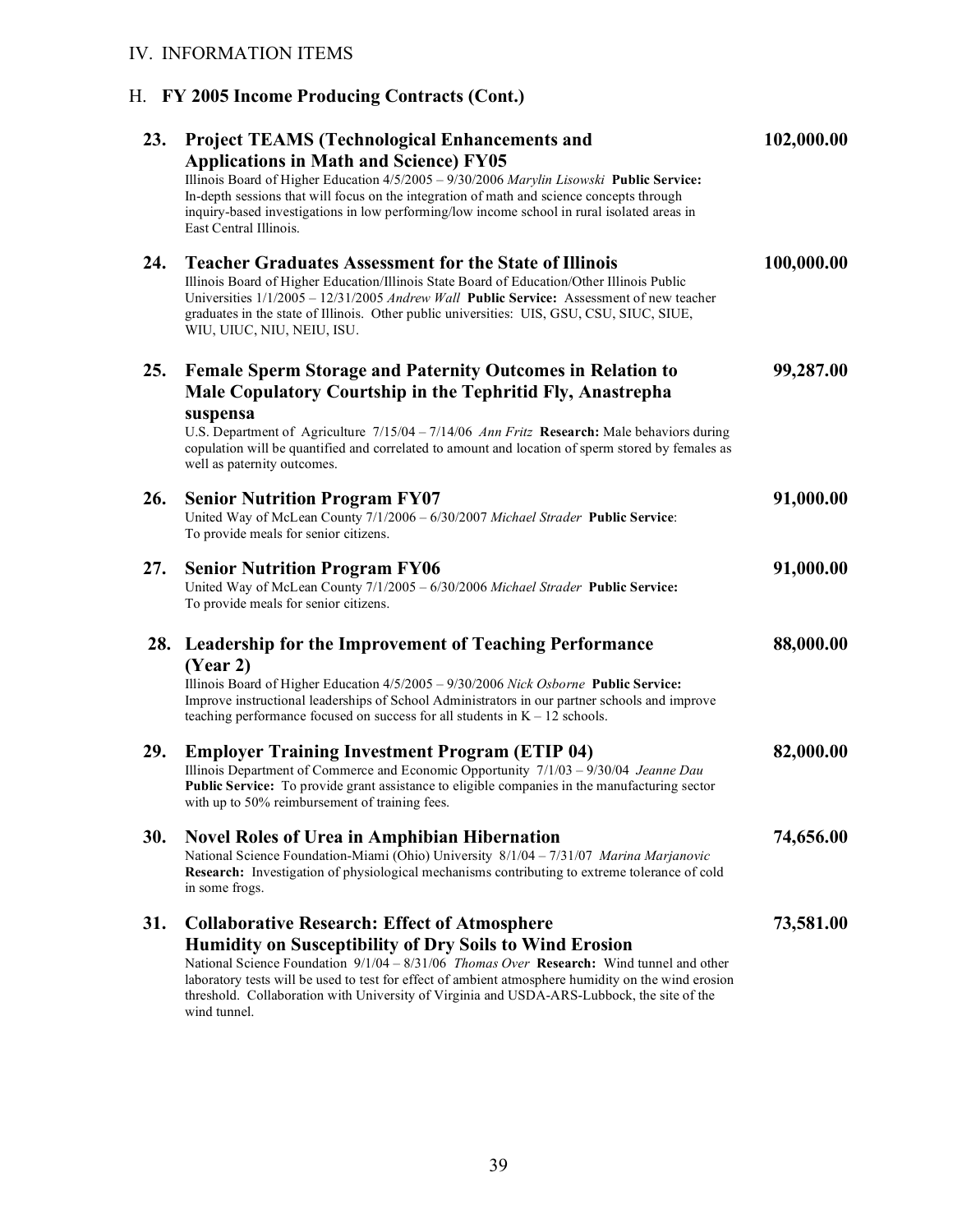| 32. | <b>Building Communities: Recruiting and Retention of</b><br><b>Underrepresented Groups in Computer Science</b>                                                                                                                                                                                                                                                                                                                             | 69,997.00 |
|-----|--------------------------------------------------------------------------------------------------------------------------------------------------------------------------------------------------------------------------------------------------------------------------------------------------------------------------------------------------------------------------------------------------------------------------------------------|-----------|
|     | National Science Foundation-University of Illinois Urbana-Champaign 9/1/04 - 8/31/08<br>Nancy VanCleave / Peter Andrews / William Slough Public Service: To implement a program<br>of activities to attract and retain minority students in undergraduate computer science programs.                                                                                                                                                       |           |
| 33. | Corporation for Public Broadcasting -                                                                                                                                                                                                                                                                                                                                                                                                      | 59,039.00 |
|     | <b>Underwriting Grant (Part Two)</b><br>Corporation for Public Broadcasting 4/1/02 -<br>Denis Roche Public Service: To assist<br>WEIU-TV in creating a fully functional corporate development program.                                                                                                                                                                                                                                     |           |
| 34. | <b>Transfer Education Scholars</b><br>Illinois Board of Higher Education 9/1/04 - 8/31/06 Douglas Bower Public Service:<br>Program to improve efforts to attract and retain academically qualified education students from<br>community colleges.                                                                                                                                                                                          | 55,000.00 |
| 35. | <b>Using Model Systems to Enhance Understanding of</b><br><b>Silica Surface Reactions</b>                                                                                                                                                                                                                                                                                                                                                  | 50,000.00 |
|     | American Chemical Society - Petroleum Research Fund 01/01/05 - 08/31/08 Jonathan Blitz<br><b>Research:</b> Employing simpler systems to extrapolate information to understand more complex<br>ones.                                                                                                                                                                                                                                        |           |
| 36. | <b>Employer Training Investment Program (ETIP) FY05</b><br>Illinois Department of Commerce and Economic Opportunity 7/1/2004 - 6/30/2005 Jeanne Dau<br>Public Service: To provide grant assistance to eligible companies in the manufacturing sector<br>with up to 50% reimbursement of training fees.                                                                                                                                     | 50,000.00 |
|     | 37. Efficient Lighting Upgrade<br>Illinois Clean Energy Community Foundation $5/1/2005 - 8/31/2006$ Gary Reed Public Service:<br>Upgrade existing campus exterior lighting to energy – efficient type at various locations.                                                                                                                                                                                                                | 48,408.00 |
| 38. | Corporation for Public Broadcasting -<br><b>Local Service Grant FY05</b><br>Corporation for Public Broadcasting 10/1/04 - 9/30/06 Denis Roche Public Service: TV-LSG<br>will be used in support of local services such as outreach initiatives/educational projects and<br>services/operational efficiencies/implementation of best development practices/development of<br>local content/financial planning and professional development. | 44,666.00 |
| 39. | Law Enforcement Liaison Program FY05 (Increase #1)<br>Illinois Department of Transportation $10/1/04 - 9/30/05$ Becky Markwell <b>Public Service:</b> In<br>partnership with all Illinois Law Enforcement agencies, IDOT's Law Enforcement Liaison<br>Program seeks to emphasize the importance of traffic enforcement and to provide services and<br>programs to enhance local and state agency traffic law enforcement activities.       | 43,953.00 |
| 40. | <b>Subtypes and Associate Risk Factors in Stuttering (Year Four)</b><br>National Institutes of Health - University of Illinois 4/1/2005 - 3/31/2006 Rebecca Throneburg<br>Research: Stuttering research project in collaboration with six midwestern universities to form<br>four key research centers.                                                                                                                                    | 36,000.00 |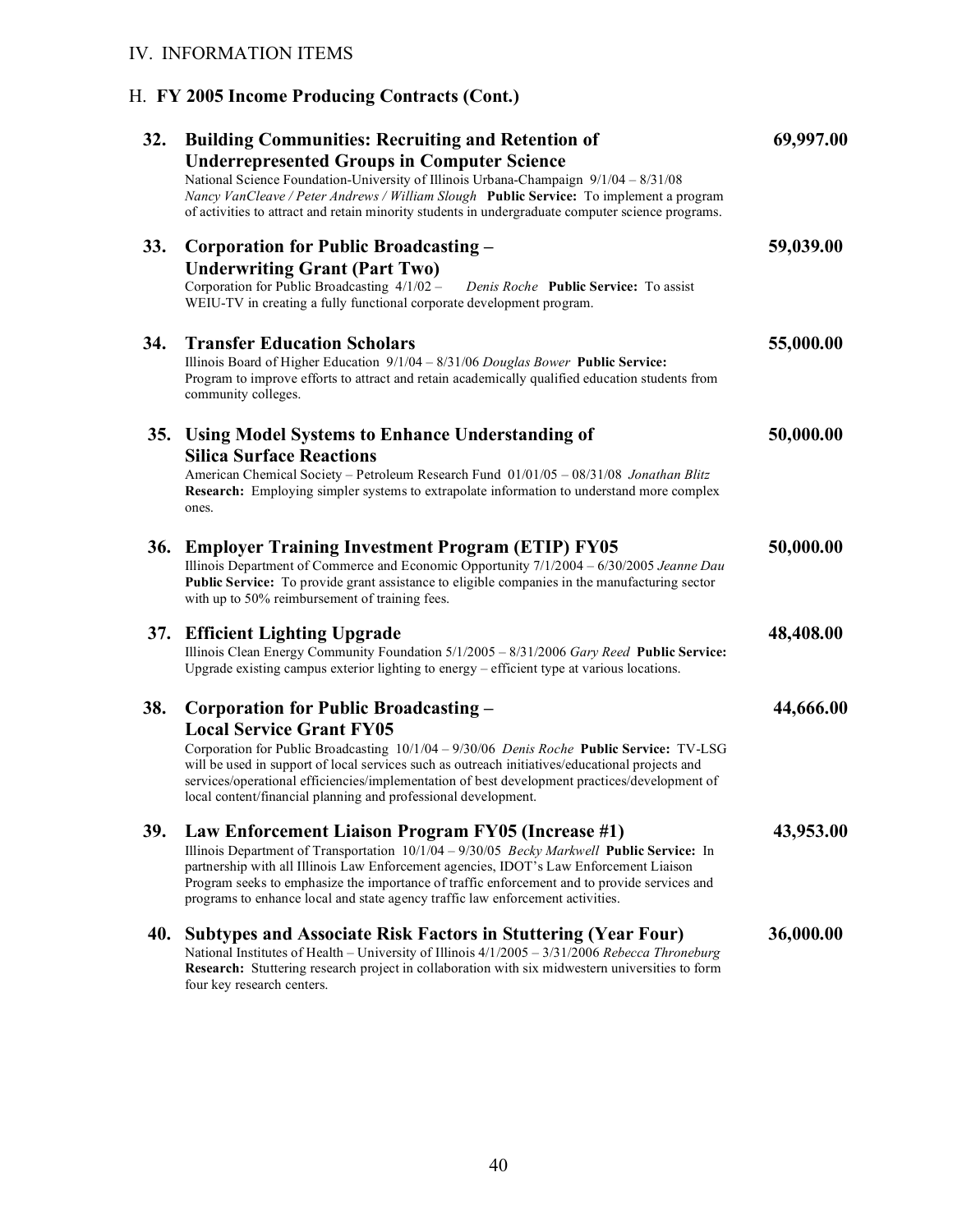| 41. | <b>Title III Institutional Development Planning Grant</b><br>U.S. Department of Education 10/1/04 - 9/30/05 Jeffrey Cross Public Service: Coordinate<br>multiple planning and assessment activities to prepare a comprehensive development plan.                                                                                                                                                                 | 35,000.00 |
|-----|------------------------------------------------------------------------------------------------------------------------------------------------------------------------------------------------------------------------------------------------------------------------------------------------------------------------------------------------------------------------------------------------------------------|-----------|
| 42. | <b>Senior Nutrition Program FY06</b><br>John M. Scott Health Resource/City of Bloomington 5/1/2005 - 4/30/2006 Michael Strader<br>Public Service: To provide meals for senior citizens.                                                                                                                                                                                                                          | 32,500.00 |
| 43. | <b>Survival, Dispersal, and Relative</b><br><b>Abundance of Beavers in Illinois (Year Three)</b><br>Southern Illinois University - Carbondale / Illinois Department of Natural Resources / U.S. Fish<br>7/1/04 - 6/30/05 Thomas Nelson Research: To continue to radio track beavers<br>and Wildlife<br>in Central Illinois to determine the rates and causes of mortality and patterns of dispersal.             | 31,103.00 |
| 44. | <b>Public Broadcasting System – Ready to Learn FY05</b><br>Public Broadcasting System $9/1/04 - 8/31/05$ Denis Roche Public Service: Funds to provide<br>education and outreach services that are an expansion of Public Television's Ready to Learn<br>Programs for pre-K through junior high children.                                                                                                         | 30,000.00 |
| 45. | <b>Investigation of Species of Atmospheric Interest</b><br>by Infrared Cavity Ringdown Spectroscopy<br>Camille and Henry Dreyfus Foundation 8/1/04 - 7/31/09 Rebecca Peebles Research: The effect<br>of cluster formation between water and sulfur dioxide molecules in the atmosphere on reactions<br>of environmental importance will be studied by spectroscopic techniques.                                  | 30,000.00 |
| 46. | <b>Transgenic Models to Study the Role of apoE in Alzheimer's Disease</b><br>Illinois Department of Public Health 7/1/04 - 6/30/05 Britto Nathan Research: To study how<br>apoE causes Alzheimer's disease.                                                                                                                                                                                                      | 30,000.00 |
| 47. | <b>Project TEAMS (Technological Enhancements and</b><br>Applications in Math and Science) FY05 (Increase #1)<br>Illinois State Board of Education $12/1/2004 - 8/31/2005$ Marylin Lisowski Public Service:<br>In – depth sessions that will focus on the integration of math and science concepts through inquiry –<br>based investigations in low performing/low income schools of rural East Central Illinois. | 20,000.00 |
| 48. | <b>Synthetic Methods for Preparing Platinated Estrogens</b><br>Illinois Department of Public Health $7/1/2004 - 6/30/2005$ Robert Chesnut Research: Synthesis<br>of potential anti-tumor compounds.                                                                                                                                                                                                              | 20,000.00 |
| 49. | <b>Employer Training Investment Program</b><br>Illinois Department of Commerce and Economic Opportunity 7/1/2004 - 8/31/2005 Jeanne Dau<br>Public Service: To provide grant assistance to eligible companies in the manufacturing sector<br>with up to 50% reimbursement of training fees.                                                                                                                       | 20,000.00 |
| 50. | <b>Senior Nutrition Program FY05</b><br>Normal Township $4/1/2005 - 3/31/2006$ Michael Strader Public Service: To provide meals<br>for senior citizens.                                                                                                                                                                                                                                                          | 14,000.00 |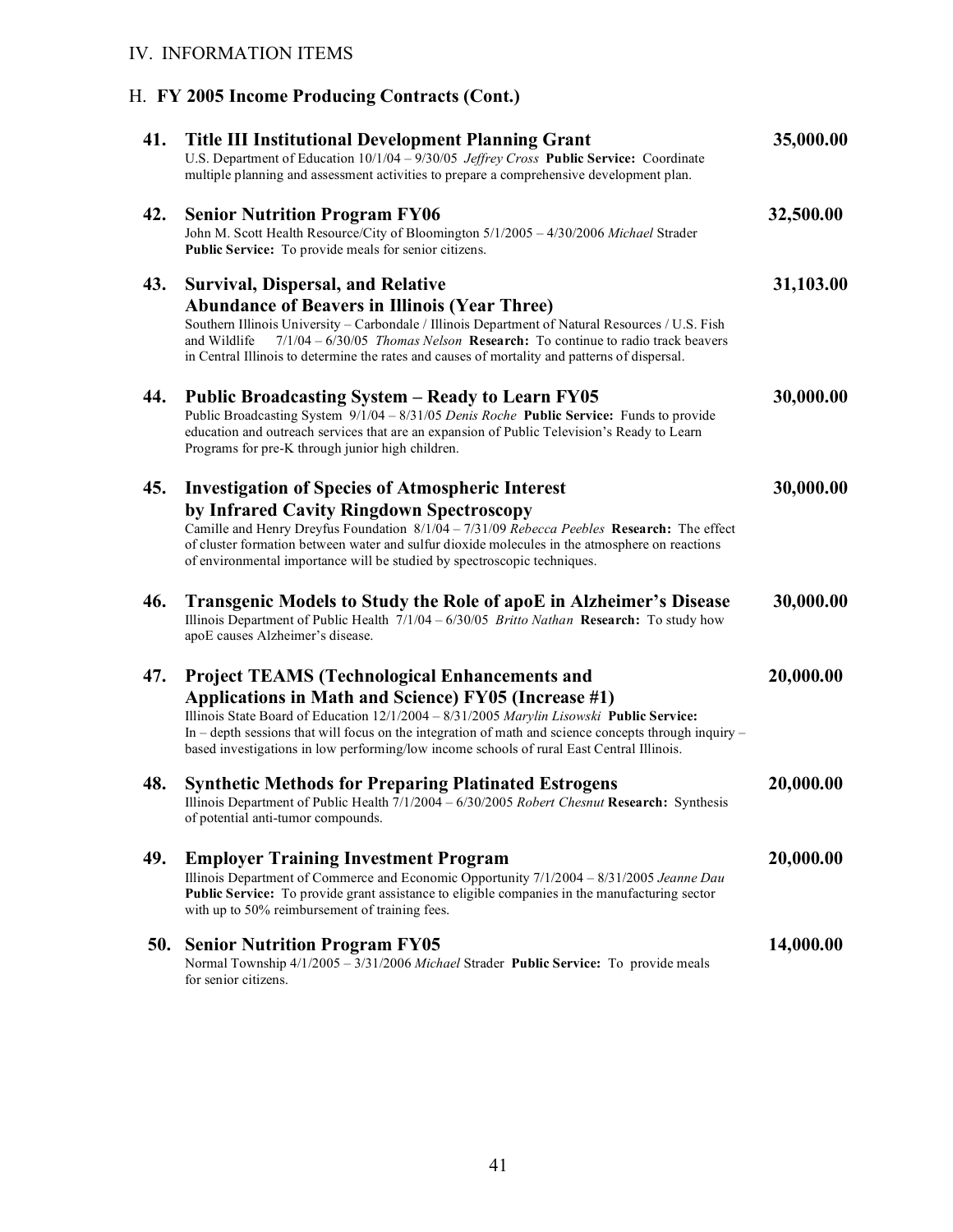| 51. | <b>Senior Nutrition Program FY05</b><br>Coles County Senior Citizens Property Tax Levy Committee 12/1/2004 - 11/30/2005 Michael<br>Strader Public Service: To provide meals for senior citizens.                                                                                                                                                             | 13,150.00 |
|-----|--------------------------------------------------------------------------------------------------------------------------------------------------------------------------------------------------------------------------------------------------------------------------------------------------------------------------------------------------------------|-----------|
| 52. | <b>New Leaders Assistance Program</b><br>University of Illinois at Urbana-Champaign 8/23/03 -<br>Linda Morford Public Service:<br>Professional Development for new school principals and administrators.                                                                                                                                                     | 12,800.00 |
| 53. | Corporation for Public Broadcasting -<br><b>Interconnection Grant FY05</b><br>Corporation for Public Broadcasting 10/1/04 - 9/30/05 Denis Roche Public Service: To<br>support the satellite/programming interconnections for WEIU-TV.                                                                                                                        | 12,486.00 |
| 54. | <b>Charleston PE Curriculum Supervision</b><br>CUSD#1 (Charleston Public Schools) 8/15/04 - 5/15/05 Charles Rohn Public Service:<br>Charleston Schools Elementary PE Curriculum supervision.                                                                                                                                                                 | 12,000.00 |
| 55. | <b>Meth NCO Grant FY05</b><br>National Center for Outreach 3/1/2005 - 3/31/2006 Denis Roche Public Service: WEIU is<br>teaming with community members to combat methamphetamine abuse.                                                                                                                                                                       | 12,000.00 |
| 56. | <b>Senior Nutrition Program – Willow Estates FY05</b><br>East Central Illinois Area Agency on Aging 10/1/04 - 9/30/05 Michael Strader Public Service:<br>To provide meals to senior citizens.                                                                                                                                                                | 11,050.00 |
| 57. | <b>Charleston Area Charitable Foundation for</b><br><b>Eastern Symphony Orchestra</b><br>Charleston Area Charitable Foundation 6/1/04 - 5/31/05 Richard Rossi Public Service: Funds<br>needed to defray the costs for contractual players, promotional needs, PR costs, guest artists, etc.                                                                  | 10,000.00 |
| 58. | "I Live Free – Tobacco Free"<br>Southern Illinois University - Carbondale Center for Rural Health and Social Service<br>Development 7/1/04 - 6/30/05 <i>Eric Davidson</i> Public Service: Tobacco control grant project<br>designed to support the practice and evaluation of comprehensive and environmental policy based<br>tobacco prevention strategies. | 10,000.00 |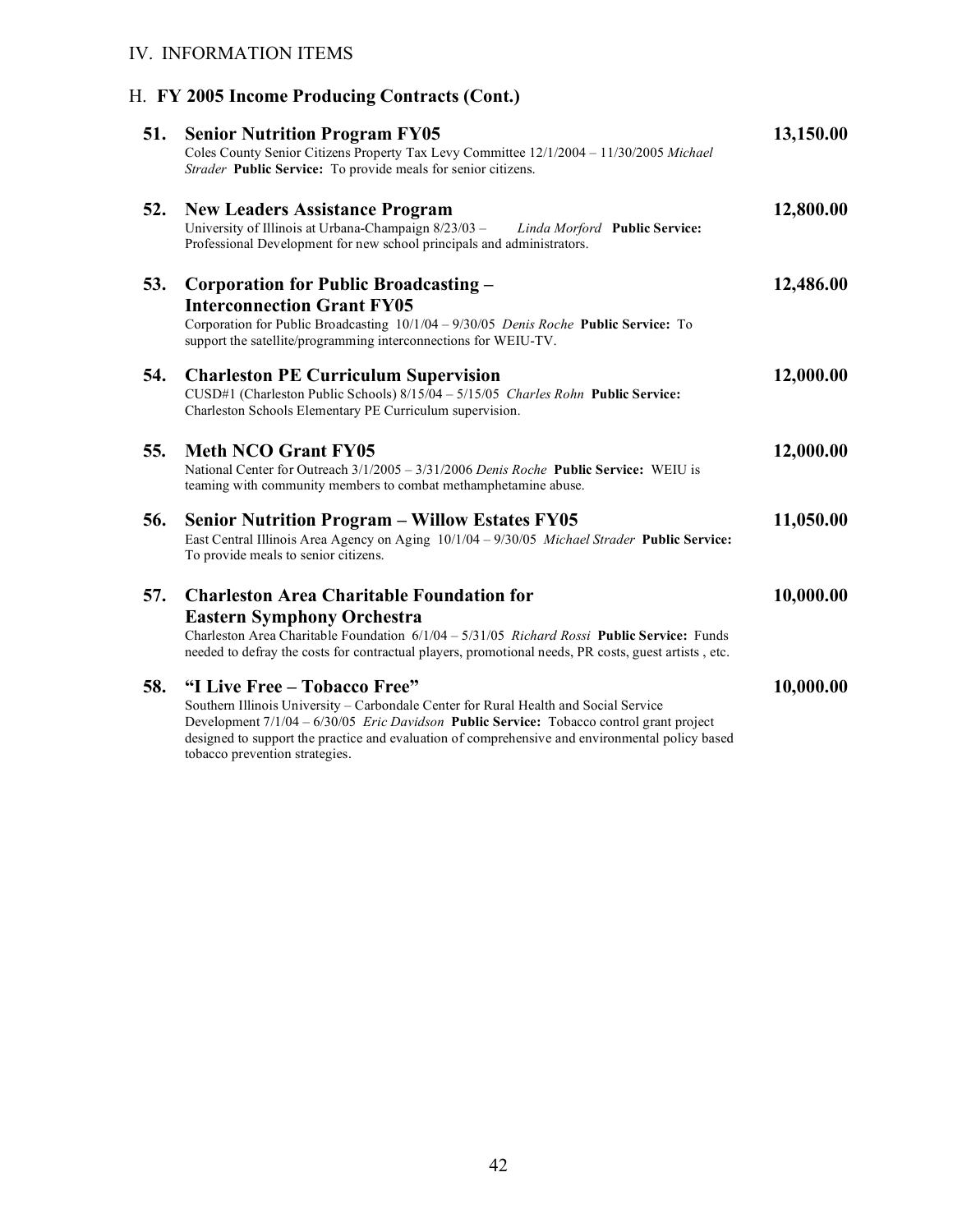|    | <b>Camps and Conferences Valued at \$10,000 or More:</b>                                                                                                                                                                                                                                                                                                                                                                       |                       |                                                                          |
|----|--------------------------------------------------------------------------------------------------------------------------------------------------------------------------------------------------------------------------------------------------------------------------------------------------------------------------------------------------------------------------------------------------------------------------------|-----------------------|--------------------------------------------------------------------------|
|    | <b>Awards</b><br><b>Quarter</b><br>July – September<br>16<br>October - December<br>$\overline{2}$<br>$\boldsymbol{0}$<br>January - March<br>$\overline{2}$<br>April – June<br>$\underline{20}$                                                                                                                                                                                                                                 |                       | Value<br>\$518,075<br>103,385<br>$\theta$<br>115,521<br><u>\$736,981</u> |
|    | <b>KEY: Name of Grant</b><br>Grantor/Contractor<br>Term of Grant: $0/0/01 - 0/0/01$<br><b>Purpose:</b>                                                                                                                                                                                                                                                                                                                         | Director/Fiscal Agent | <b>Amount</b>                                                            |
| 1. | <b>Illinois High School Association - State Track Meets</b><br>Illinois High School Association<br>May 20-28, 2005<br>Purpose: To provide an opportunity for high school students to participate in a camp<br>on the campus of Eastern Illinois University. This camp serves as a recruitment tool.                                                                                                                            | Mark Hudson           | \$105,462                                                                |
| 2. | <b>Smith Walbridge</b><br>Smith Walbridge July 6-23, 2004 Mark Hudson<br><b>Purpose:</b> To provide an opportunity for high school students to participate in a camp on<br>the campus of Eastern Illinois University. This camp serves as a recruitment tool.                                                                                                                                                                  |                       | 91,297                                                                   |
| 3. | <b>Illinois Council of Teachers of Mathematics</b><br>Mathematics teachers in the State, the Illinois Council of Teachers of Mathematics and<br>exhibitors October 14-16, 2004<br>JoEllen Hickenbottom, William Hine<br>Purpose: To provide an opportunity for teachers to share ideas on the teaching of<br>mathematics, to update skills, present innovative teaching techniques and to network<br>with other professionals. |                       | 71,455                                                                   |
|    | 4. Illini Girls' State<br>American Legion<br>June 20-26, 2004 Mark Hudson<br>Purpose: To provide an opportunity for high school girls to learn about the basic ideals<br>and principles of our system of government. This camp serves as a recruitment tool.                                                                                                                                                                   |                       | 62,140                                                                   |
|    | <b>5. Panther Camps</b><br><b>EIU Athletics Department</b><br>June 13-July 29, 2004 Mark Hudson<br>Purpose: To provide an opportunity for high school students to participate in a camp on<br>the campus of Eastern Illinois University. This camp serves as a recruitment tool.                                                                                                                                               |                       | 57,656                                                                   |
| 6. | <b>Music Camps</b><br>EIU - Music Camp<br>July 11-24, 2004<br>Mark Hudson<br>Purpose: To provide an opportunity for high school students to participate in a camp on<br>the campus of Eastern Illinois University. This camp serves as a recruitment tool.                                                                                                                                                                     |                       | 55,730                                                                   |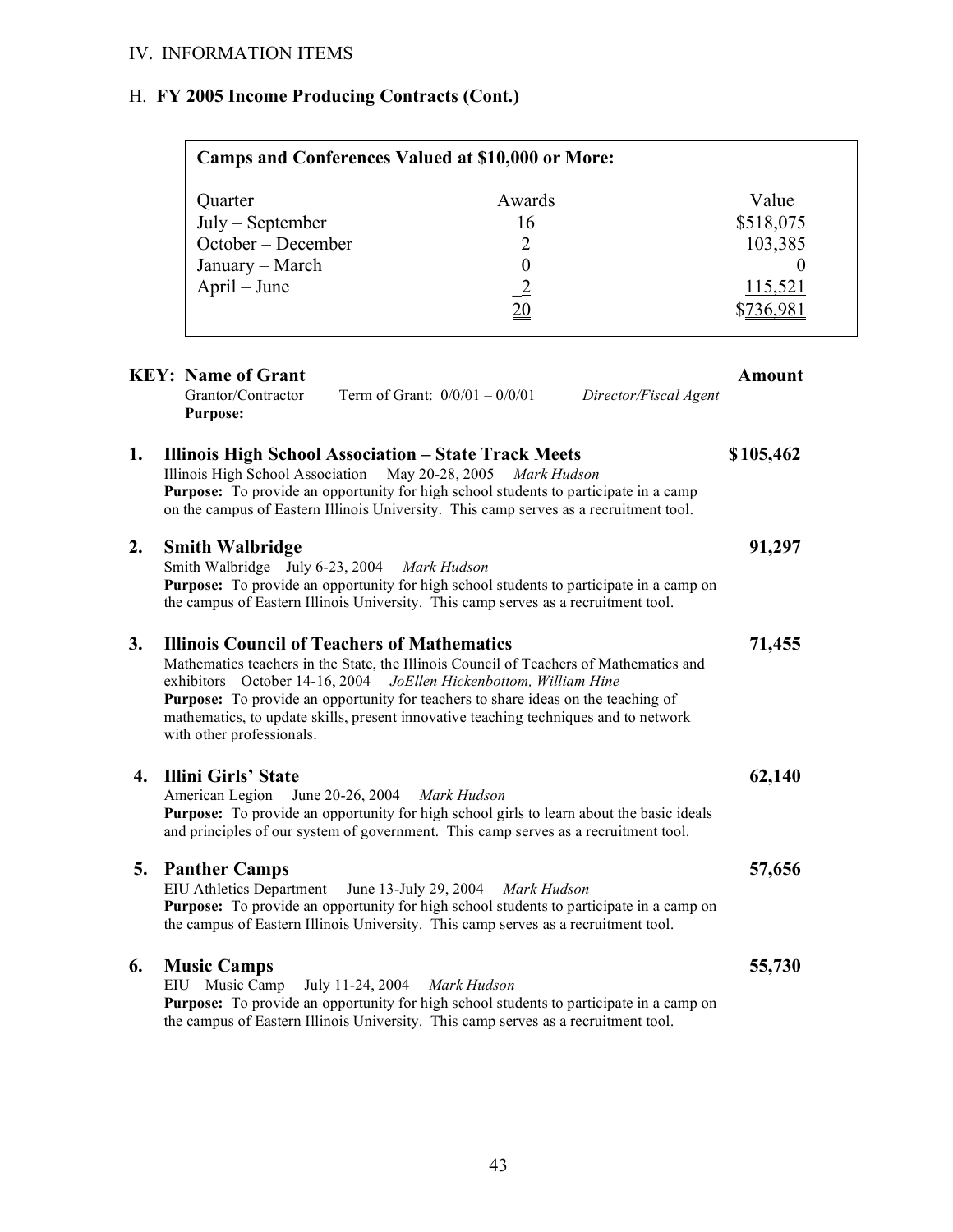| 7. | <b>Universal Cheerleading Association</b><br>Universal Cheerleading Association June 22-July 29, 2004 Mark Hudson<br>Purpose: To provide an opportunity for junior high and high school students to learn<br>cheerleading fundamentals and participate in a camp on the campus of Eastern Illinois<br>University. This camp serves as a recruitment tool.                                                                                                 | 48,470 |
|----|-----------------------------------------------------------------------------------------------------------------------------------------------------------------------------------------------------------------------------------------------------------------------------------------------------------------------------------------------------------------------------------------------------------------------------------------------------------|--------|
| 8. | <b>Kankakee Upward Bound</b><br>State of Illinois<br>June 6-26, 2004<br>Mark Hudson<br>Purpose: To provide an educational opportunity for high school students to help bridge<br>the transition from high school to college. This camp serves as a recruitment tool.                                                                                                                                                                                      | 36,379 |
|    | 9. Art Camps<br>Students attending camps and women's clubs. The Coles County Arts Council sponsored<br>July 12-25, 2004<br>JoEllen Hickenbottom, William Hine<br>some students.<br>Purpose: To assist high school students in learning more about art while introducing<br>them to the University and its academic and cultural opportunities.                                                                                                            | 34,011 |
|    | 10. Illinois Municipal Treasurers' Institute<br>Camp participants and the Illinois Municipal Treasurers' Association<br>November 14-18, 2004<br>JoEllen Hickenbottom, William Hine<br><b>Purpose:</b> To assist Illinois treasurers, finance officers and accountants in developing and<br>maintaining the administrative expertise needed for successful operation of Illinois<br>municipal government and in completing requirements for certification. | 31,930 |
|    | 11. SoccerPlus<br>Soccerplus Goalkeeper School, Inc. June 27-July 1, 2004 Mark Hudson<br><b>Purpose:</b> To provide an opportunity for high school students to participate in a camp on<br>the campus of Eastern Illinois University. This camp serves as a recruitment tool.                                                                                                                                                                             | 21,659 |
|    | 12. National Cheerleader Association<br>National Cheerleader Association July 11-19, 2004 Mark Hudson<br>Purpose: To provide an opportunity for high school students to participate in a camp on<br>the campus of Eastern Illinois University. This camp serves as a recruitment tool.                                                                                                                                                                    | 17,146 |
|    | 13. Romeoville Marching Band<br>Romeoville High School August 1-6, 2004<br>Mark Hudson<br>Purpose: To provide an opportunity for high school students to participate in a camp<br>on the campus of Eastern Illinois University. This camp serves as a recruitment tool.                                                                                                                                                                                   | 15,026 |
|    | 14. Evansville North High School Band<br>Evansville North High School<br>July 20-25, 2004<br>Mark Hudson<br><b>Purpose:</b> To provide an opportunity for high school students to participate in a camp on<br>the campus of Eastern Illinois University. This camp serves as a recruitment tool.                                                                                                                                                          | 14,363 |
|    | 15. Herscher High Marching Band<br>Herscher High School<br>July 11-16, 2004<br>Mark Hudson<br>Purpose: To provide an opportunity for high school students to participate in a camp on<br>the campus of Eastern Illinois University. This camp serves as a recruitment tool.                                                                                                                                                                               | 13,885 |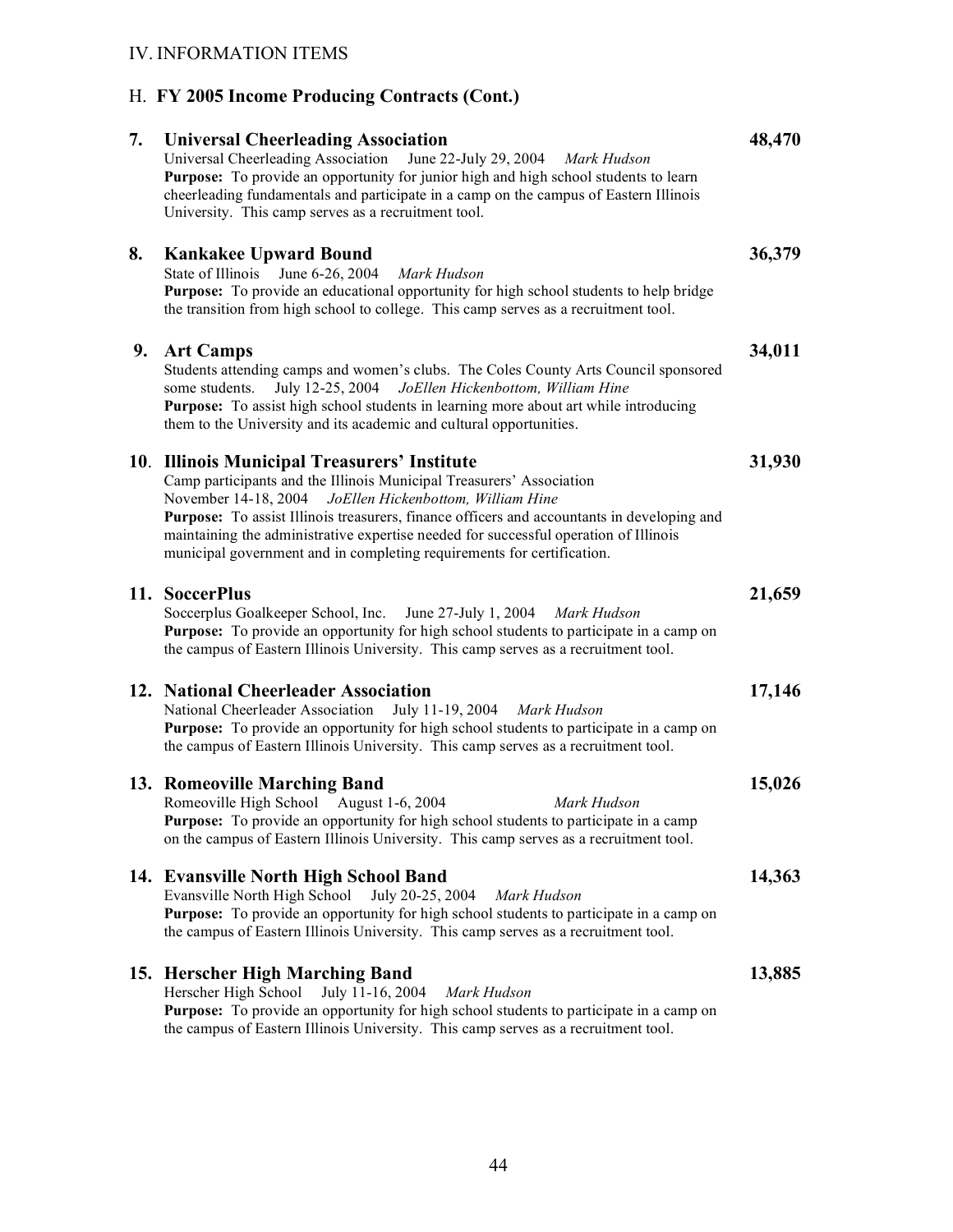| 16. Minook Band<br>Minook High School August 1-5, 2004 Mark Hudson<br><b>Purpose:</b> To provide an opportunity for high school students to participate in a camp<br>on the campus of Eastern Illinois University. This camp serves as a recruitment tool.                                                                                      | 13,837 |
|-------------------------------------------------------------------------------------------------------------------------------------------------------------------------------------------------------------------------------------------------------------------------------------------------------------------------------------------------|--------|
| 17. Badminton<br>EIU - Physical Education Department July 20-24, 2004 Mark Hudson<br><b>Purpose:</b> To provide an opportunity for high school students to participate in a camp on<br>the campus of Eastern Illinois University. This camp serves as a recruitment tool.                                                                       | 13,597 |
| 18. Metamora Marching Band<br>Metamora High School August 25-30, 2004 Mark Hudson<br><b>Purpose:</b> To provide an opportunity for high school students to participate in a camp on<br>the campus of Eastern Illinois University. This camp serves as a recruitment tool.                                                                       | 11,735 |
| 19. Morton Band<br>Morton High School July 25-30, 2004 Mark Hudson<br><b>Purpose:</b> To provide an opportunity for high school students to participate in a camp on<br>the campus of Eastern Illinois University. This camp serves as a recruitment tool.                                                                                      | 11,144 |
| 20. Minority Teacher Identification and Enrichment Program<br>Minority Teacher Identification and Enrichment Program<br>June 19-25, 2005<br>Mark Hudson<br><b>Purpose:</b> To provide an opportunity for high school students to participate in a camp<br>on the campus of Eastern Illinois University. This camp serves as a recruitment tool. | 10,059 |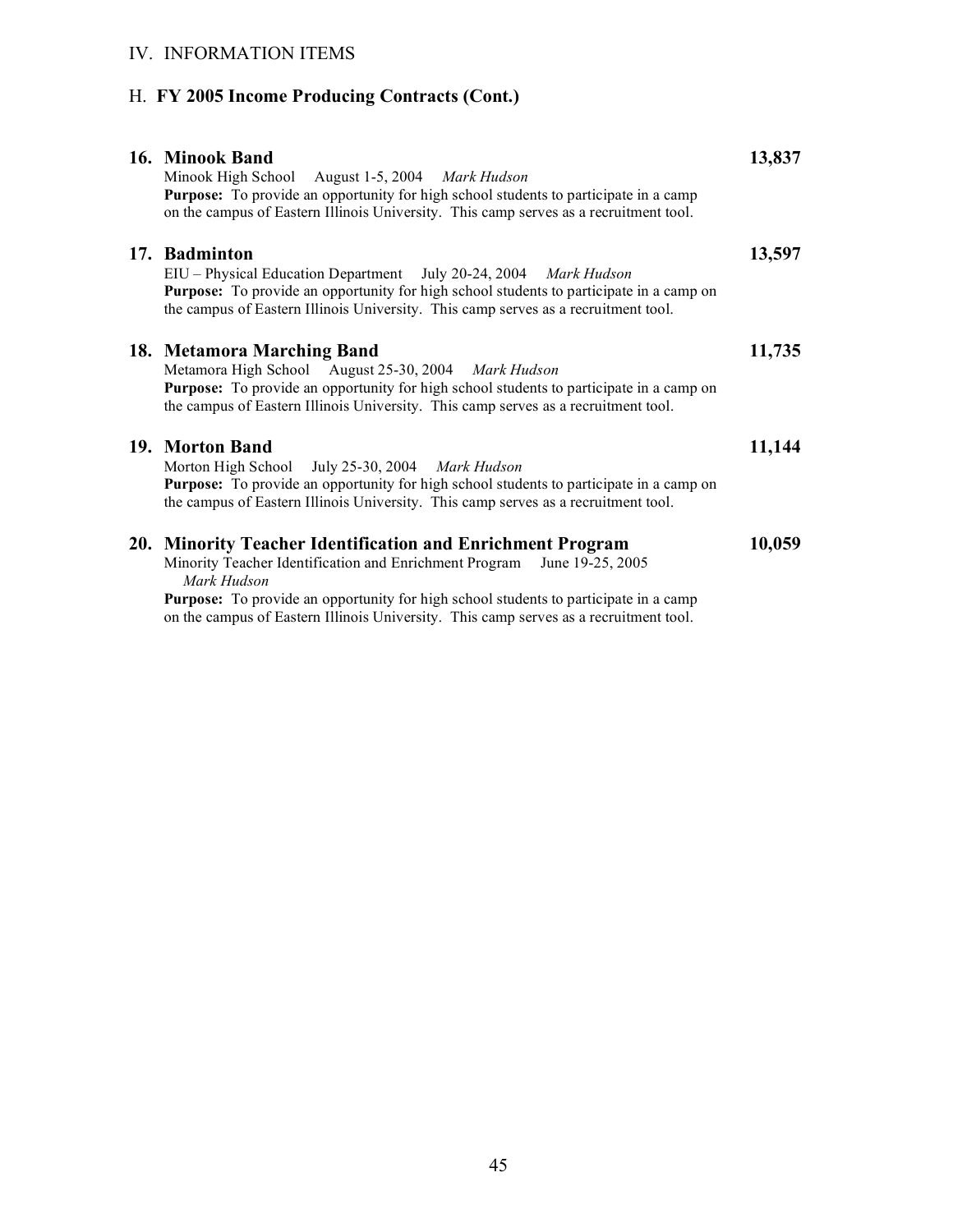# H. **FY 2005 Income Producing Contracts (Cont.)**

| Other Income-Producing Grants and Contracts Valued at \$10,000 or<br>More |            |          |
|---------------------------------------------------------------------------|------------|----------|
| Quarter                                                                   | Awards     | Value    |
| $July - September$                                                        |            | \$51,000 |
| October – December                                                        |            |          |
| January – March                                                           | 13         | 418,670  |
| April – June                                                              | <u> 14</u> | 732,469  |
|                                                                           | 30         |          |

# **Other Income-Producing Grants and Contracts Valued at \$10,000 or More (Continued)**

|    | 1. Chick-Fil-A<br>Chick-Fil-A July 1, 2004 – June 30, 2005 Mark Hudson<br>Purpose: To provide a service to EIU students, faculty and staff.                                                                              | 273,998 |
|----|--------------------------------------------------------------------------------------------------------------------------------------------------------------------------------------------------------------------------|---------|
| 2. | <b>Eastern Michigan University</b><br>University of Michigan January 2, 2005 Richard McDuffie<br>Purpose: Football game guarantee.                                                                                       | 150,000 |
| 3. | <b>Subway</b><br>Subway<br>July 1, 2004 – June 30, 2005 Mark Hudson<br><b>Purpose:</b> To provide a service to EIU students, faculty and staff.                                                                          | 86,984  |
| 4. | <b>First Mid-Illinois Bank and Trust</b><br>First Mid-Illinois Bank and Trust July 1, 2004 – June 30, 2005<br>Clay Hopkins<br><b>Purpose:</b> To provide banking services to EIU students, faculty and staff.            | 78,595  |
| 5. | Pepsi Cola<br>Pepsi Cola<br>July 1, 2004 - June 30, 2005 Lou Hencken, Richard McDuffie,<br>Jeff Cooley, Mark Hudson, Shirley Stewart<br><b>Purpose:</b> To provide beverage services to EIU students, faculty and staff. | 68,000  |
| 6. | <b>Purdue University</b><br>Purdue University January 28, 2005 Richard McDuffie<br>Purpose: Men's basketball game guarantee.                                                                                             | 45,000  |
| 7. | <b>Kansas State University</b><br>Kansas State University March 11, 2005 Richard McDuffie<br>Purpose: Men's basketball game guarantee.                                                                                   | 45,000  |
| 8. | <b>DePaul University</b><br>DePaul University January 3, 2005 Richard McDuffie<br>Purpose: Men's basketball game guarantee.                                                                                              | 40,000  |
| 9. | <b>Country Catering</b><br>Country Catering<br>July 1, 2004 – June 30, 2005 Richard McDuffie<br>Purpose: Concession sales from events hosted at EIU athletic facilities.                                                 | 37,184  |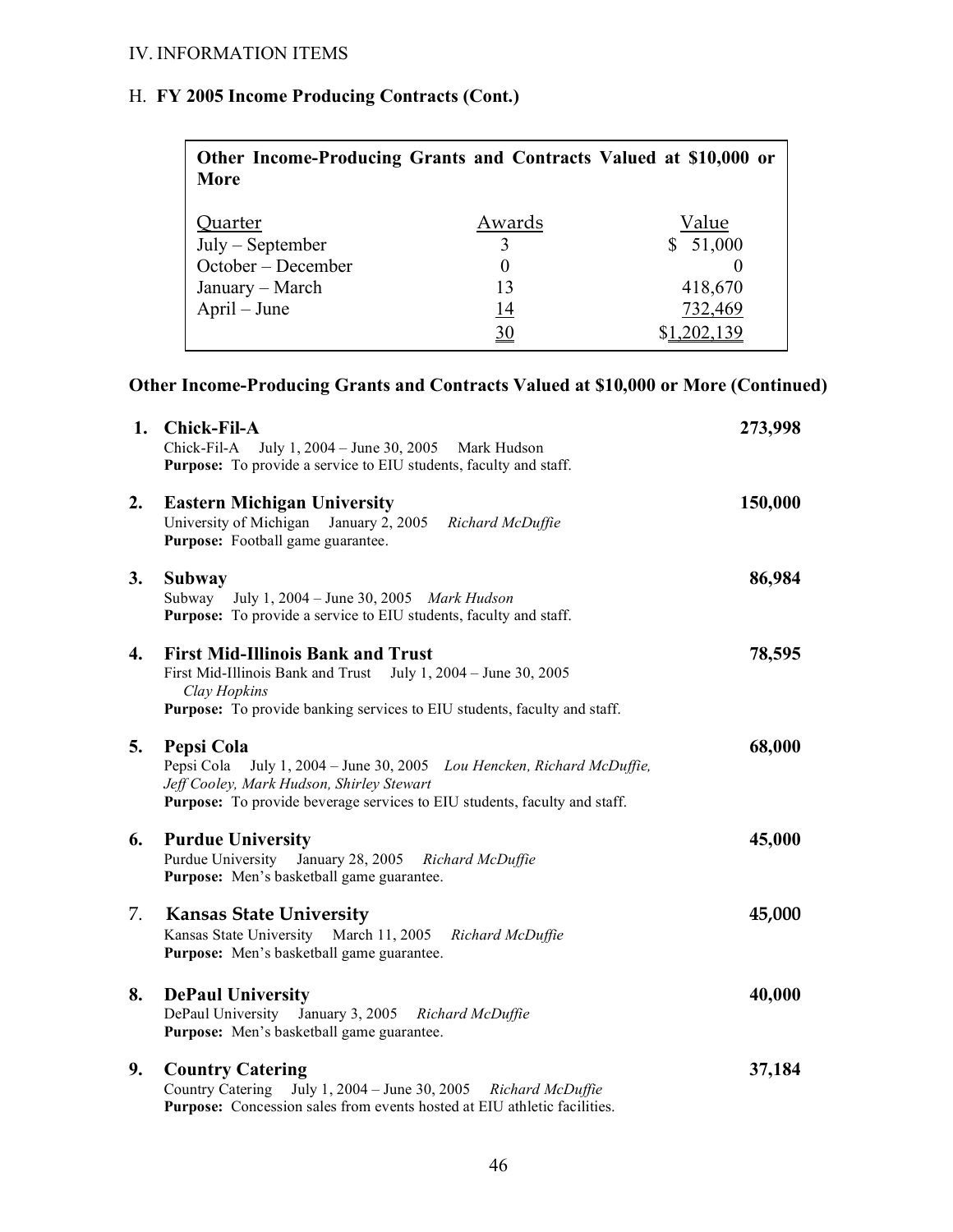| <b>10. FFC</b><br><b>FFC</b><br>May 24 - July 29, 2005   Jeanne Dau<br>Purpose: Lean/5S/Value Stream training for FFC staff.                                                                                                          | 33,764 |
|---------------------------------------------------------------------------------------------------------------------------------------------------------------------------------------------------------------------------------------|--------|
| 11. Vending Operations<br>B&B Distributing July 1 2004 - June 30, 2005 Mark Hudson<br><b>Purpose:</b> To provide a service to the students on campus.                                                                                 | 30,791 |
| 12. Licensing<br>The Collegiate Licensing Co. July $1, 2004 -$ June 30, 2005<br><b>Steve Rich</b><br>Purpose: Royalties received from any licensed Eastern items. Funds are used for<br>scholarships and to administer EIU licensing. | 26,602 |
| 13. Country Insurance<br>Country Insurance<br>January 19, 2005<br>Richard McDuffie<br>Purpose: Corporate sponsorship.                                                                                                                 | 25,000 |
| 14. Credit Union One<br>Credit Union One<br>January 2, 2005<br>Richard McDuffie<br>Purpose: Corporate sponsorship.                                                                                                                    | 25,000 |
| 15. Hydro-Gear<br>Hydro-Gear June 1 through September 30, 2004 Jeanne Dau<br>Purpose: Lean Manufacturing training workshops for Hydro-Gear staff.                                                                                     | 23,500 |
| 16. Immanuel Lutheran Pre-School<br>Immanuel Lutheran Pre-School July 1, 2004 - June 30, 2005 Jody Horn<br>Purpose: Provides a service to the community.                                                                              | 22,127 |
| 17. Mennie Machines<br>Mennie Machines May 30 - October 15, 2006 Jeanne Dau<br>Purpose: Quality Management System (QMS) implementation training for Mennie<br>Machines staff.                                                         | 20,447 |
| 18. Sarah Bush Lincoln Health Center<br>Sarah Bush Lincoln Health Center April, May & June, 2005 Denis Roche<br>Purpose: WEIU did production work for Sarah Bush Lincoln Health Center's "I<br>Sing the Body Electric" program."      | 18,402 |
| 19. Carle Clinic<br>Carle Clinic<br>January 2, 2005 Richard McDuffie<br>Purpose: Corporate sponsorship.                                                                                                                               | 16,670 |
| <b>20. Transco Products</b><br>February through June, 2004 Jeanne Dau<br>Transco<br>Purpose: Jobscope training workshops for Transco staff.                                                                                           | 16,000 |
| 21. Cellular One<br>Cellular One<br>January 19, 2005<br>Richard McDuffie<br>Purpose: Corporate sponsorship.                                                                                                                           | 15,000 |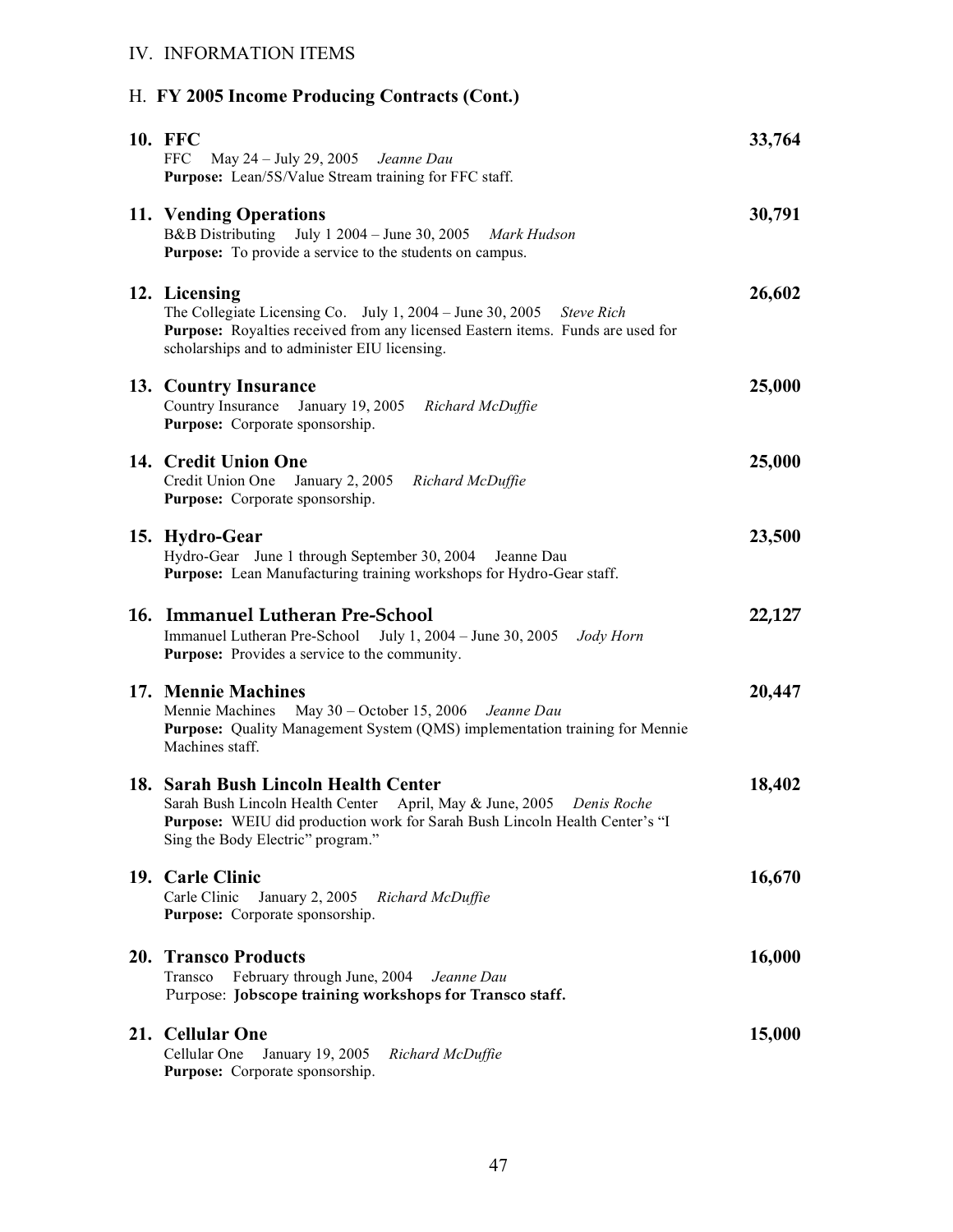| 22. Dodge Classic<br>Dodge Classic January 3, 2005 Richard McDuffie<br>Purpose: Men's basketball game guarantee for the Dodge Classic in Reno, Nevada.                                                                    | 15,000 |
|---------------------------------------------------------------------------------------------------------------------------------------------------------------------------------------------------------------------------|--------|
| 23. Turner Electric<br>Turner Electric<br>June 29 - July 20, 2005   Jeanne Dau<br>Purpose: Lean Manufacturing with value stream mapping training for Turner<br>Electric staff.                                            | 12,075 |
| 24. Sharp/Watts Copy Systems<br>Sharp/Watts Copy Systems January 27, 2005 Richard McDuffie<br>Purpose: Corporate sponsorship.                                                                                             | 12,000 |
| 25. Consolidated Communications<br>Consolidated Communications March and April, 2005 Denis Roche<br>Purpose: WEIU's work on Your13 (TV channel that allows digital television<br>programming via a telephone line).       | 12,000 |
| 26. Sarah Bush Lincoln Health Center<br>Sarah Bush Lincoln Health Center<br>March 31 – June 30, 2005<br>Jeanne Dau<br>Purpose: Leadership Academy VI training for Sarah Bush Lincoln Health Center staff.                 |        |
| 27. Sarah Bush Lincoln Health Center<br>Sarah Bush Lincoln Health Center<br>September 23, 2004 - January 13, 2005<br>Jeanne Dau<br>Purpose: Leadership Academy V workshops for Sarah Bush Lincoln Health<br>Center staff. | 11,500 |
| 28. Iowa State University<br>Iowa State University January 19, 2005 Richard McDuffie<br>Purpose: Women's basketball game guarantee                                                                                        | 10,000 |
| 29. Consolidated Communications<br><b>Consolidated Communications</b><br>January 2, 2005 Richard McDuffie<br>Purpose: Corporate sponsorship.                                                                              | 10,000 |
| 30. McHugh<br>McHugh<br>January 2, 2005 Richard McDuffie<br>Purpose: Corporate sponsorship.                                                                                                                               | 10,000 |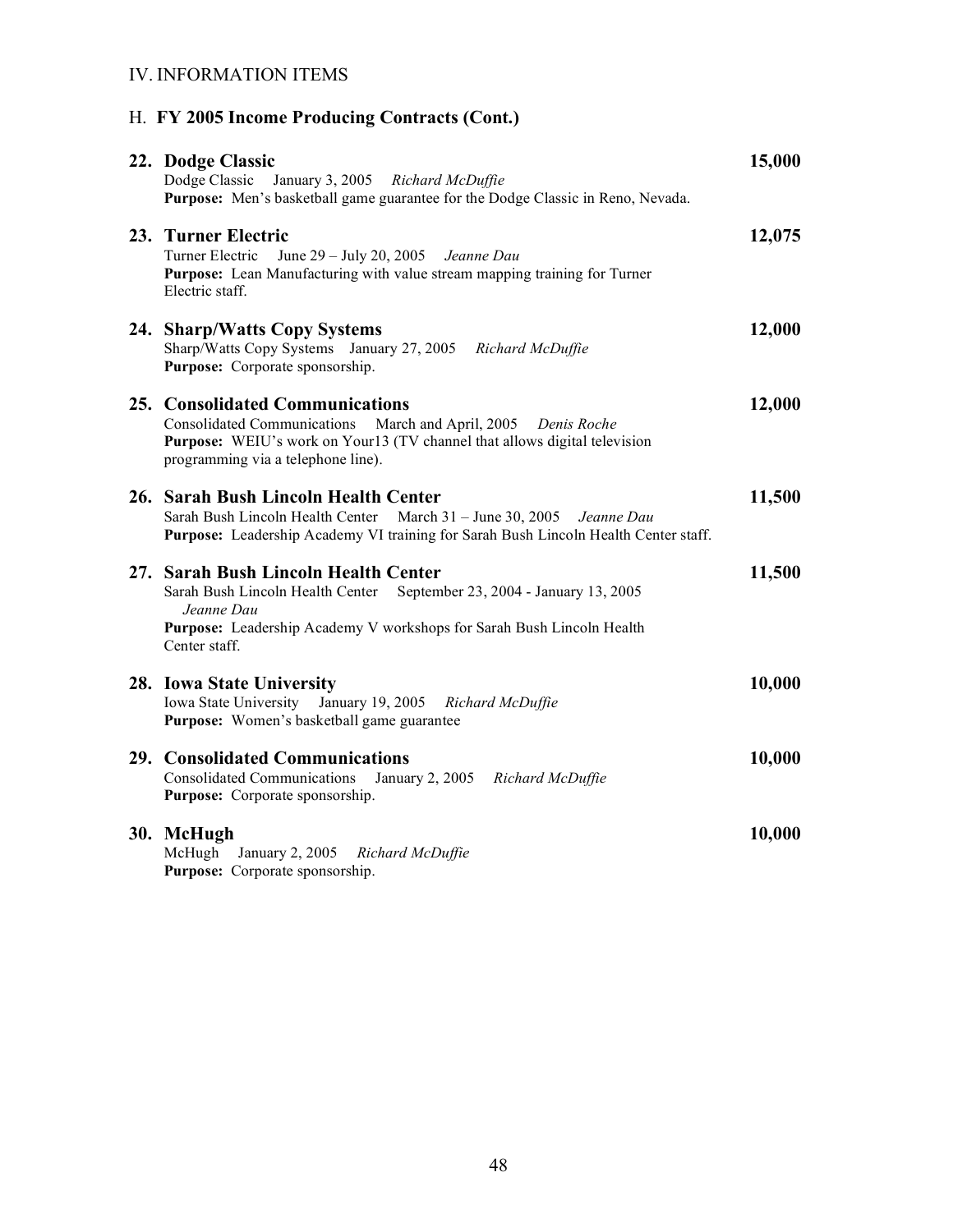# H. **FY 2005 Income Producing Contracts (Cont.)**

| Research/Public Service Grants & Contracts Valued at Less Than \$10,000 |        |          |
|-------------------------------------------------------------------------|--------|----------|
| Quarter                                                                 | Awards | Value    |
| July - September                                                        |        | \$22,156 |
| $October - Dec$ ember                                                   | 27     | 47,230   |
| January – March                                                         | 10     | 30,057   |
| April – June                                                            | 28     | 63,742   |
|                                                                         |        | 163,185  |

# **Camps and Conferences Valued at Less Than \$10,000**

| Quarter            | Awards | Value    |
|--------------------|--------|----------|
| $July - September$ |        | \$45,832 |
| October – December |        | 18,679   |
| January – March    |        | 18,171   |
| April – June       |        | 14,803   |
|                    |        | 485      |

|  | <b>Other Income-Producing Grants and Contracts Valued at Less Than \$10,000</b> |  |  |  |
|--|---------------------------------------------------------------------------------|--|--|--|
|--|---------------------------------------------------------------------------------|--|--|--|

| Quarter            | Awards | √alue    |
|--------------------|--------|----------|
| $July - September$ | 28     | \$51,474 |
| October – December | 21     | 51,002   |
| January – March    | 24     | 43,903   |
| April – June       | 27     | 56,917   |
|                    | 100    | 03 296   |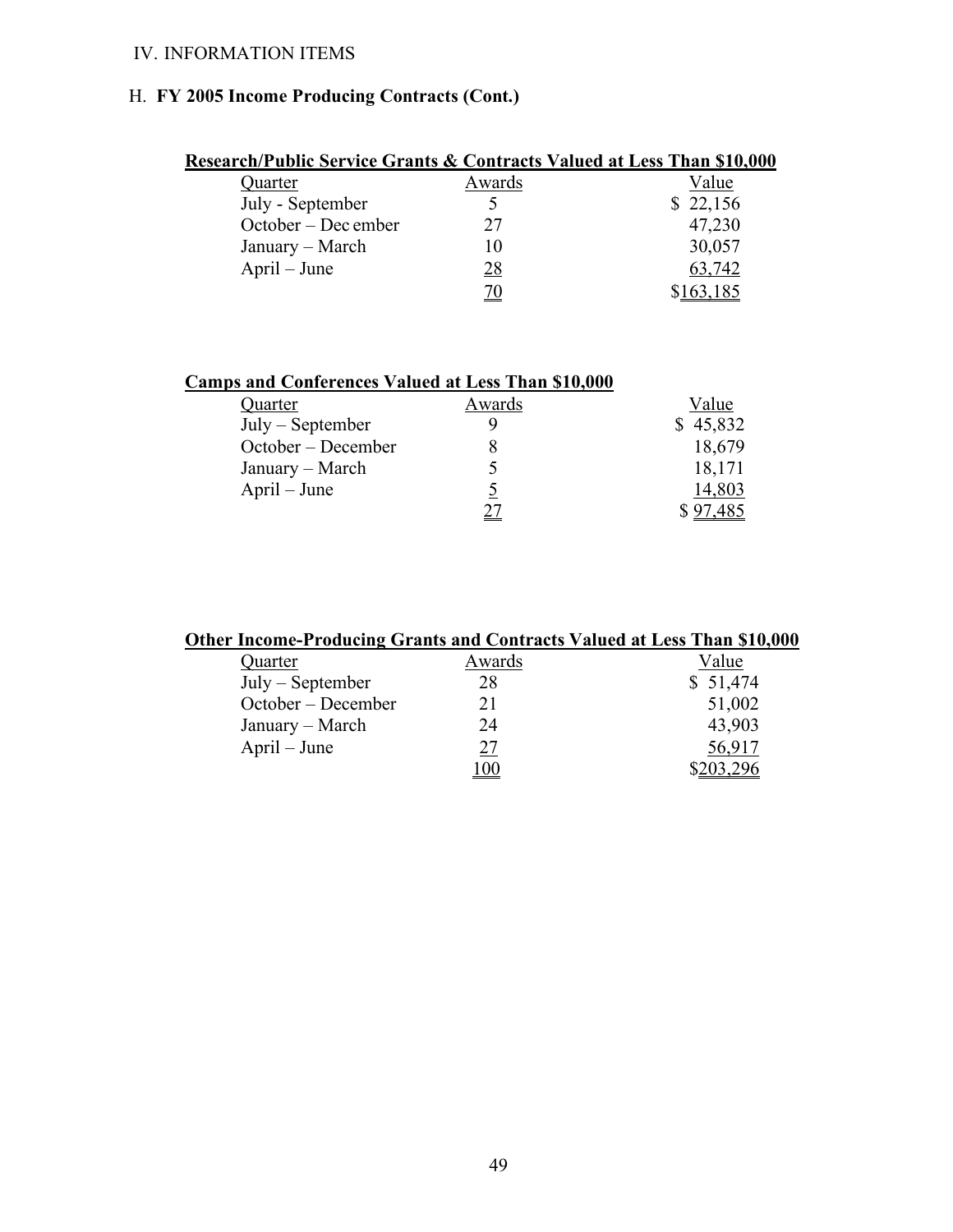# I. **President's Report**

Dr. Jill Nilsen will present information on fundraising.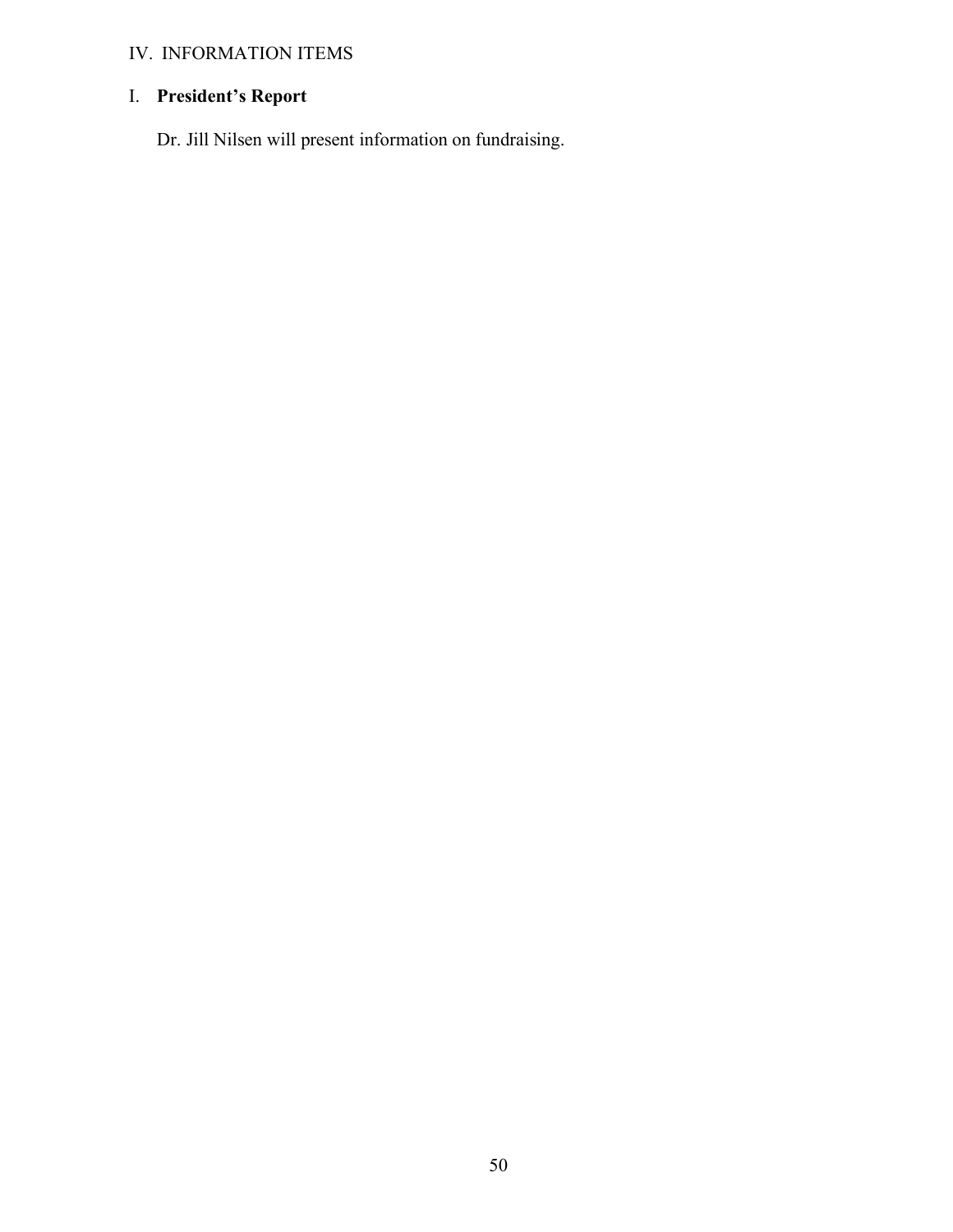# J. **Reports from Constituencies**

- 1. Dr. Assege HaileMariam Faculty Senate
- 2. Mr. Ryan Berger Student Government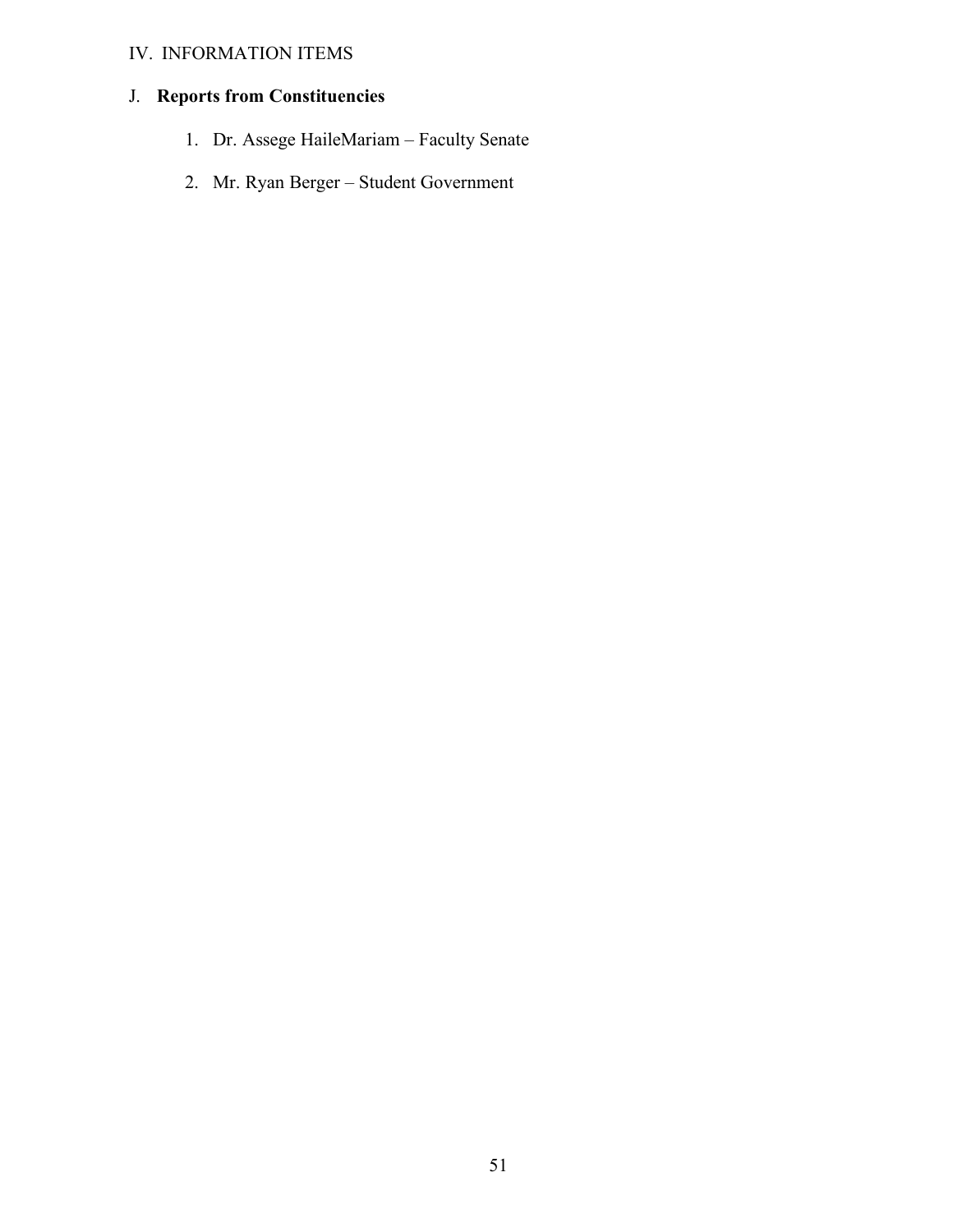# K. **Report from Board Chair**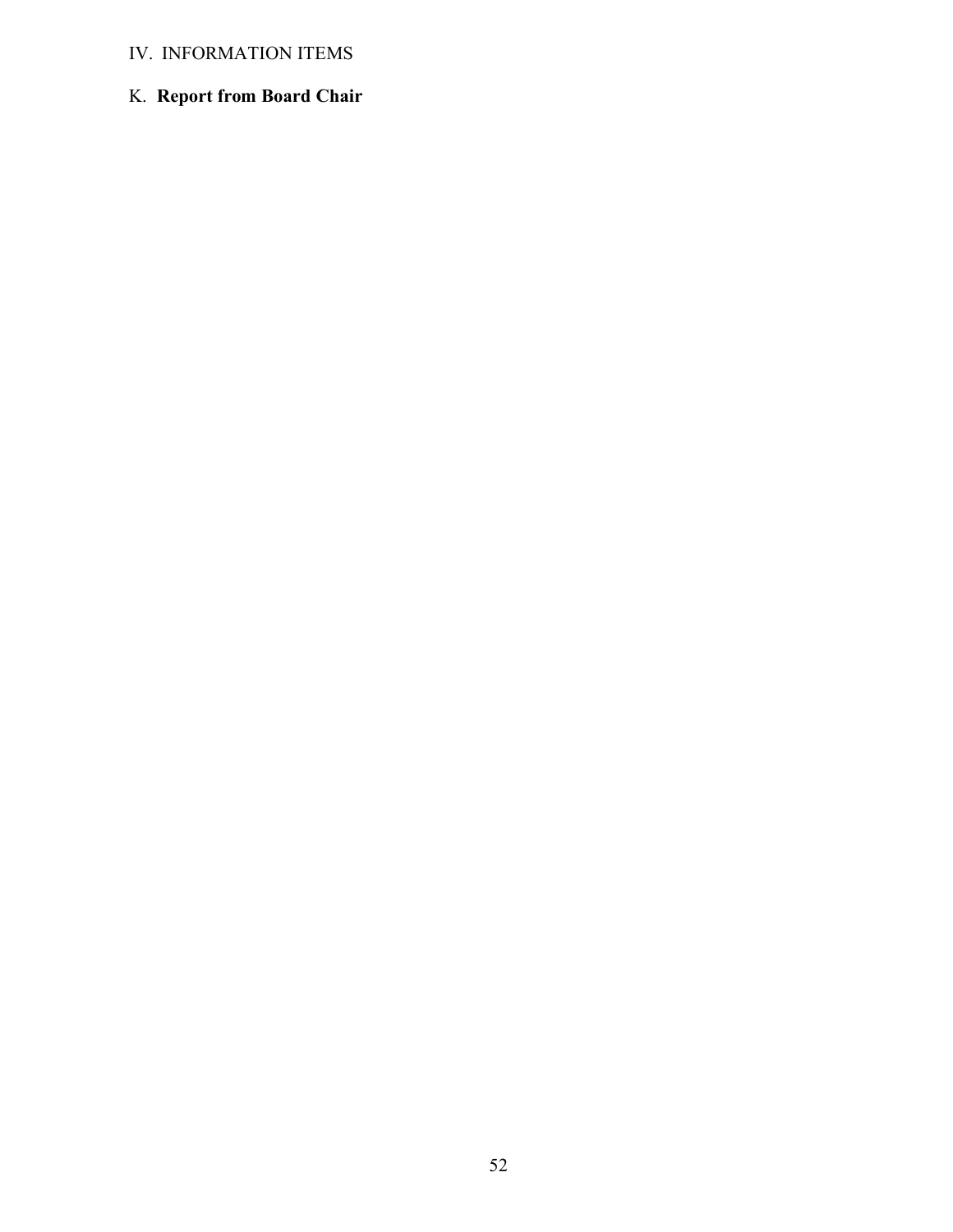## L. **Committee Reports**

## **Finance/Audit Committee:**

Dr. Robert Webb Mr. William O'Rourke

# **Board Relations Committee:**

Mr. Roger Kratochvil

# **Executive/Planning Committee:**

Ms. Julie Nimmons Mr. Don Yost

# **Academic and Student Affairs Committee:**

Mr. Leo Welch Mr. Andrew Berger

## **Board Regulations Committee:**

Mr. Leo Welch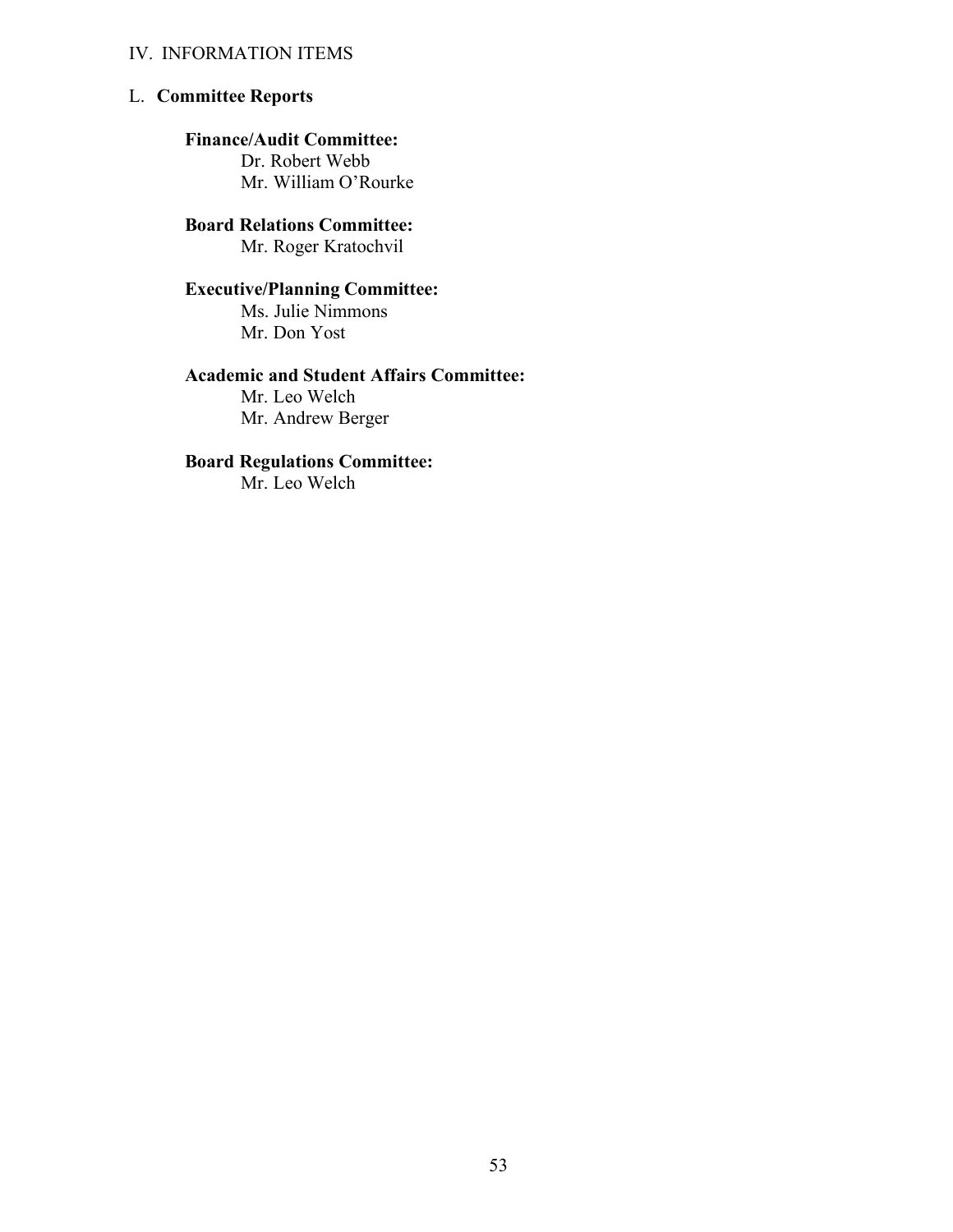## M. **University Highlights**

## AROUND CAMPUS

**EIU Posts Record Enrollment.** EIU's enrollment has grown to an all-time-high, with 12,129 students in on- and off-campus courses this semester. EIU will continue to provide small classes and personal attention, said President Lou Hencken. The university successfully limited the number of freshmen to 2,505, down from 2,617 a year ago. More than 6 percent of entering freshmen entered through the Honors College, bringing its enrollment to 686 students. Minority enrollment, increasing from 1,102 to 1,276, represents more than 10.5 percent of the student population.

**\$450,000 Grant Allows Purchase of Spectrometer.** EIU's Physical Sciences Building is now home to a \$450,000 nuclear magnetic resonance spectrometer, thanks to a grant from the National Science Foundation. The equipment provides information about the chemical structure of a substance, with practical applications including use by drug companies to test the purity of samples or efforts by lab personnel to confirm the composition of their creations. The donation will be a great asset for chemistry, biology and pre-med students.

**EIU Receives \$20,000 Scholarship Fund from Illinois Broadcasters Association.** EIU has become one of only five universities to receive a \$20,000 scholarship endowment from the Illinois Broadcasters Association's College Endowment Program. "We applaud the outstanding work that Eastern Illinois University does and the reputation you have in the state," said Dennis Lyle, president and CEO of the IBA, which represents radio and television broadcasters from across Illinois and is the largest broadcast trade organization in the state.

**\$20,000 Gift to Boost EIU's Alcohol-Education/Awareness Efforts.** The Michael Andretti Foundation donated \$20,000 from a \$100,000 fund provided by Jim Beam to EIU at Chicagoland Speedway in September. Andretti personally presented the check to university officials, including EIU President Lou Hencken, in front of fans during pre-race ceremonies before the start of the IndyCar Series race. The donation is earmarked for the purpose of alcohol-education programs on university campuses.

**Queens from Homecomings Past Gather at EIU.** To mark the occasion of the crowning of EIU's 75th Homecoming queen, royalty from throughout EIU's history made their way back to campus. Eighteen queens, representing Homecomings ranging from 1938 to 2004, received new sashes from the 2005 Homecoming queen during their visit, which included a reception and luncheon. Some of those attending also rode on a float in the Homecoming parade. Their visit was arranged by the Alumni Association, which many of the queens said "made us feel like royalty."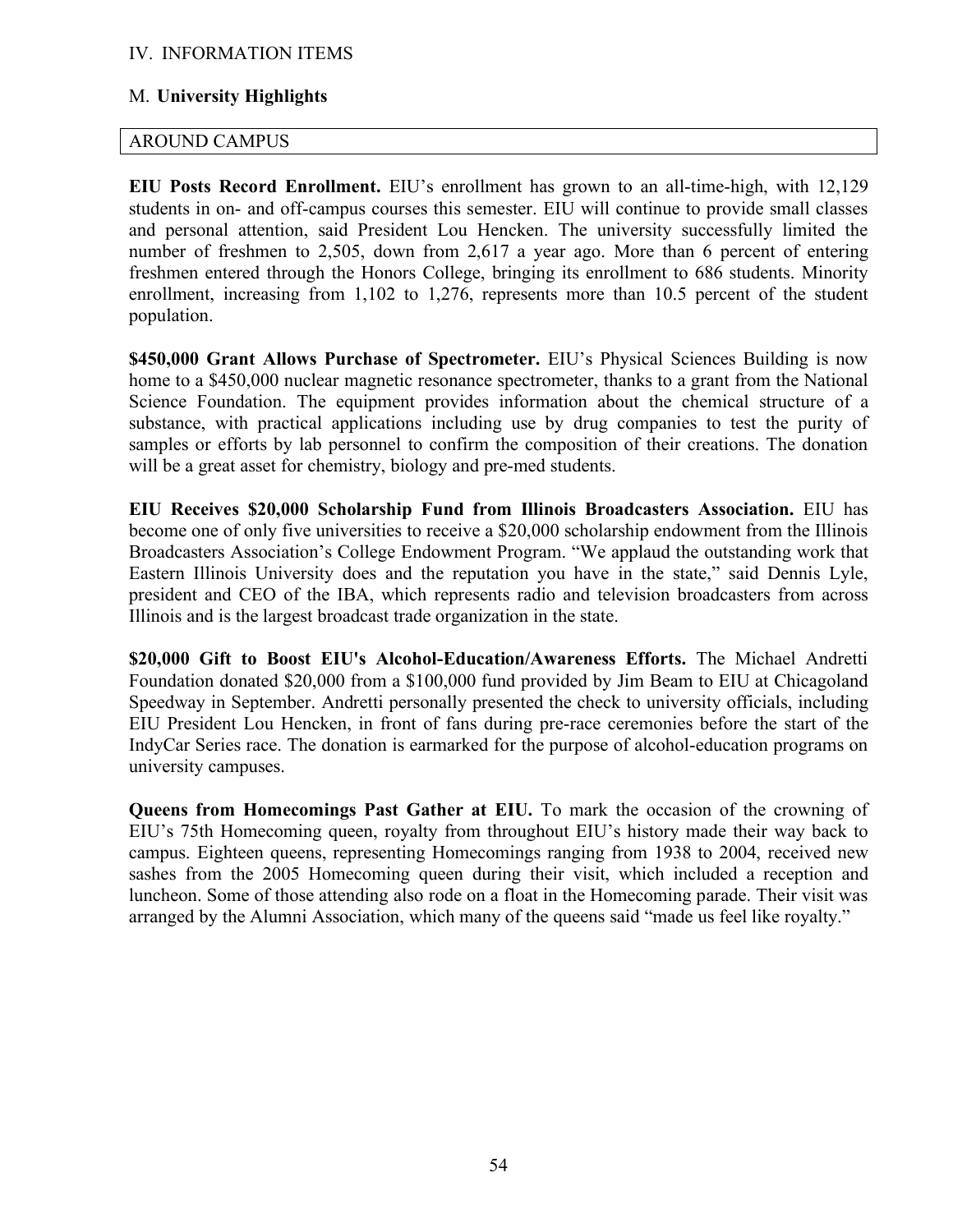## M. **University Highlights (Cont.)**

**Alumni Association Bestows Annual Awards.** The EIU Alumni Association honored recipients of the 2005 alumni awards on Oct. 15, in conjunction with Homecoming activities. Recipients of the Distinguished Alumni Award, the most prestigious award bestowed by the Alumni Association, were Rita Bleser, St. Louis, Mo., '77; Robert Glover, Chicago, '82; Mark Grier, Far Hills, N.J., '74, '75; Barbara Hill, Charleston, '58, '63, '70; Craig Titley, Marina Del Rey, Calif., '89; and Bill Weir, St. Charles, '69. Also honored were Cathy Ruwe Anderson, Mt. Zion, '74, '83, Distinguished Educator Award; Therese Supple Kincade, Charleston, '80, Alumni Service Award; and Luke Ryan, '01, Outstanding Young Alumnus Award.

**Frankenstein Invades EIU.** This fall, Booth Library hosted the traveling exhibition "Frankenstein: Penetrating the Secrets of Nature," which encouraged audiences to examine Mary Shelley's novel "Frankenstein" and its influence on science fiction, monsters and their place in history, and man playing God. The exhibition, which was funded through a major grant from the National Endowment for the Humanities, was based on a large exposition produced by the National Library of Medicine and the American Library Association Public Programs Office.

**State Child Passenger Safety Resource Center Closes.** After six years of leading the state's efforts to keep kids safe in vehicles, the Child Passenger Safety Resource Center at EIU closed its doors permanently on Sept. 30, after its grant from the Illinois Department of Transportation was not renewed. EIU employee Cathy Kimball had served as statewide coordinator for the center since its inception in 2000, providing resources for child-passenger safety technicians and the general public throughout the state in an attempt to lower the number of injuries and deaths that occur in accidents when children are improperly restrained. Kimball had recently served on the National Task Force for Child Safety, which met in Washington, D.C. "They look at Illinois as having one of the top programs in the country," Kimball said.

**EIU Heads Up Statewide Survey of New Teachers.** The vast majority of first-year teachers in Illinois feel well-prepared for their jobs and plan to dedicate their careers to education, according to a new statewide survey coordinated by EIU. In a collaborative effort among 12 state universities, the Teacher Graduate Assessment project collected input from new teachers and their supervisors to gauge how well college prepared the teachers for their jobs and how to improve that effort. EIU was ranked higher than the state averages in most areas of graduate satisfaction. Funding was provided by The Joyce Foundation, the Illinois Board of Higher Education, the Illinois State Board of Education and the participating universities.

## FACULTY/STAFF HAPPENINGS

**EIU Hires Displaced Tulane Employee for Semester.** In August, Tulane University employee Kimberly Crowley never expected she'd be joining former colleague Dan Nadler as an employee of EIU. But after Hurricane Katrina forced her from New Orleans, she temporarily moved back to her home state of Missouri, prompting Nadler to suggest that EIU hire Crowley, head of Tulane's Substance Abuse Clinic, for a vacant substance-abuse counselor position. President Lou Hencken was able to reallocate funding for the position, and a fellow therapist opened her home to Crowley for the semester. Crowley plans to return to Tulane next semester.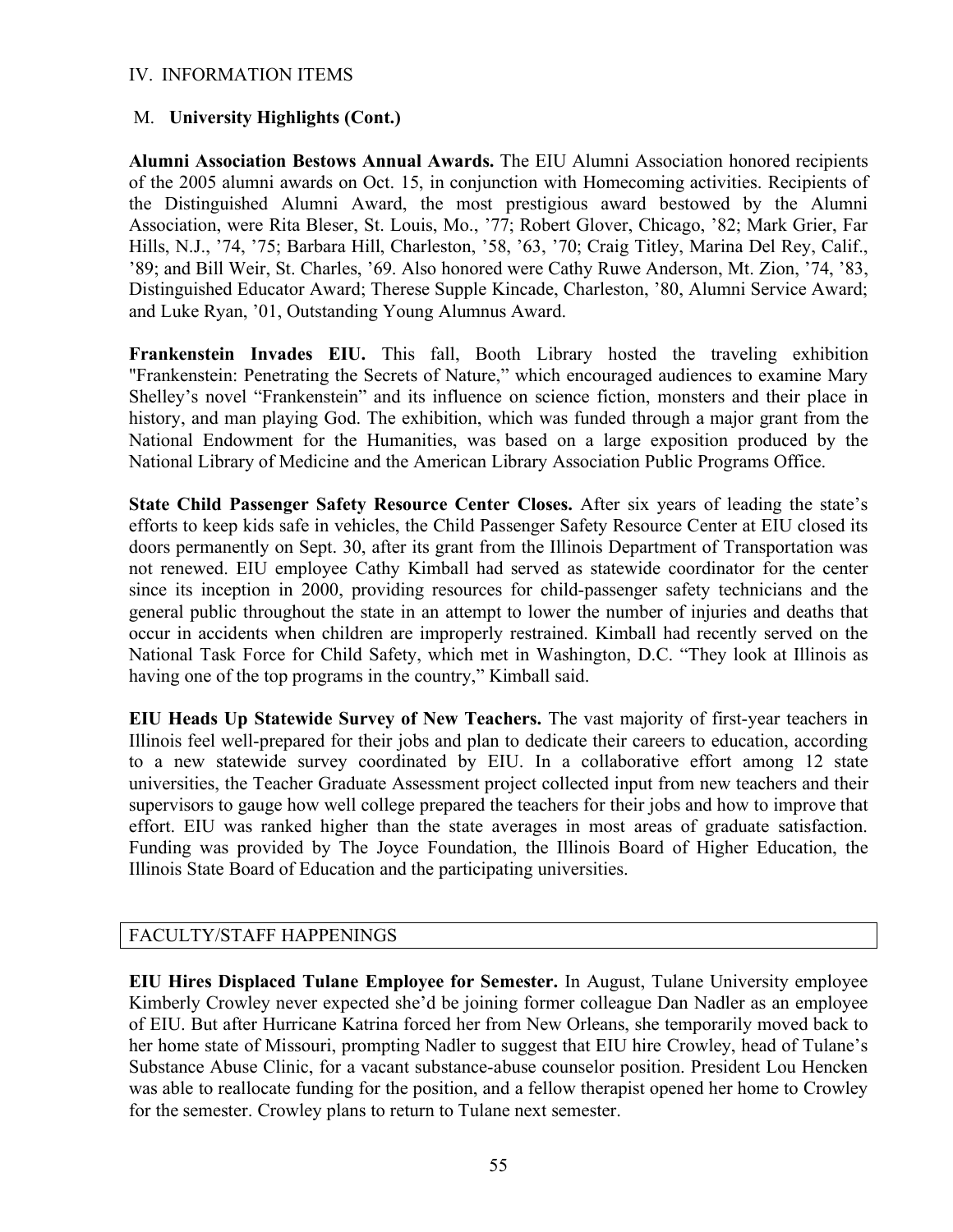## M. **University Highlights (Cont.)**

**Professor's Documentary Shows Flaws in 'Super Size Me' Claims.** Fast-food restaurants got a black eye from the Oscar-winning "Super Size Me" documentary, but James Painter thinks the industry deserves a break today. After all, the EIU professor points out, even cheeseburgers and fries can occasionally be included in a healthy diet. "Portion size is the key to the American obesity epidemic," said Painter, chair of EIU's School of Family and Consumer Sciences. To prove his point, Painter created his own documentary, "Portion Size Me," which follows two EIU students who eat nothing but fast food for a month – and lose weight in the process. That's a stark contrast from the experience of the subject in "Super Size Me," as he gained more than 20 pounds and wrecked his health after eating a steady diet of fast food for a month. "Portion Size Me" was filmed and produced by Pete Grant and Antoine Thomas from EIU's Center for Academic Technology Support. A video clip can be viewed online at www.eiu.edu/~famsci.

**Rossi to Lead Illinois Symphony Chorus.** Richard Robert Rossi, director of orchestral and choral activities at EIU, has been named the new Illinois Symphony Chorus director by the Illinois Symphony Orchestra. At EIU, Rossi directs the Eastern Symphony Orchestra, Eastern Symphony Chamber Orchestra, University Mixed Chorus, Concert Choir and Oratorio Society. He also teaches graduate and undergraduate conducting, choral arranging, organ and voice.

## STUDENT SPOTLIGHT

**New Orleans Students Find Temporary Home in EIU.** Eight students from Dillard University in New Orleans have been overwhelmed by the kindness and generosity they've found in their temporary home at EIU. Employees donated more than \$5,000 for them in one afternoon and worked nights and weekends to help them settle into campus in September. The students, all originally from the Chicago area, had only five days of classes at Dillard before they had to return home as Hurricane Katrina approached. Shijuana Shannon, EIU assistant director of admissions for Cook County, was instrumental in steering the students toward EIU. "I'm confident those kids' emotional needs are going to be taken care of and that they're also going to get an excellent education," Shannon said. "I'm in love with the way Eastern takes care of its students." So is Alana Toolie, a junior from Dillard. "I am happy that I picked Eastern," Toolie said. "Everything they said was true. They've been taking excellent care of us. I really appreciate everybody and all that they're doing. All of us do."

**Paws for the Cause Donates to Hurricane Victims.** Representatives from throughout EIU's campus raised more than \$12,000 to assist victims of Hurricane Katrina. The student government's campuswide fund-raising effort, called Paws for the Cause, set out to raise \$10,000. In the end, \$12,239.60 was given to the Red Cross' Disaster Relief Fund. Keila Lacy, EIU's student vice president for student affairs, was helping to raise funds at a football game during Family Weekend when she heard a parent of an EIU student say he was glad he had sent his child to "a school that cares about the world around us."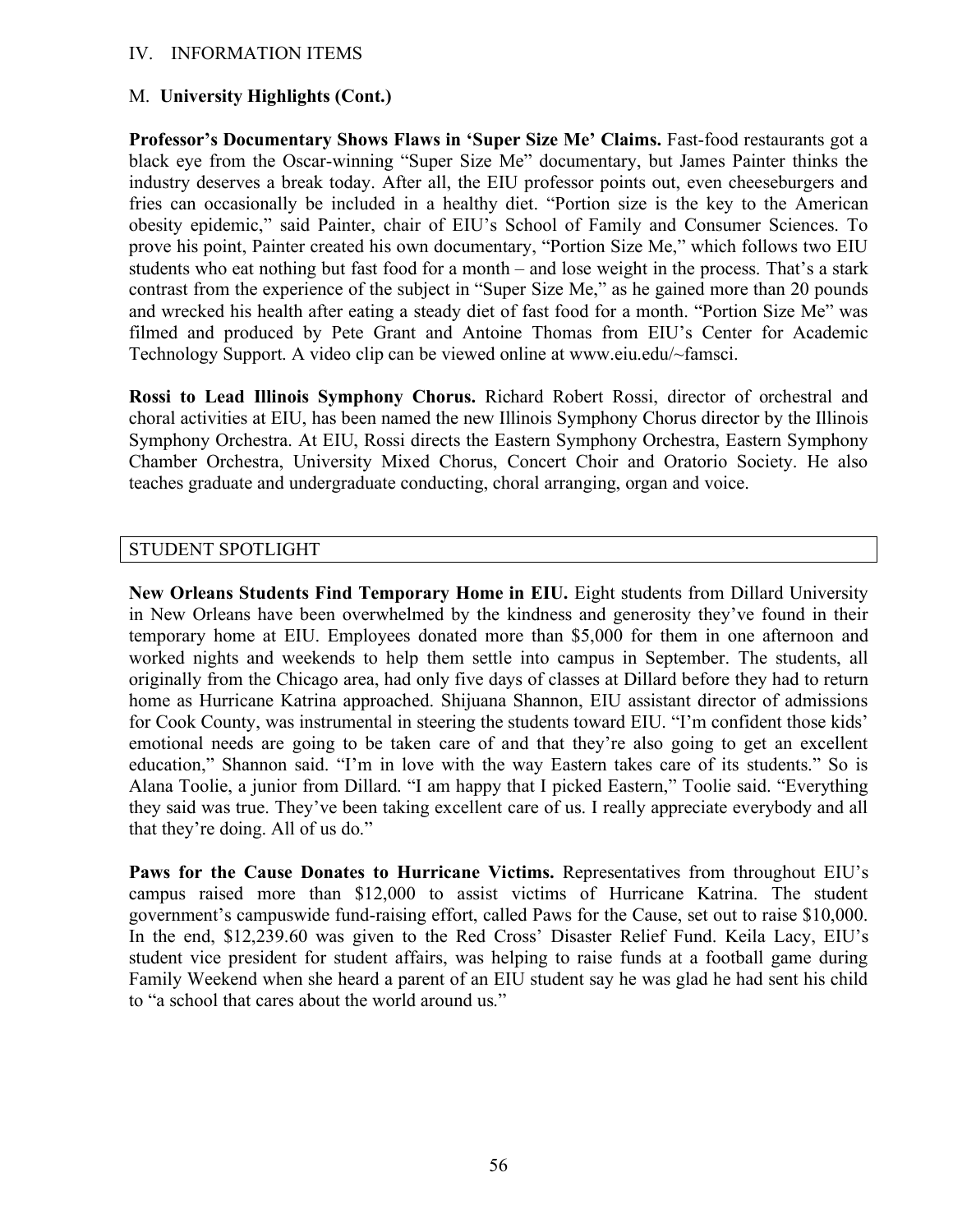## M. **University Highlights (Cont.)**

**WEIU Honored.** For the third year in a row, WEIU-TV "News Watch" has been named Best Television Newscast in Illinois in the Illinois News Broadcasters Association's 2005 Student Silver Dome Awards. "News Watch" and student Webmaster Blake Wood were also awarded first place for Best Television Website. Russell Leonard, sports anchor/producer, also received an honorable mention for Outstanding Sports Reporting. Other schools competing included Western Illinois, Illinois State, University of Illinois, Southern Illinois University at Carbondale, North Central College, St. Xavier, Northern Illinois and Lake Land College. During the event, IBA President Dennis Lyle expressed to Kelly Runyon, WEIU-TV news director, that "EIU and WEIU were the best kept secrets in the state of Illinois."

## FOCUS ON ATHLETICS

**Football Panthers Win OVC Championship, Secure Playoff Berth.** The EIU Panthers football team clinched the Ohio Valley Conference championship with a perfect 8-0 OVC record this fall. The win earned the team a spot in the first round of the NCAA I-AA tournament, where EIU was eliminated by Southern Illinois University, 21-6, on Nov. 26. The Panthers finished the season with an overall record of 9-3.

**EIU Football Collects Post-Season Honors.** EIU head football coach Bob Spoo collected his third "Coach of the Year" honor – his second in the OVC – after directing the 19th-ranked Panthers to the league championship. In addition, EIU junior linebacker Clint Sellers was named OVC defensive "Player of the Year," as the Panthers dominated the all-OVC teams.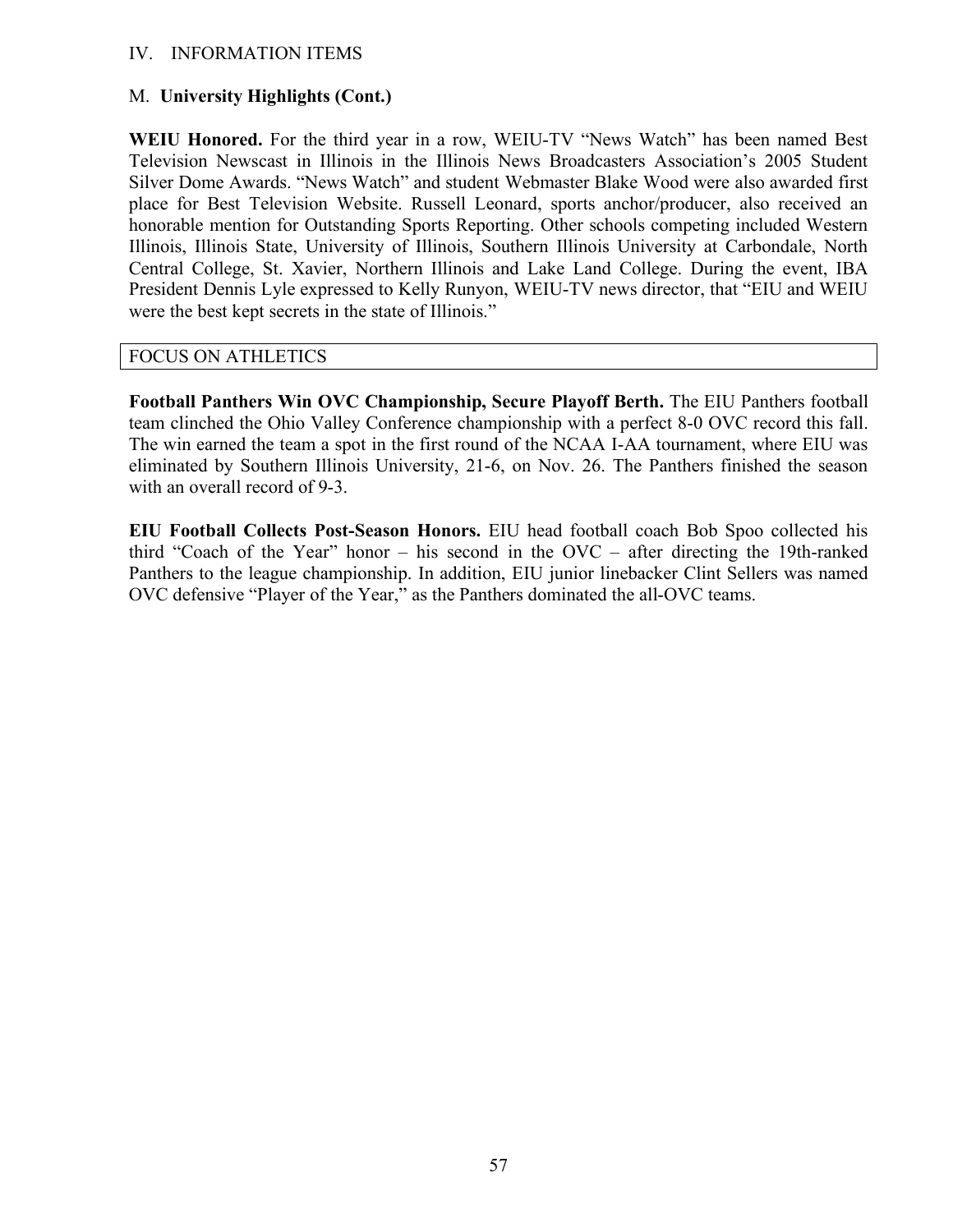## N. **Other Matters**